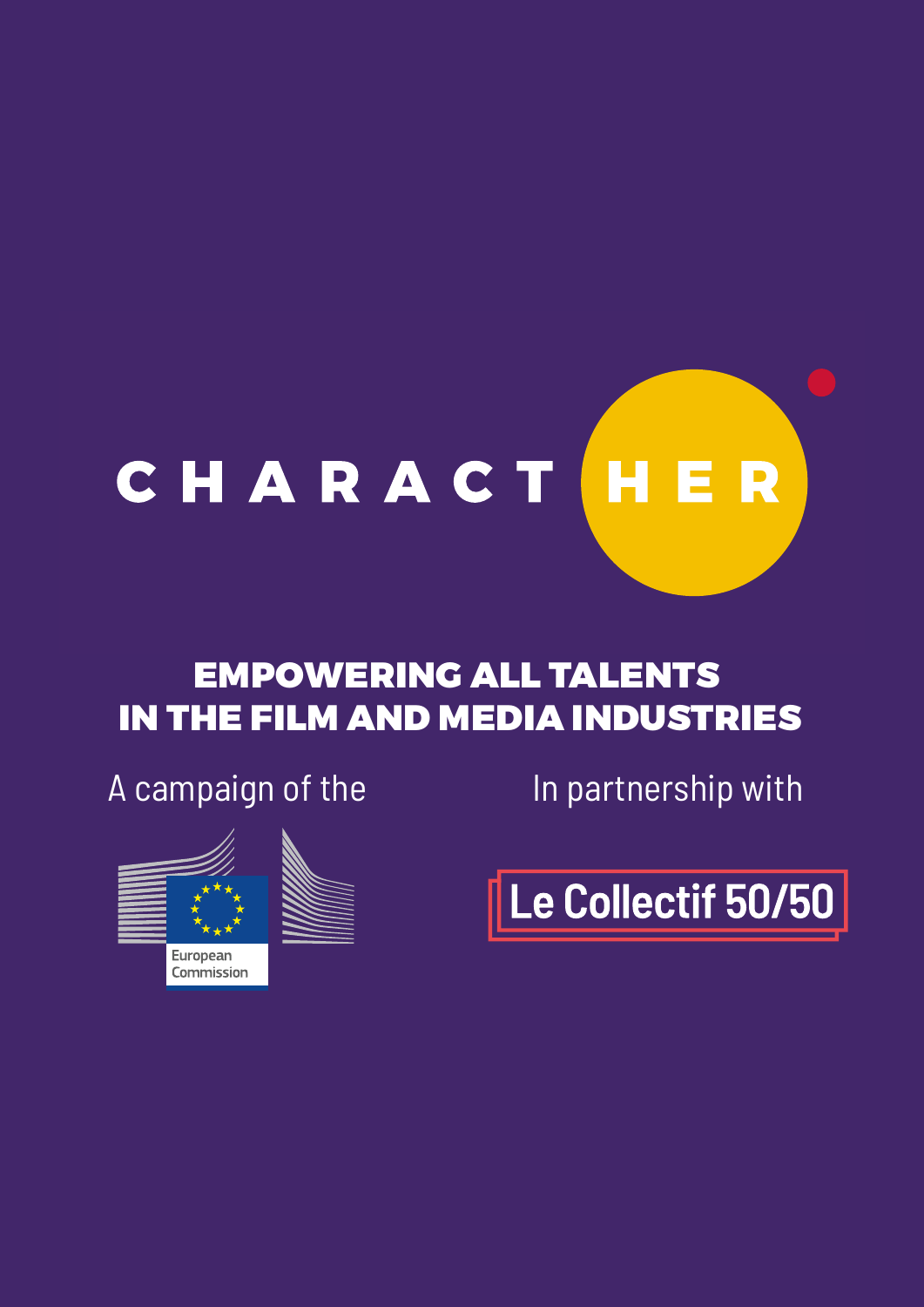# CHARACT HER

#### **INTRODUCTION: WHY WE CARE ABOUT DIVERSITY AND INCLUSION**

- **C** Legal framework: Definition of diversity, equality, gender equality
- **Diversity and inclusion are not just a moral and legal imperative:** the business case for diversity
- Why representation matters
- The situation of on-screen representation of women and minorities
- Why diversity behind the camera matters: the link between on-screen representation and the team behind the camera

#### **THE SITUATION: WHERE WE STAND ON GENDER EQUALITY IN THE FILM AND MEDIA INDUSTRIES**

- General facts on gender inequality in the workplace
- **D** Data from the audiovisual sector
- Specific data on technician positions
- Video games sector
- **News Media sector**

#### **WHAT CAREERS ? JOB DESCRIPTIONS**

- Cinema and audiovisual
- Video games
- **Journalism**

#### **RESOURCES**

**Get training** 

Build network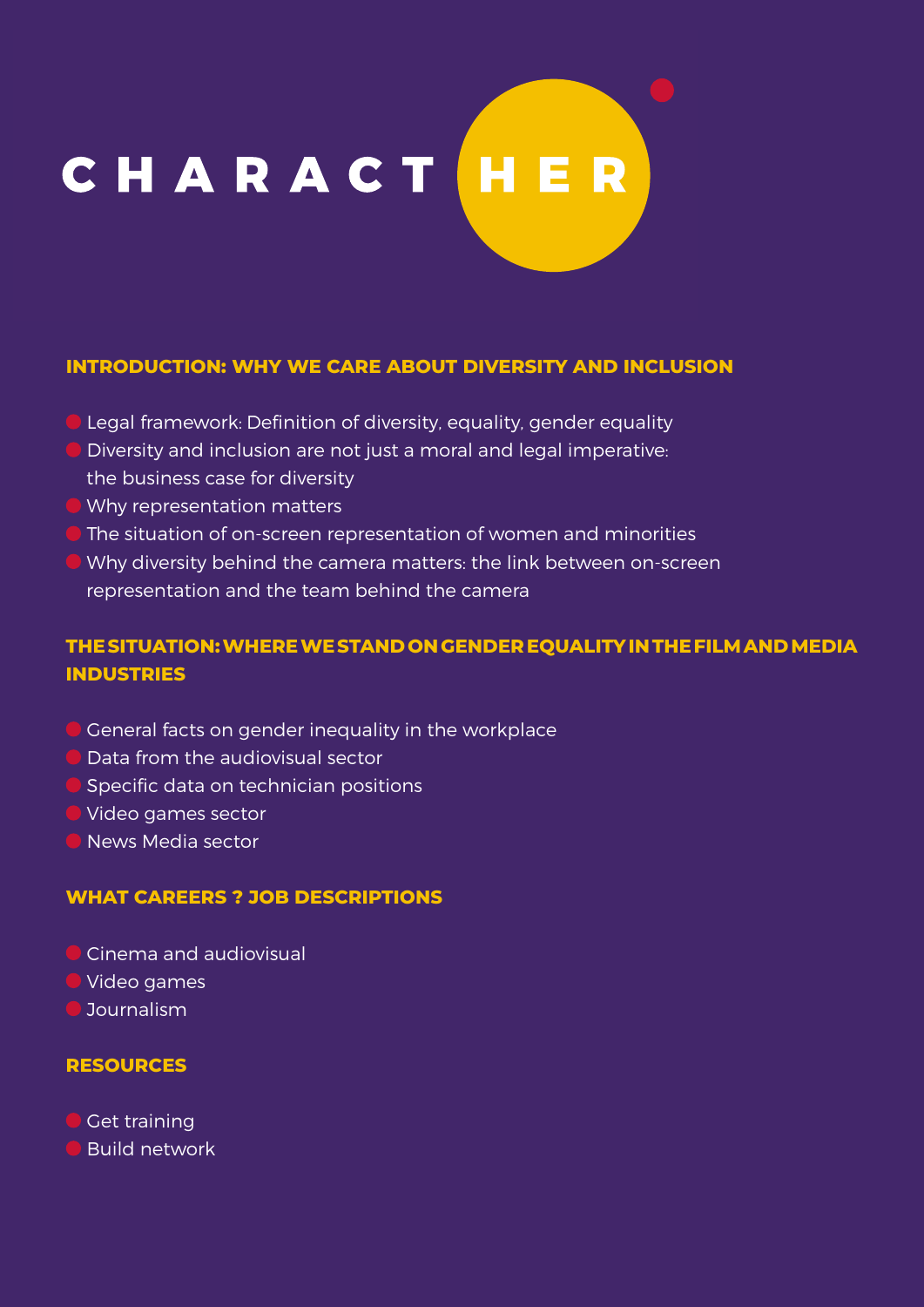# **WHY WE CARE ABOUT DIVERSITY AND INCLUSION**

#### **Legal framework: Definition of diversity, equality, gender equality**

**Article 2 - Treaty on European union/Title I/ Common provisions:** "The Union is founded on the values of respect for human dignity, freedom, democracy, equality, the rule of law and respect for human rights, including the rights of persons belonging to minorities. These values are common to the Member States in a society in which pluralism, non-discrimination, tolerance, justice, solidarity and equality between women and men prevail."

**Article 21 - EU Charter of Fundamental Rights:** "I. Any discrimination based on any ground such as sex, race, colour, ethnic or social origin, genetic features, language, religion, or belief, political or any other opinion, membership of a national minority, property, birth, disability, age, or sexual orientation shall be prohibited.

2. Within the scope of application of the Treaties and without prejudice to any of their specific provisions, any discrimination on grounds of nationality shall be prohibited."

**Article 23 - EU Charter of Fundamental Rights:** "Equality between women and men must be ensured in all areas, including employment, work and pay. The principle of equality shall not prevent the maintenance or adoption of measures providing for specific advantages in favour of the under-represented sex."

#### **Diversity and inclusion are not just a moral and legal imperative: he business case for diversity**

"Diversity is about recognising, respecting and valuing differences based on ethnicity, gender, colour, age, race, religion, disability, national origin and sexual orientation. It also includes an infinite range of individual unique characteristics and experiences, such as communication style, career path, life experience, educational background, geographic location, income level, marital status, military experience, parental status, and other variables that influence personal perspectives. **These life experiences and personal perspectives make us react and think differently; approach challenges and solve problems differently; make suggestions and decisions differently; and see different opportunities. Diversity, then, is also about diversity of thought. And superior business performance requires tapping into these unique perspectives."**

Source: Deloitte, "Only Skin Deep? Re-examining the Business Case for Diversity", 2011 https://www.ced.org/pdf/Deloitte - Only Skin Deep.pdf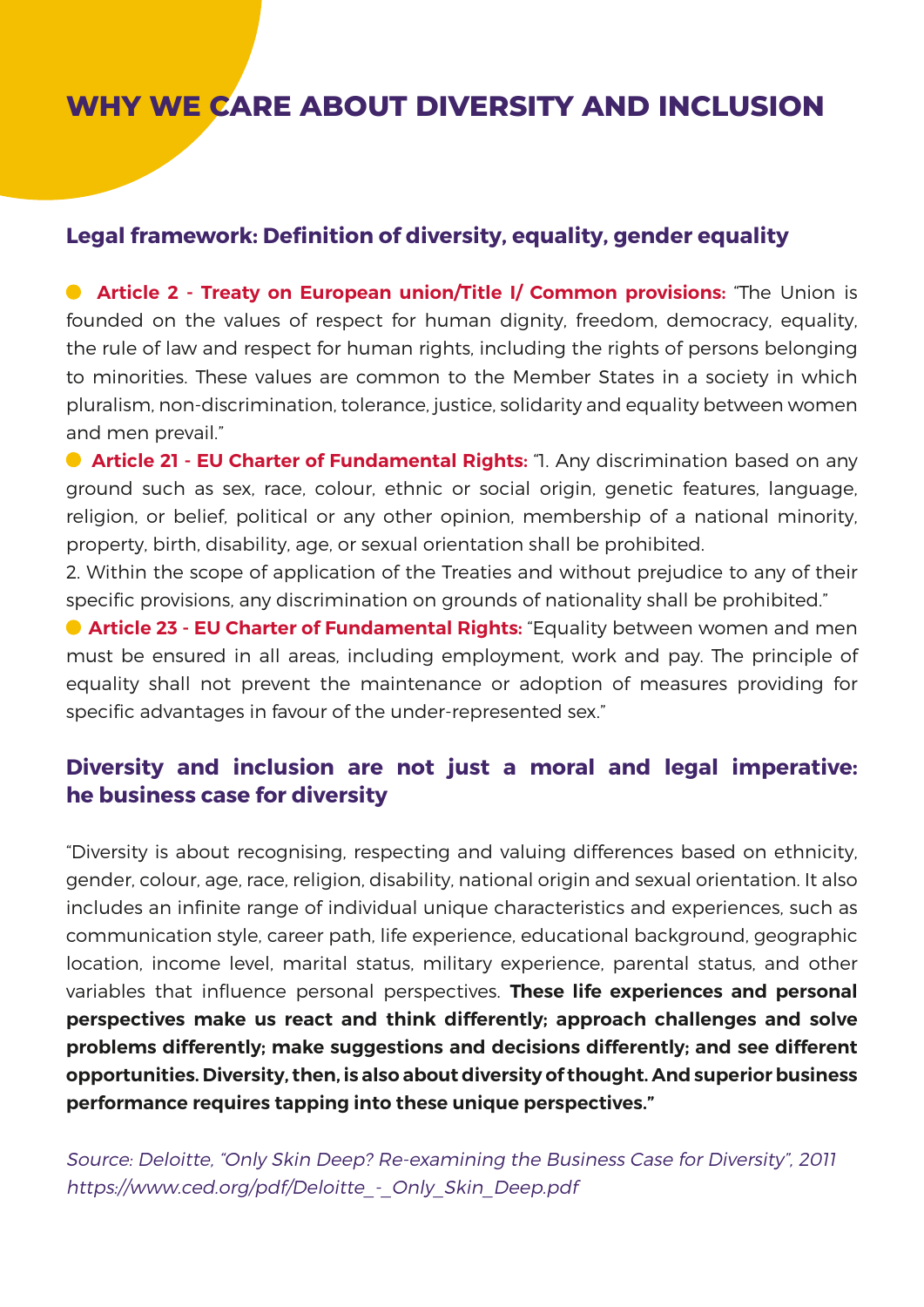One of the most compelling statistics illustrating the business case for diversity is from McKinsey's 2015 'Diversity Matters' report, which states companies with the highest proportion of ethnic and cultural diversity are **33% more likely to outperform their competitors.**

#### **Why representation matters**

#### **We are an industry of storytellers - fair representation is a major responsibility.**

Indeed, stories matter - in a 1976 paper titled "Living with Television", researchers George Gerbner and Larry Gross coined the term **"symbolic annihilation"** to describe the absence of representation, or underrepresentation, of some group of people in the media (often based on their race, sex, sexual orientation, socio-economic status, etc.), understood in the social sciences to be a means of maintaining social inequality : "Representation in the fictional world signifies social existence; absence means symbolic annihilation."

#### **If you don't see people like you in the media you consume, you are led to think you must somehow be unimportant.**

https://www.huffpost.com/entry/why-on-screen-representation-matters\_n\_58aeae96e4 b01406012fe49d

The impact of stereotyped representation is even bigger when it comes to **works seen by younger audiences:**

The Geena Davis Institute's research illustrates those female characters who are lucky enough to garner speaking roles tend to be highly stereotyped. From 2006 to 2009 not one female character was depicted in G-rated family films in the field of medical science, as a business leader, in the law, or in politics. 80.5% of all working characters are male and 19.5% are female, which is a contrast to real-world statistics of women comprising 50% of the workforce. With repeated viewings, young audiences may fail to realize this lopsided view is not, in fact, reality and believe there is no need for gender parity or industry change. Today's children will be our future business leaders, content creators and parents and the ones who need to lead the charge for future generations. https://seejane.org/research-informs-empowers/gender-in-media-the-myths-facts/

According to the 2019 report of the European Audiovisual Observatory, around 1,000 titles (and 12,500 hours) of audiovisual fiction and over 1,100 fiction theatrical films were produced in the European Union. 950M cinema tickets were sold across the continent, among which 29% were for European productions.

**Needless to say, European productions are widely seen on the continent and beyond and have a massive impact on how our societies see themselves. The responsibility of European storytellers when it comes to representing diversity is thus tremendous.**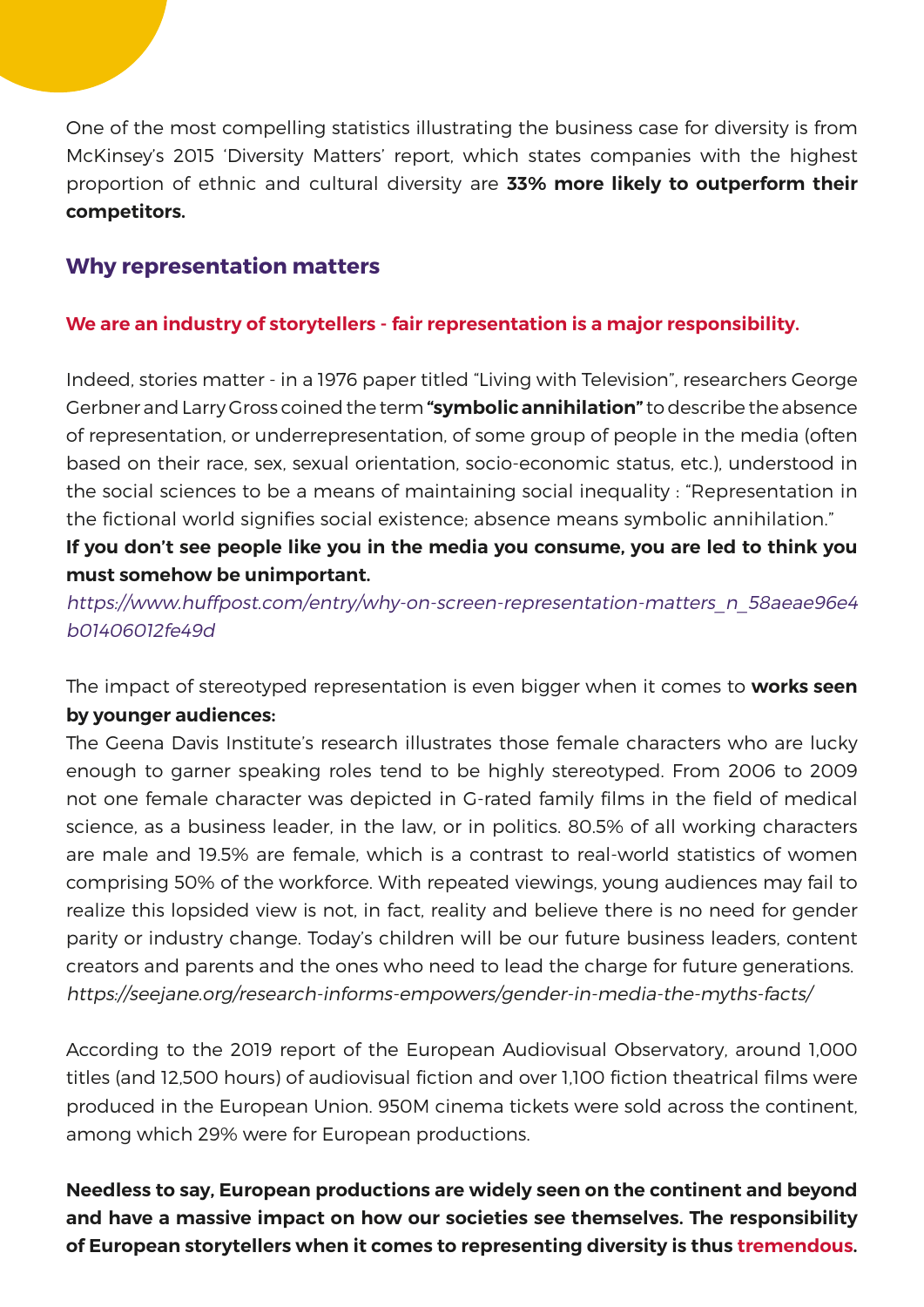The Bechdel test is used as a measure of the representation of women in fiction. To pass the test, a story needs to have:

- At least two women with names
- **O** The women need to talk to each other
- **O** They need to talk to each other about something other than a man

In France among the top 50 films produced in 2019, 48% passed the test (only 38% for films with budgets exceeding 10M€)

Source: Collectif 50/50

http://collectif5050.com/files/etudes/2021/02/5050-AnalyseBechdel-201123.pdf

#### **The situation of on-screen representation of women and minorities**

Women have been largely underrepresented on-screen, as shown by several studies conducted in recent years:

A 2020 study analyzed 3 500 popular films (covering 3 decades) and found that o**nly 34,5% of the faces appearing in films are detected as female.** 

Source : Biais de genre dans les films grand public : https://gendermov.antonomase.fr/index-fr.html (in French)

A report studied a sample of the most popular films released in Germany between 2010 and 2013 and found that they featured only 24,2% of working females versus 45,9% working females in the real world: a difference of 21,7%!

Source: Geena Davis Institute: https://seejane.org/wp-content/uploads/gender-bias-withoutborders-full-report.pdf

A 2020 study - conducted on the 100 top movies in the US in 2019 - concluded:

66% of speaking or named characters were male and 34% were female.

This calculates into a **gender ratio of 1.9 males to every 1 female**.

65,7% of the speaking or named characters assessed were white, and **only 34.3% of characters were from underrepresented racial/ethnic groups. The percentage of non-white people in the US population is estimated at 40%.** 

**Only 1.4% of all speaking characters were LGBTQ**. Ten characters were lesbian, 45 gay men, 3 bisexuals, and 3 transgenders. Just over half of these speaking roles were inconsequential to the plot. **The percentage of the US population identifying as LGBTQ is estimated at 4,5%**.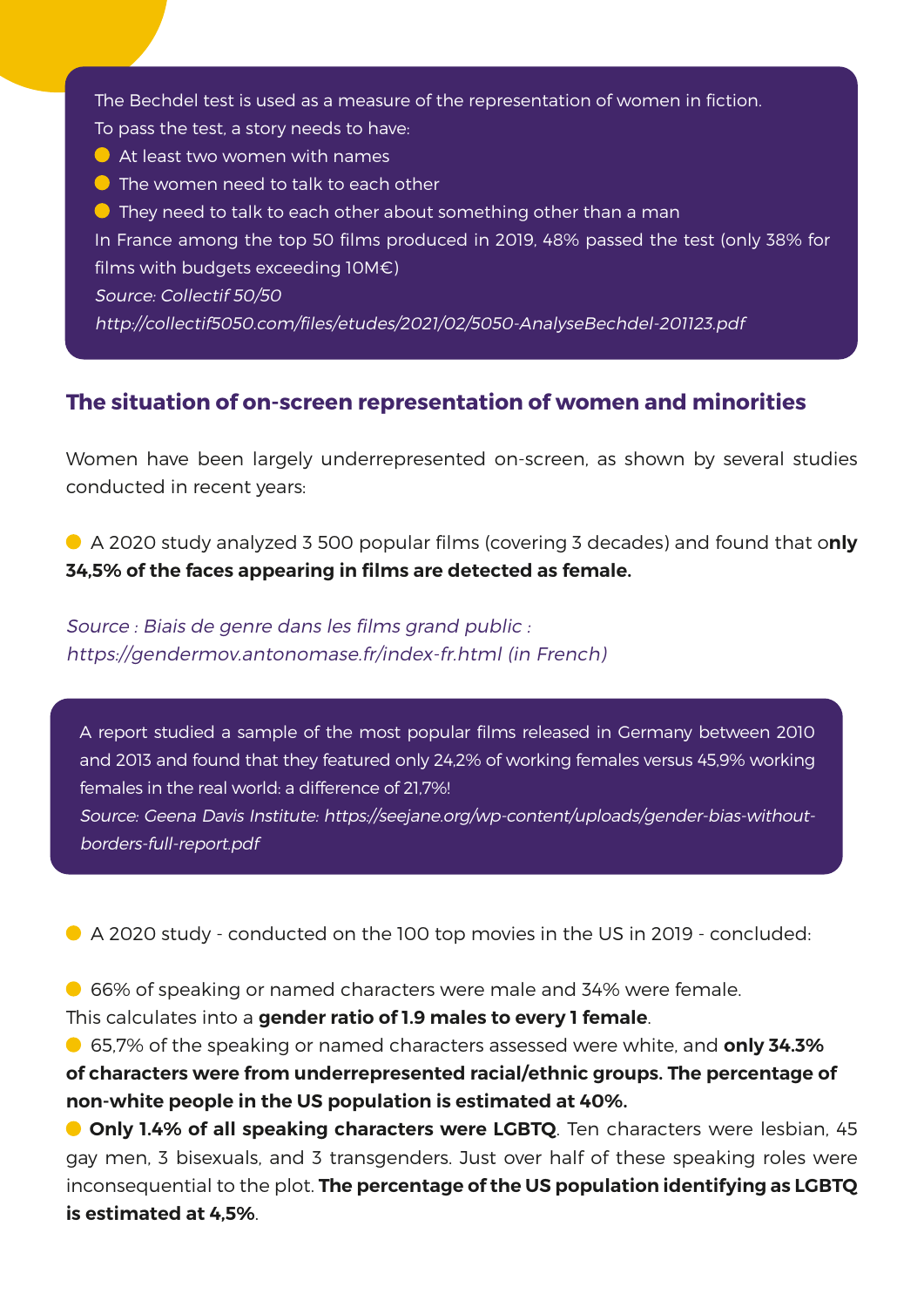**Only 2.3% of all speaking characters were depicted with a disability**. In terms of types of disabilities, the majority (64.7%) were physical in nature (e.g., missing limb, paraplegic) followed by cognitive (29.4%; e.g., PTSD, depression, psychosis, memory loss) or communicative disabilities (28.4%, e.g., stutterer, blind, deaf).

**The percentage of the US population having one or more diagnosed psychological or physical disability is estimated at 20%.**

Source : USC Annenberg https://assets.uscannenberg.org/docs/aii-inequality\_1300\_ popular\_films\_09-08-2020.pdf

**Only one type of woman is promoted in French women's magazines in 2008:**

- **85,75% of women are young**
- **92.75% of women are thin**
- **92.65% of women are white**

**6** 50% of women have blond hair - although only 10% of French women have blond hair Source: Report by Reiser/Grésy on the image of women in the media, 2008. https://www.vie-publique.fr/rapport/30097-limage-des-femmes-dans-les-medias (French languge)

**A 2017 French study found that roles** for women over 50 accounted for 8% of all roles in French fictions in 2015, although more than half of adult French women are over 50 years old. It's even worse in 2016 because women over 50 represent a quarter of France's adult population and only account for 6% of all roles in French movies. Source: AAFA association

https://aafa-asso.info/les-chiffres-du-tunnel-des-50/ (French language)

#### **Why diversity behind the camera matters: the link between on-screen representation and the team behind the camera**

Negative depictions have implications that reach far beyond the entertainment industry. Because of the role of film in popular culture and society, "motion pictures largely reflect prevailing cultural attitudes about gender roles, norms, attitudes and expectations" (Simonton, 2004). In the same vein, depictions of minority groups in film and the media can be influential in the dissemination of stereotypes (Bazzini, McIntosh, Smith, Cook, & Harris, 1997). This dual cause-and-effect often results in **a vicious cycle as societal stereotypes influence primarily male filmmakers who in turn create art that adds to said stereotypes** (Simonton, 2004). While this is not the end-all-beall of misrepresentation in media, this cycle is important to consider when evaluating portrayals of minorities in film.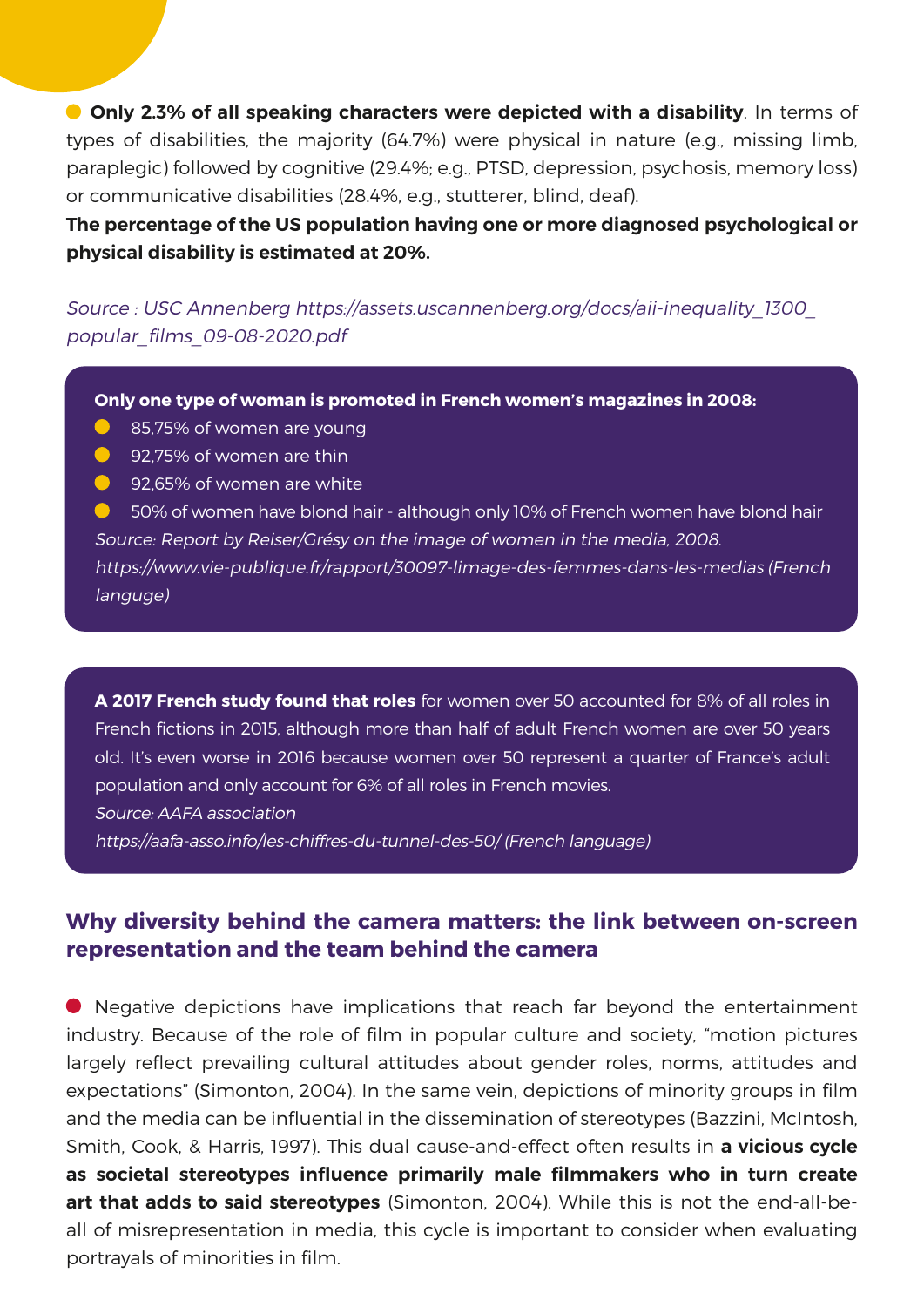A 2018 study analyzed the top-five grossing live-action movies directed by men and the top-five grossing live-action movies directed by women and found that depictions of women on screen are often dependent on roles behind the scenes. Female directors tend to hire more women in key roles and depict women in a more positive light than men. All five movies directed by women could also be classified as female stories, with plots directly subverting traditional male stories. While there are "strong women" in many of the five films directed by men, women in these movies tend to have less agency than in the movies directed by women. Films directed by women were also much more likely to feature a female protagonist and to pass the Bechdel test.

Source: Representations of Women in Popular Film: A Study of Gender Inequality in 2018, Ian Kunsey https://www.elon.edu/u/academics/communications/journal/wp-content/uploads/

sites/153/2019/12/03-Kunsey.pdf

USC Annenberg research on 1 300 popular films similarly found that women working behind the camera have an influence on what we see on screen: the percentage of female speaking characters (45.1% vs. 32.5%) and leads/co leads (83.3% vs. 37.5%) increased significantly when a woman director was involved. A similar trend was observed with women screenwriters and leading characters in contrast to those stories penned by men only.

Source: USC Annenberg https://assets.uscannenberg.org/docs/aii-inequality 1300 popular\_films\_09-08-2020.pdf

An analysis of the 200 highest-grossing films between 1995 and 2015 shows that when writing teams are entirely male, about 50% of films fail the Bechdel test. Add a woman to the mix and only a third of films fail. The seven films written entirely by women all pass the Bechdel test.

Source : https://pudding.cool/2017/03/bechdel/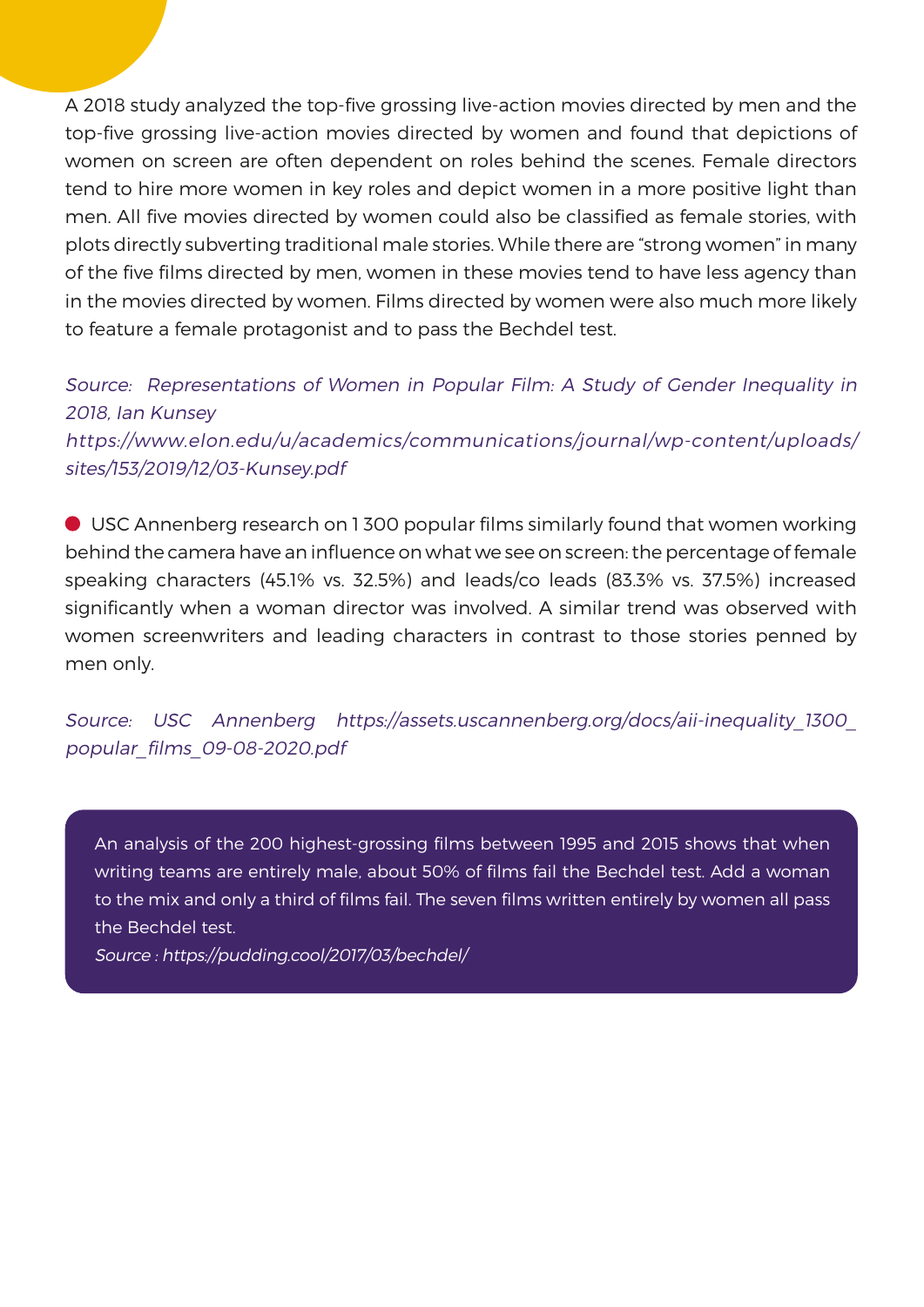# **WHERE WE STAND ON GENDER EQUALITY IN THE FILM AND MEDIA INDUSTRIES**

#### **General facts on gender inequality in the workplace**

In 2018, a French study conducted for La Fondation des Femmes showed that a woman applying for a job considered as "masculine" had 22% less chance to be called for an interview than a male candidate.

\*Source: https://fondationdesfemmes.org/wp-content/uploads/2018/11/DIALEM\_FDF\_LIGHT. pdf (French language)

#### **Women Face Challenges Working in Male-Dominated Workplace Culturess**

Women working in male-dominated industries face a variety of challenges, including:

- Societal expectations and beliefs about women's leadership abilities.
- Pervasive stereotypes, such as that of the "caring mother" or office housekeeper.
- Higher stress and anxiety compared to women working in other fields.
- Lack of mentoring and career development opportunities.
- Sexual harassment

#### **Women use various mechanisms to cope with working in male-dominated work environments, such as:**

- Distancing themselves from colleagues, especially other women.
- Accepting masculine cultural norms and acting like "one of the boys" which exacerbates the problem by contributing to the normalization of this culture.
- Leaving the industry.

#### **Reports of Sexual Harassment Are More Prevalent in Male-Dominated Industries**

In a 2017 survey, 28% of women working in male-dominated industries stated they had personally experienced sexual harassment, compared to 20% of women in femaledominated industries.

**This heightened level of harassment is a problem even before women enter the workforce.** One study found that women pursuing male-dominated university majors experience higher levels of harassment than women earning other degrees.

#### **Occupational Segregation Contributes to the Gender Pay Gap**

Women and men remain concentrated in different jobs and fields, a trend known as occupational segregation.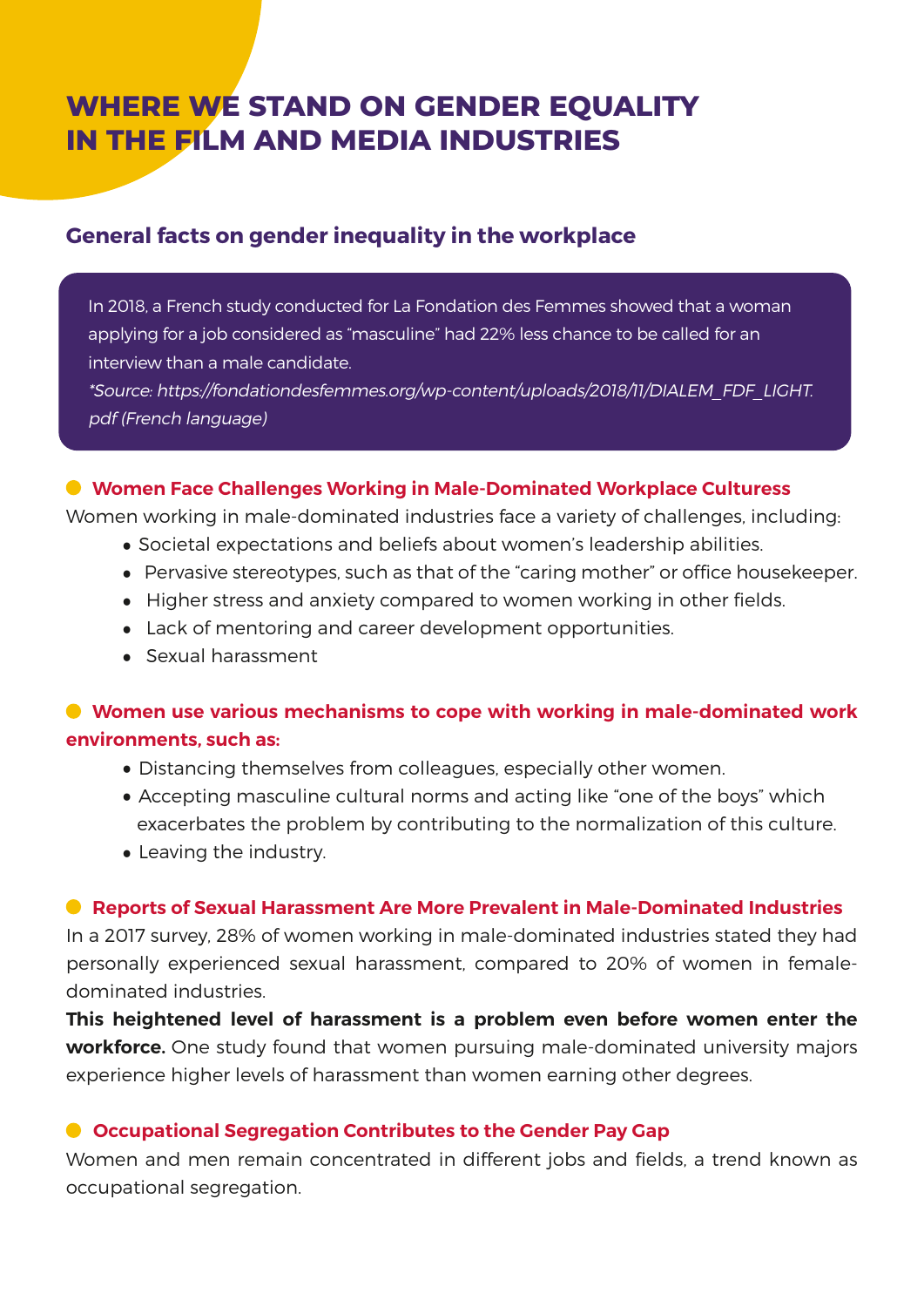In Europe, occupational segregation has improved very little since 2005. Male-dominated occupations generally pay more than female-dominated occupations. 26 out of the 30 highest-paying jobs in the US are male-dominated. In comparison, 23 out of the 30 lowest-paying jobs in the US are female-dominated.

Gender inequality is also reflected in a pay gap: in 2018, men earned 15,3% more than women in the EU.

Source : Eurostat https://ec.europa.eu/eurostat/databrowser/view/sdg\_05\_20/default/ table?lang=fr

Discrimination concerns all of us, male or female : a 2019 American study found that both men and women face gender discrimination in jobs usually filled by opposite sex. Source: https://academic.oup.com/sf/article-abstract/98/2/461/5288671?redirectedFrom=f ulltext

#### **Data from the audiovisual sector**

#### **European data**

• According to a study by the European Audiovisual Observatory:

#### **Only 20% of European films produced between 2015 and 2018 were directed by a female director.**

Breakdown by country (EU member states):

Approx. 30%: Austria, the Netherlands, Sweden Approx. 25%: Germany, Finland, Croatia, Latvia Approx. 20%: Belgium, Czech Republic, Denmark, France, Hungary, Lithuania, Estonia, Portugal, Slovakia Approx. 15%: Bulgaria, Spain, Ireland, Poland, Romania Approx. 10%: Cyprus, Italy, Luxemburg Approx. 5%: Greece, Slovenia

Source: https://rm.coe.int/female-directors-and-screenwriters-july-2020/16809ef77b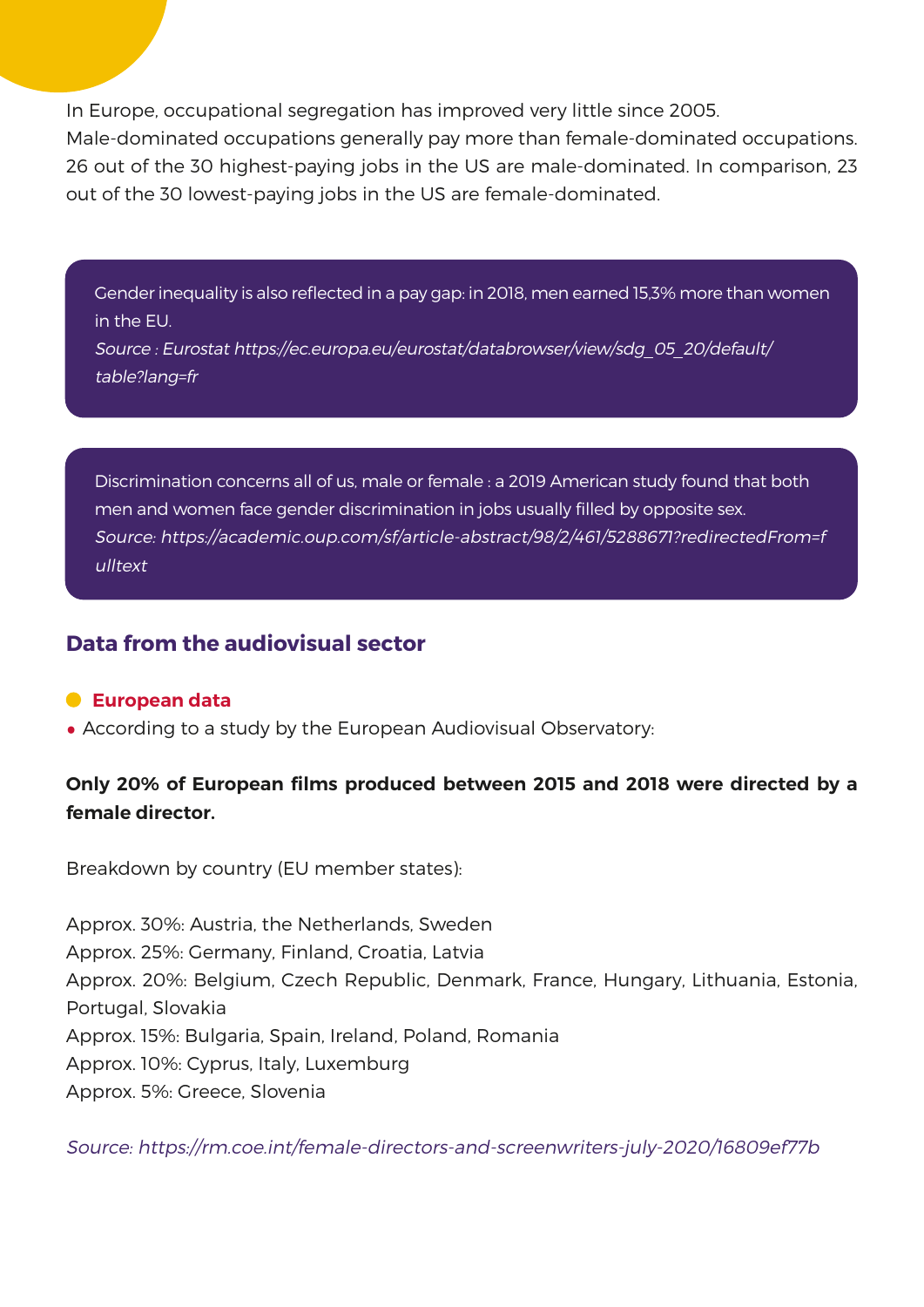• In 2018 in Europe, the proportion of women who have directed a 1st or 2nd feature film is 23,92% whilst **the figure drops at 15,41% for a 3rd film** and more.

That same year, 28,62% of European documentary films were directed by a woman, 17,22% of fiction films and **only 8,47% of animation films**.

Source: https://femmesdecinema.org/wp-content/uploads/2019/12/Lab-synthesee%CC%81tude.pdf

**Figures from the European Film Academy Female ratio of EFA members in creation/management positions:**

- **Directors: 26%**
- Screenwriters: 26%
- **Producers: 35%**

#### **Focus on France (number one country in Europe for the number of produced films)**

- 38,9% of short film directors were women in 2019
- 22,9% of films were directed by women in 2019
- The share of films directed or co-directed by women in French production between 2009 and 2018 is 25.5%.

It is higher than that of Southern European productions (12.8% in Italy, 16.7% in Spain), but lower than that of the northern European countries (35.7% in Sweden, 29.4% in Norway and 26.6% in Finland).

• From 2010 till 2019, the average budget of French films with a female director was 3,13M€ - which is 2,14M€ less than the average budget of male-directed films.

Source: The place of women in the film and audiovisual industry, CNC, 2021 https://www.cnc.fr/documents/36995/1389917/La+place+des+femmes+dans+l%E2%80% 99industrie+cin%C3%A9matographique+et+audiovisuelle+-+mars+2021.pdf/36ecf42d-8fde-4e34-7442-e877b0055164 (French language)

#### **The hard transition from female student to professional: the example of Germany**

Women and men graduates compared to working professionals: (The share of professionally working men exceeds 100% of those educated, only half of all women who were educated at film universities work in their profession.)

- Editing:
	- 82% female graduates 33% working female professionals
	- 18% male graduates 57% working male professionals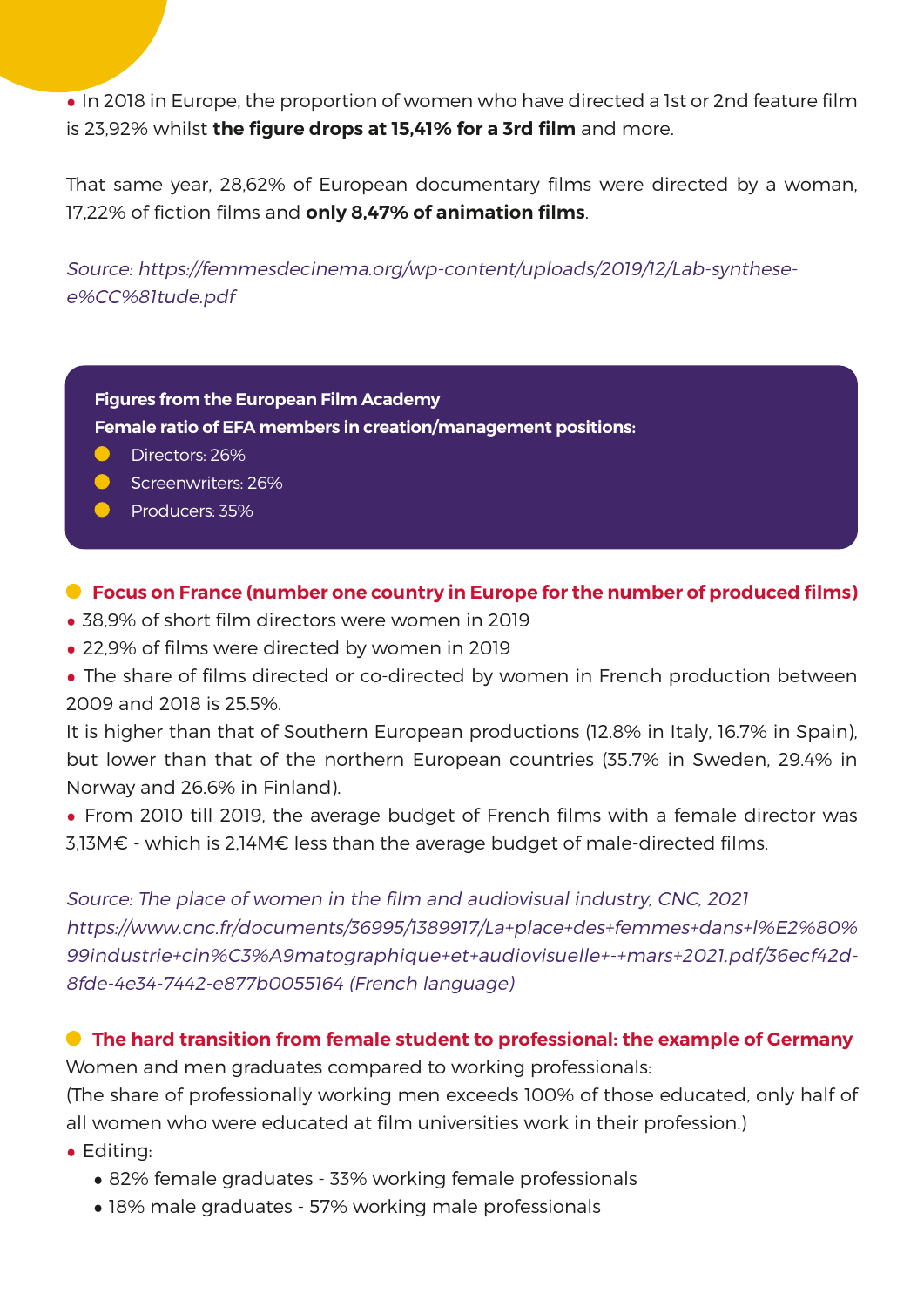- Scenography:
	- 67% female graduates and only 42% working professionals
	- 33 male graduates and 49% working professionals
- Script:
	- 48% female graduates and only 23% working professionals
	- 52% male graduates and 60% working professionals
- Directing:
	- 44% female graduates and 23% working professionals
	- 56% male graduates and 72% working professionals
- Production:
	- 40% female graduates and 14% working professionals
	- 60% male graduates and 58% working professionals
- Camera:
	- 22% female graduates and 10% working professionals
	- 78% male graduates and 85% working professionals
- Sound:
	- 5% female graduates and 4% working professionals
	- 95% male graduates and 91% working professionals

Source: 2017 study "Gender and Film - Parameters and Causes of the Gender Distribution of Film and Television Professionals in Key Positions in Germany", FFA. https://www.researchgate.net/publication/329253544\_Hochfeld\_Katharina\_ Genz Karen Ifflander Vivien Prommer Elisabeth 2017 Gender und Film -Rahmenbedingungen\_und\_Ursachen\_der\_Geschlechterverteilung\_von Filmschaffenden Schlusselpositionen in Deutschland (in German)

European average for female directors graduating from the main national film schools stands at about 44%. In Austria and the UK, the average percentage of female graduates is more than double that of the percentage of female directors listed as active in the country. In Croatia, Germany, and Italy the differential is slightly less but still considerable. Only in France and Sweden is the drop-off less significant, at 6% and 4% respectively. Source : EWA's report on gender equality for directors in the European film industry (2006- 2013)

https://www.ewawomen.com/wp-content/uploads/2018/09/Complete-report\_compressed. pdf#page=16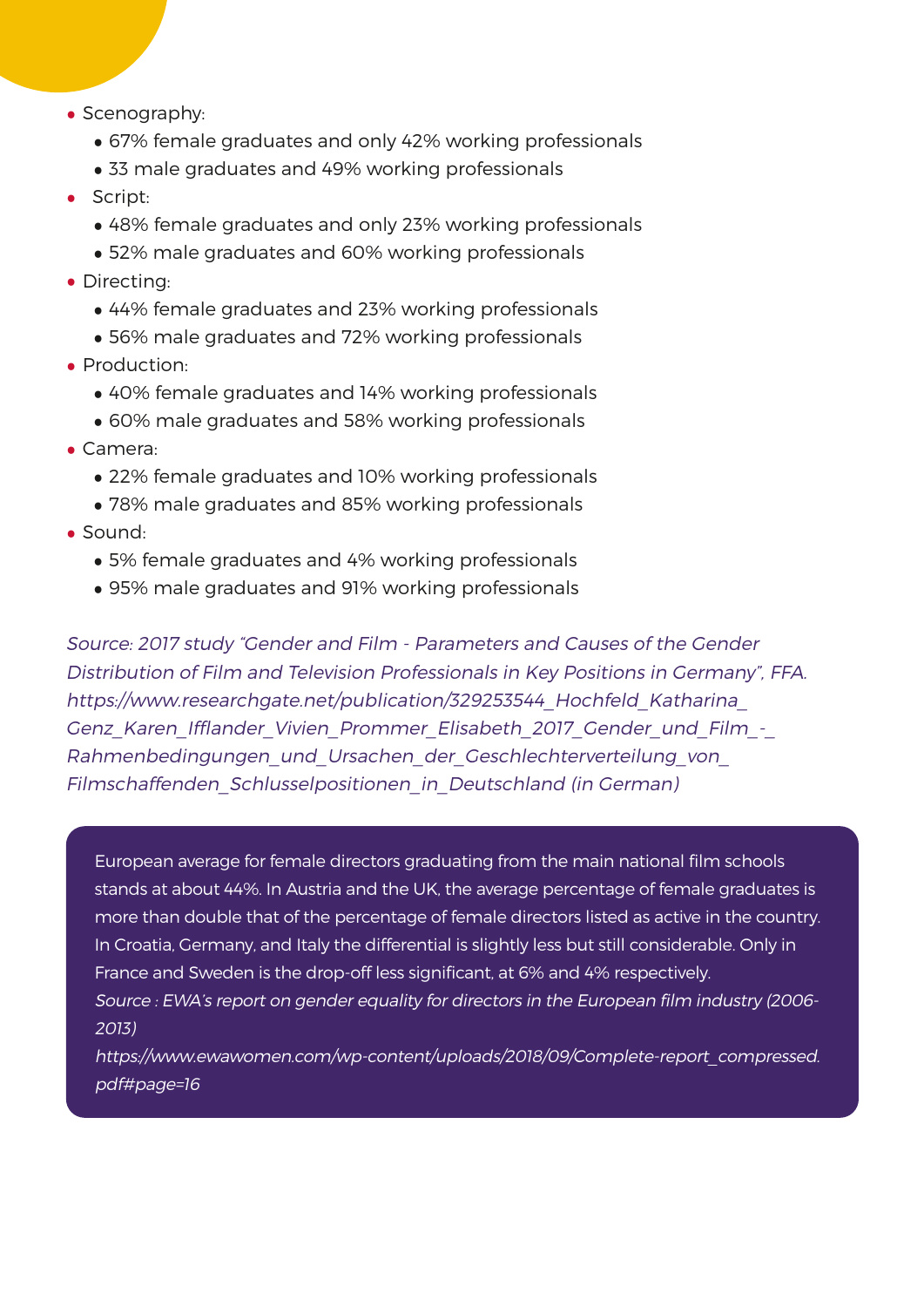## **Specific data on technician positions**

While working on this toolkit we found a lot of data and statistics about female directors, but much less information when it came to other technical positions. We thus decided to collect data from **European film academies** to assess the gender balance in those fields in Europe.

Our research focused on the top-4 producing countries in Europe : France, Germany, Italy, and Spain.

#### **Female ratio of national film Academies members in technician positions:**

| <b>POSITION</b>                   | <b>France</b> | <b>Germany</b> | <b>Italy</b> | <b>Spain</b> | <b>AVERAGE TOP 4</b><br><b>COUNTRIES</b> |
|-----------------------------------|---------------|----------------|--------------|--------------|------------------------------------------|
| <b>Sound</b>                      | 12%           | 7%             | 7%           | 14%          | 10%                                      |
| Production management             | 36%           | n/a            | n/a          | 40%          | 38%                                      |
| Editing                           | 67%           | 55%            | 26%          | 30%          | 44%                                      |
| <b>DoP</b>                        | 10%           | 14%            | 3%           | 10%          | 9%                                       |
| Set design                        | 25%           | 49%            | 35%          | 44%          | 38%                                      |
| First AD                          | 29%           | n/a            | n/a          | n/a          | n/a                                      |
| Costume                           | 89%           | 91%            | 75%          | 83%          | 84%                                      |
| Continuity                        | 99%           | n/a            | n/a          | n/a          | n/a                                      |
| <b>Set manager</b>                | 25%           | n/a            | n/a          | n/a          | n/a                                      |
| Hair & Make up                    | 68%           | 77%            | 42%          | 75%          | 65%                                      |
| <b>Grip</b>                       | 0%            | n/a            | n/a          | n/a          | n/a                                      |
| <b>Electrical dpt</b>             | 14%           | n/a            | n/a          | n/a          | n/a                                      |
| <b>VFX supervision</b>            | 12%           | 16%            | 11%          | 16%          | 14%                                      |
| Casting                           | 77%           | 90%            | n/a          | n/a          | 83%                                      |
| <b>Music</b>                      | n/a           | 11%            | n/a          | 12%          | 11%                                      |
| <b>Average technical branches</b> | 40%           | 46%            | 30%          | 36%          | 40%                                      |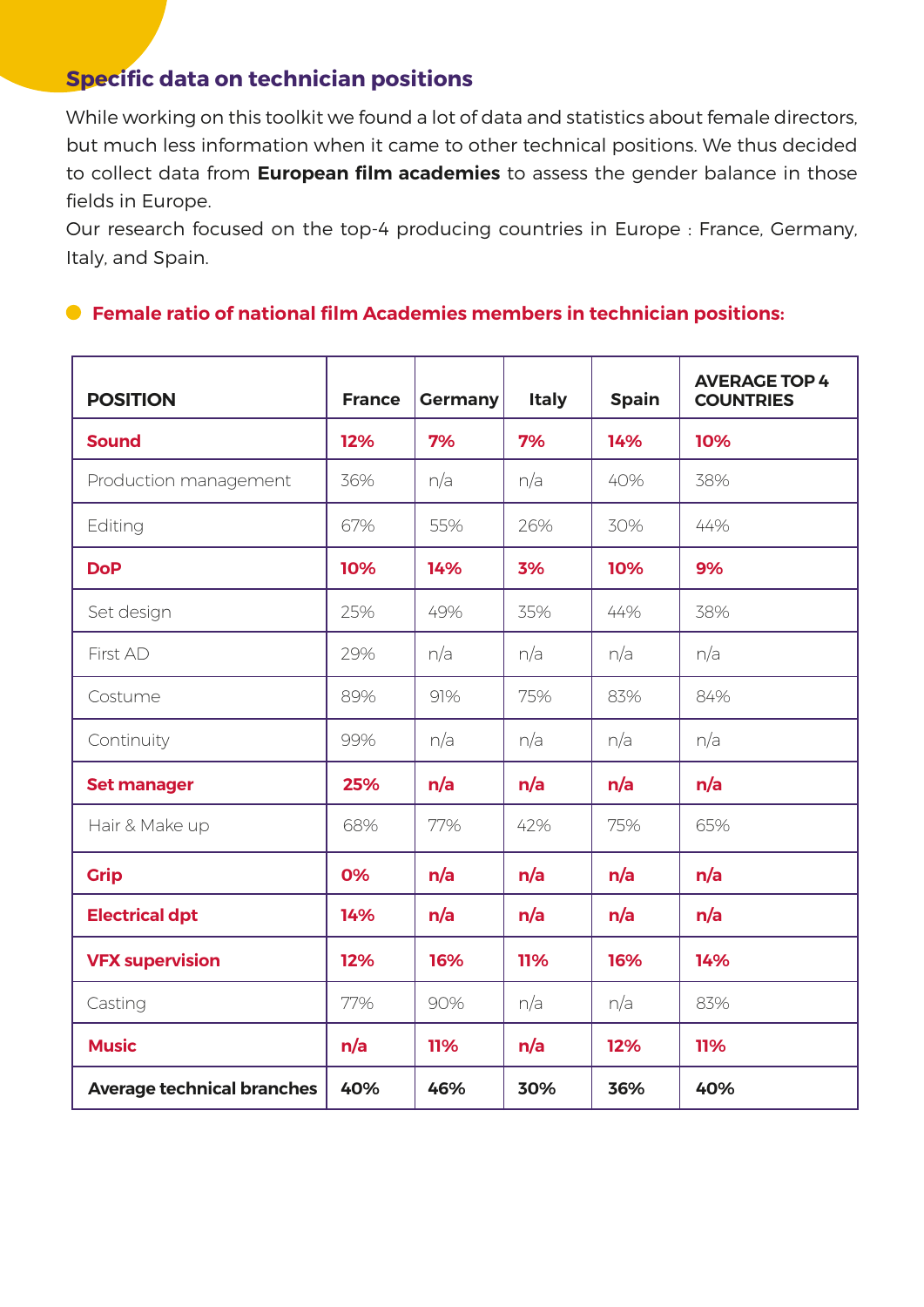Figures from the European Film Academy (over 4,000 members from all Europe) Female ratio of EFA members in technician positions: Sound: 7%  $\bullet$  $\bullet$ Technician (unspecified): 8%  $\bullet$ Music: 10%  $\bullet$ VFX supervision: 11%  $\bullet$ DoP: 15%  $\bullet$ Editing: 38%  $\bullet$ Set Design: 47%  $\bullet$ & Make up: 74%  $\bullet$ Casting: 82%  $\bullet$ Costume: 87% Average technicians: 38%

#### **Conclusion: Figures show a clear gender imbalance depending on the jobs:**

Male-dominated fields (less than 30% women):

Direction, Screenwriting, Sound, Cinematography, Set management, Camera and Electrical department, VFX supervision, Music

Female-dominated fields (less than 30% men): Costume, Hair & Make up, Casting, Continuity

Balanced fields: Editing, Set Design, Production management

Cinematography is a notoriously male-dominated field: Rachel Morrison became the first woman to be nominated for an Oscar in cinematography... in 2018 ! France fares slightly better with Claire Mathon being the 4<sup>th</sup> woman to actually earn the César for best cinematography in 2020.

Sound and music are also largely male-dominated fields: in 2019 Icelandic composer Hildur Guonadottir was only the fourth woman to win an Oscar for Best Original Music Score in over 90 years. Meanwhile in France, only one woman claimed the César for Best Music in 46 editions.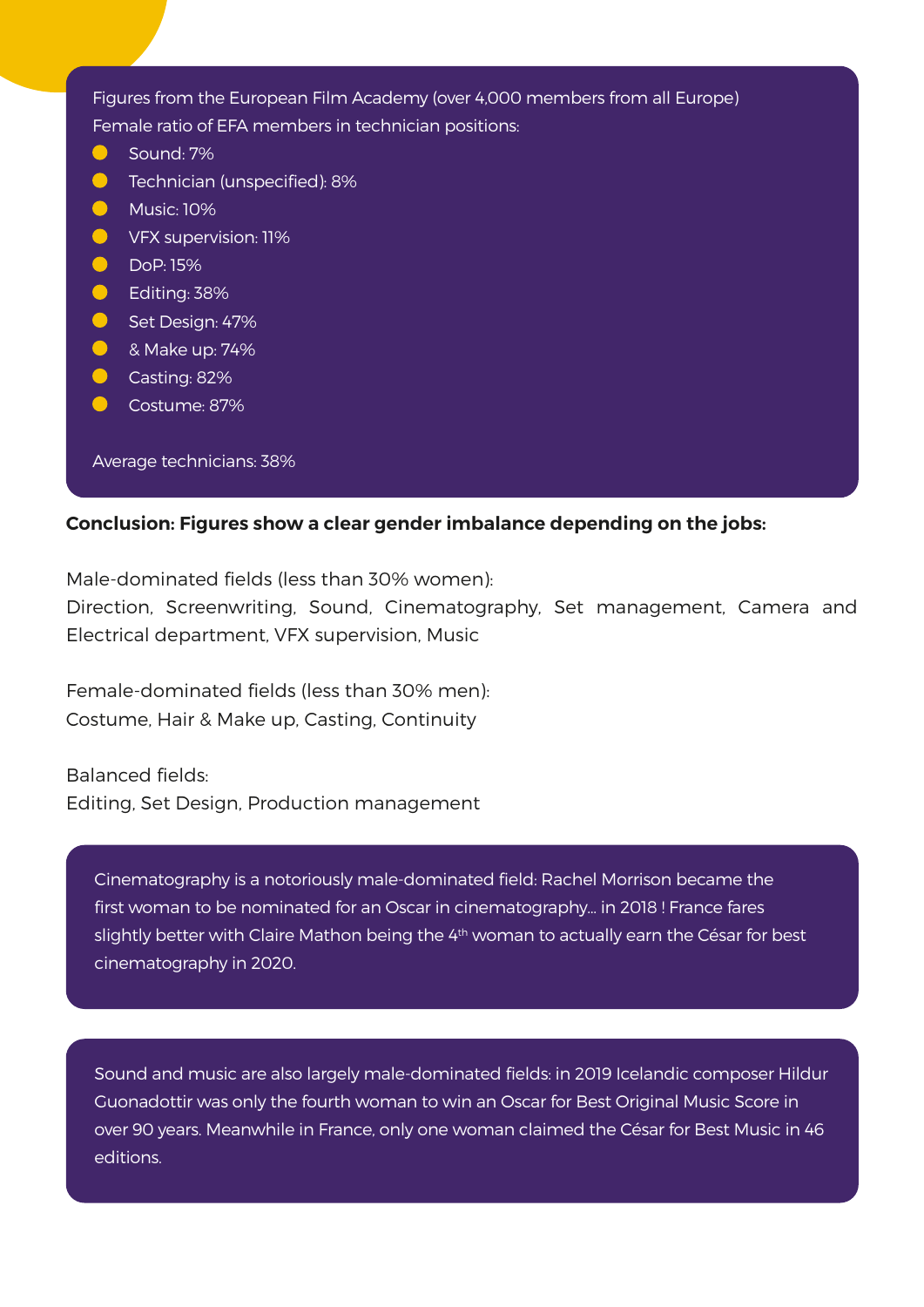#### **Gender imbalance between jobs is also notable in Northern Europe. Here's data from the Danish Film Academy:**

Out of 2100 members (48,5% of which are women)

- $\bullet$ Grip: 0% women
- Gaffer: 4,1% women
- $\bullet$ Sound: 8% women
- $\bullet$ VFX: 11,6% women
- **Director of Photography: 14,8% women**
- $\bullet$ First AD: 33,5% women
- $\bullet$ Editing: 39,8% women
- $\bullet$ Post production supervision: 44,7% women
- $\bullet$ Set Design: 70,4% women
- $\bullet$ Production management: 75% women
- $\bullet$ Hair & Make up: 95,6% women
- Costume: 97,1% women

#### **Video games**

#### **European data:**

In 2020, **45% of European gamers are women** and the majority of mobile and tablet gamers are women (51%) Source : ISFE (Europe's Video Games Industry) https://www.isfe.eu/isfe-key-facts/

A 2015 survey, conducted among nearly 3,000 workers (with 24% of the respondents representing different European countries), found that **three-quarters of workers in the gaming industry identified as "male"**. This can be compared to 22% identifying as female and 1% identified as male-to-female transgender.

It was also found that workers identifying as male are disproportionately dominant in core technical content creation roles. Only, 11% of female respondents were programmers, software engineers and technical designers in the video game industry, compared with 27% of male respondents.

Source: The International Game Developers Association https://www.europarl.europa.eu/RegData/etudes/STUD/2018/596839/IPOL\_ STU(2018)596839\_EN.pdf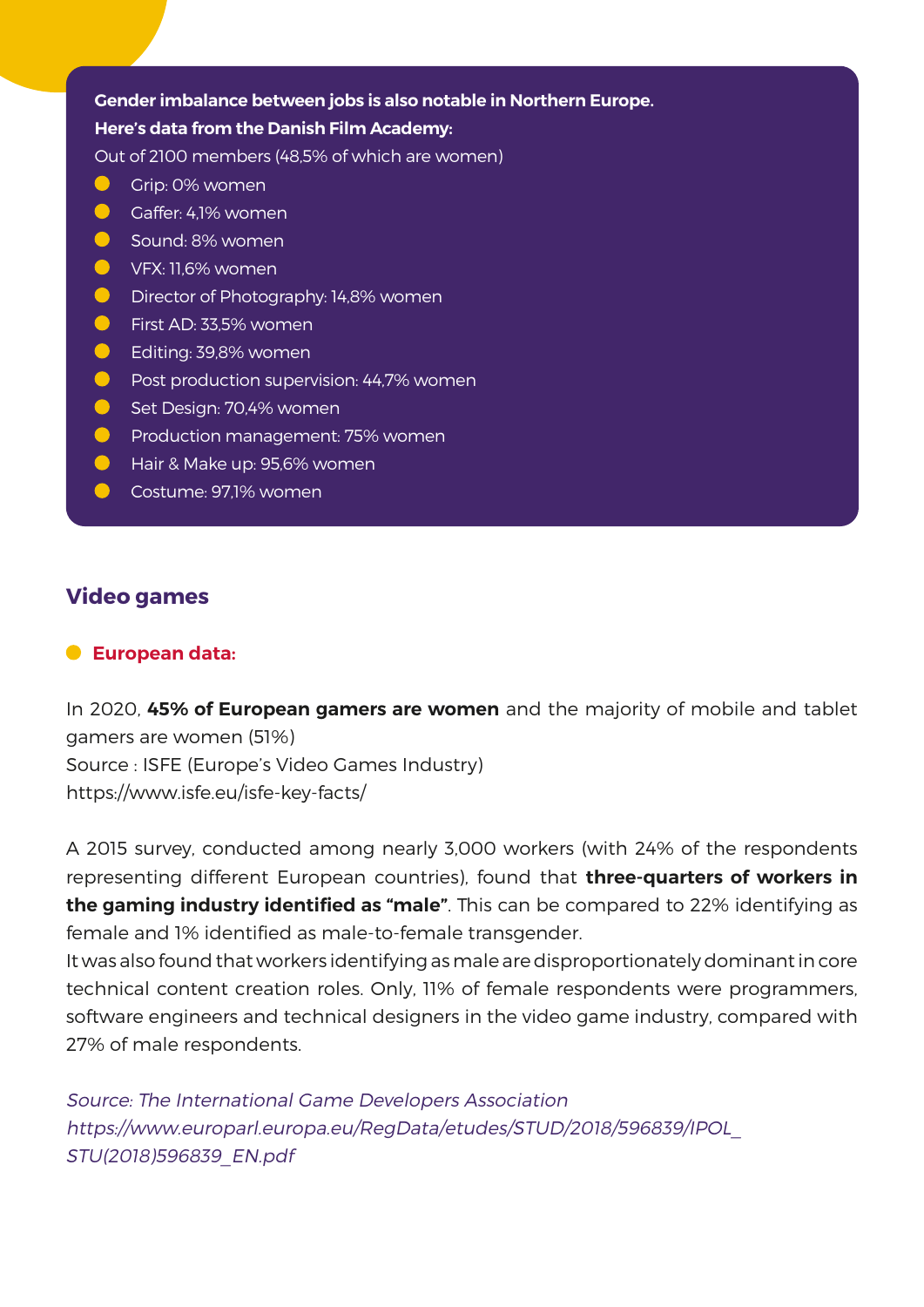#### **French data:**

Almost half of the video games players in France are women, however there are **only 14% women in development studio staff** and 2% non-binaries (year 2019)

Among them:

- •15% women in the image field
- •14% in edition and support
- •11% in management
- •6% in design
- •6% in technology

Only 15% women are among top executives.

Source : Women in games France https://womeningamesfrance.org/industrie/ (in French)

#### **News Media**

#### **European data:**

In 2021, Reuters Institute analyzed the gender break-down of top editors in a strategic sample of 200 major online and offline news outlets in 12 different markets: Japan, Mexico, South Korea, Hong Kong, Brazil, Germany, UK, Finland, Spain, US, Kenya and South Africa. It turns out only **22% of the top editors across the 240 major outlets in the sample are women**, even though, **on average, 40% of journalists in the 12 markets are women**.

Among European countries, the percentage of female top editors ranges from 8% in Spain to 27% in Germany and Finland.

https://reutersinstitute.politics.ox.ac.uk/women-and-leadership-news-media-2021 evidence-12-markets

The United Nations Economic Commission for Europe looked at the evolution between 2000 and 2015 in a sample of 9 countries:

**In 2000, 4 countries – Canada, Hungary, Romania and Slovenia – reported that more than 40% of journalists** in their respective countries were women. From 2000 to 2015, this proportion increased in 6 countries out of the 9 presented. **In 2015 in 8 out of the 9 countries, the share of female journalists is now greater than 40%.** The largest share, 59%, is recorded in Slovenia. A modest decrease in the share of female journalists was observed in Canada and Romania, while Hungary saw the share drop from 53% in 2000 to 40% in 2015.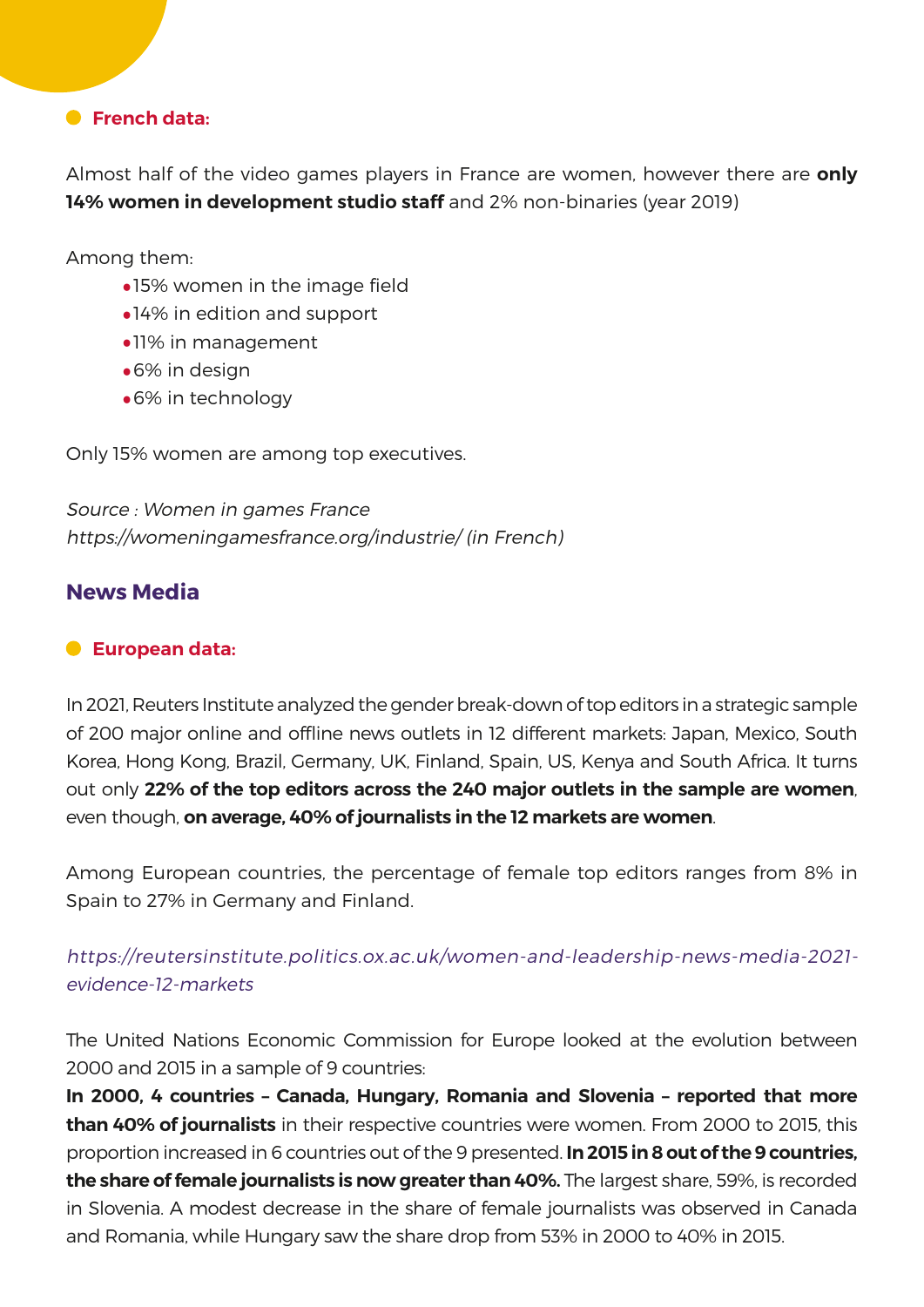https://unece.org/statistics/news/who-telling-story-changes-proportion-womenamong-journalists-2000

A study conducted by the European Parliament in 2018 found that in news media, **women form a minority of sources and subjects**, and are particularly under-represented as experts.

Women also make up a minority news reporters and presenters, with very little improvement globally since 2000.

Women's under-representation in the news media workforce **worsens at senior decision-making levels**, and this form of gender inequality is significantly worse in the private sector than in the public sector.

Source: Report "Gender Equality in the Media Sector" https://www.europarl.europa.eu/RegData/etudes/STUD/2018/596839/ IPOLSTU(2018)596839\_EN.pdf

#### **French data:**

In 2017 **46,9% of professional press card holders in France were women**.

Women were more represented in print (48,4%), while they were only 43,2% in TV, 44% in radio and 43% in press agencies.

Among them, 70,1% had a permanent contract (vs 76,8% of men), 21,5% were freelancers (16,5% men) and 3,9% had a short-term contract (2,8% men).

Still in 2017, in French media outlets, **only 25,9% of top editors were women** (they were 19,6% in 2000) and 38% were managing editors (27,7% in 2000). Middle management positions however are almost reaching gender balance (around 40% women)

https://larevuedesmedias.ina.fr/feminisation-du-journalisme-encore-un-effort-pour-laparite-et-legalite (in French)

Women are less represented than men, and often misrepresented. In 2015, they represented **only 24% of the people we heard, or read about**, in print, TV and radio (a similar proportion was measured in 2010).

In 2015, women accounted for a third of reporters, anchors or journalists who expressed themselves in news programs. This figure is low compared to the 46% percentage of female press card holders that same year, and the 66% ratio of female students in journalism schools (in 2012).

https://larevuedesmedias.ina.fr/mesurer-la-place-des-femmes-dans-les-medias-etapres (in French)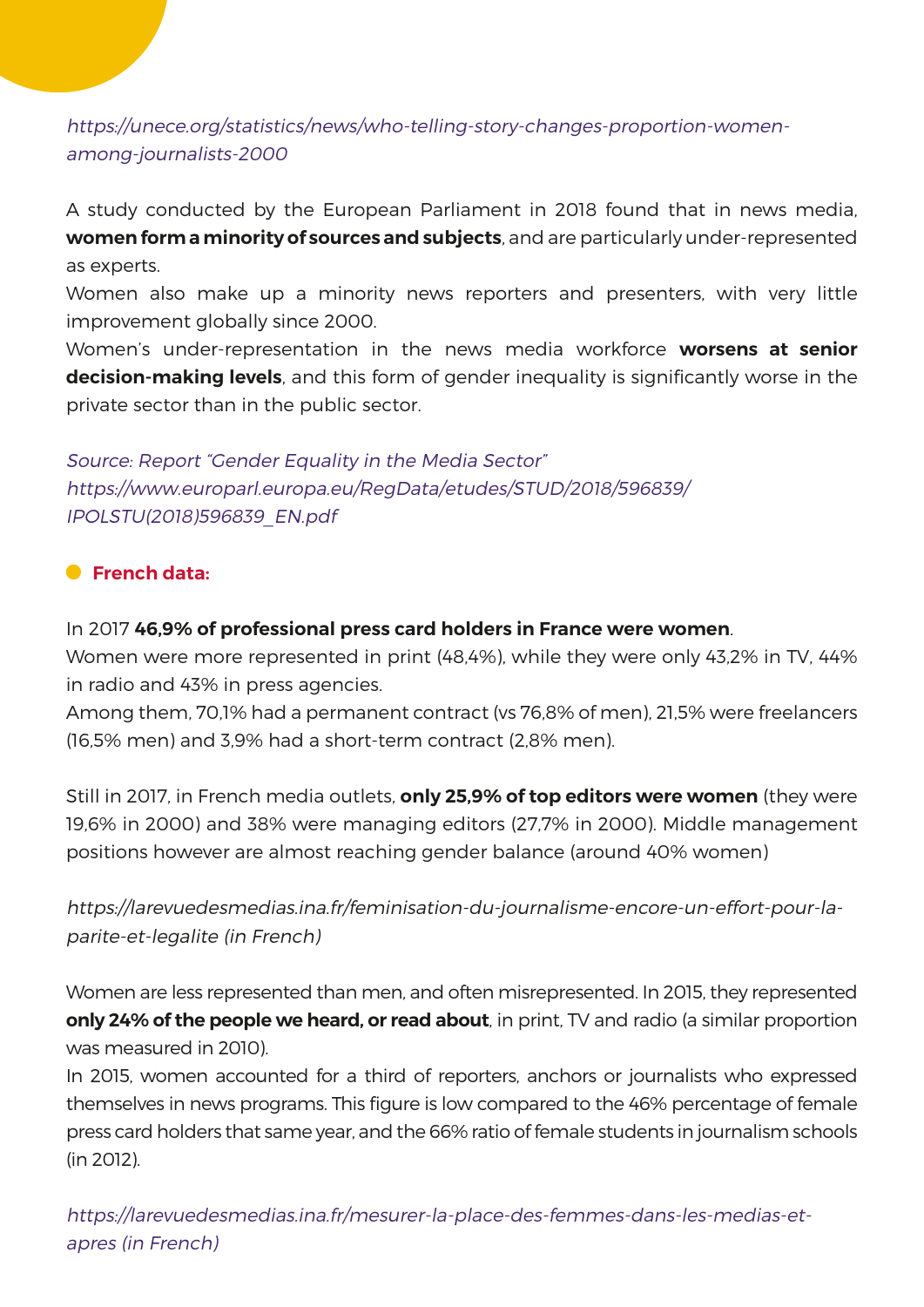# **WHAT CAREERS? JOB DESCRIPTIONS**

# **CINEMA AND AUDIOVISUAL**

# **O DIRECTOR / ASSISTANT DIRECTOR**

#### **Sources**

https://www.cidj.com/metiers/realisatrice-realisateur https://candidat.pole-emploi.fr/marche-du-travail/ fichemetierrome?codeRome=L1304&t:lb=t http://www.cpnef-av.fr/metiers/fiche/realisateur-trice https://devenir-realisateur.com/blog/fiche-metier-assistant-realisateur/ https://www.studyrama.com/formations/fiches-metiers/audiovisuel-cinema/assistantrealisateur-772 http://www.cpnef-av.fr/metiers/fiche/assistant-e-a-la-realisation

#### **Summary**

The director is the creator, supervisor/manager of the crew at both the technical and artistic levels.

The assistant director plays an important role alongside the director, he/she has the responsibility to ensure that all technical details are sorted out for the start of the shooting.

## **Job description**

Before filming, the director takes charge over the script and the storyboard, cuts the script into shots and specifies all details relative to the filming and framing axes.

Before filming, he/she also participates in the castings' set up, the location scouting process as well as the choice of equipment and of the technical crew.

While filming, he/she directs the actors/actresses, coordinates the work of the technicians and draws up schedules in order to meet the set deadlines. As an official supervisor and organiser, the director must be able to deal with unforeseen circumstances during the filming of a scene.

The position of assistant director is often equated with that of location manager (see «Location Manager» job description).

His/Her work begins before the start of filming, he/she will spot the locations, draft up the schedule as well as the technical sheets while registering the people who are present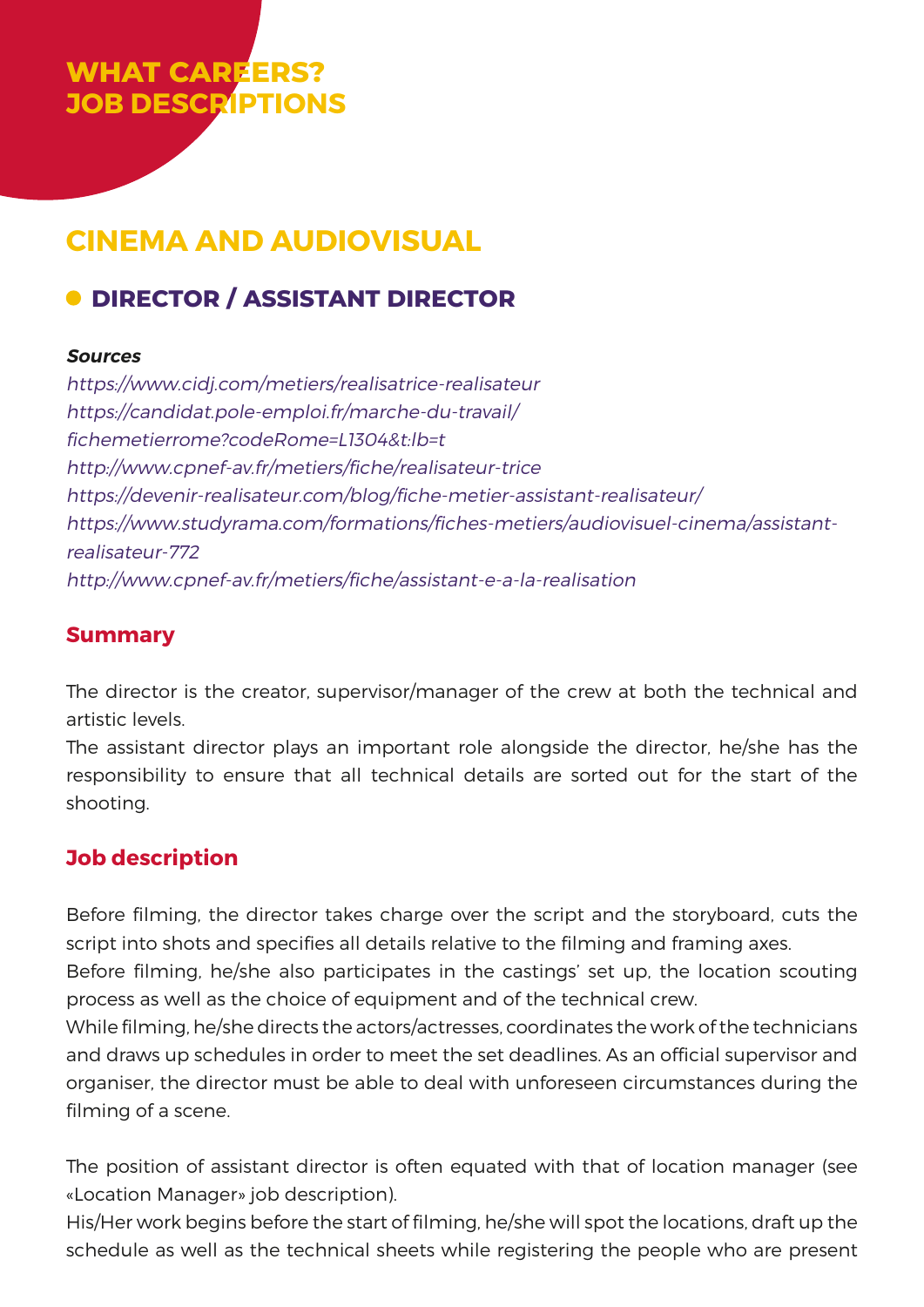(technicians and actors/actresses) and the sets to be used. He/she also manages the dayto-day planning. His/her presence is vital on set and his/her responsibilities are extremely important. He/she is sometimes assisted by a second or third assistant director.

## **Required skills**

#### **Director**

- •Specific skills:
	- •Translate a concept or a script into a visual representation,
	- •Monitor the delivery conformity of a project,
	- •May be required to write a screenplay or at least participate in the screenwriting process,
	- •Check continuity shots between different scenes,
	- •Carry out the film editing,
	- •Choose the actors in coherence with the film's universe,
	- •Transversal skills: creative, good manager, pedagogue, mastery of digital tools initiative, critical eye, artistic sense.

#### **Assistant director**

- •Specific skills:
	- •Locate all elements in the script that are required for the drafting up of the technical sheets,
	- •Adjust the human and material resources required for a sequence, in close collaboration with the director, the production manager and/or the camera operator,
	- •Organise and optimise a series of filming days while taking into account sets' and artists' availabilities and the budget,
	- •Set the pace of each filming day to ensure that the work plan is respected,
	- •Find compromises between artistic, technical and budgetary requirements,
	- •Transversal skills: artistic culture, organisation, rigour, team spirit, physical stamina, technical skills, organise and manage the working conditions of his/her teams.

## **Training**

See the training courses listed in the French version of the job description (in France only) and the European schools which offer a similar training in the "resources" section of the Toolkit.

It is also possible to integrate this profession with professional experience by starting as a director's assistant or a production assistant, for example.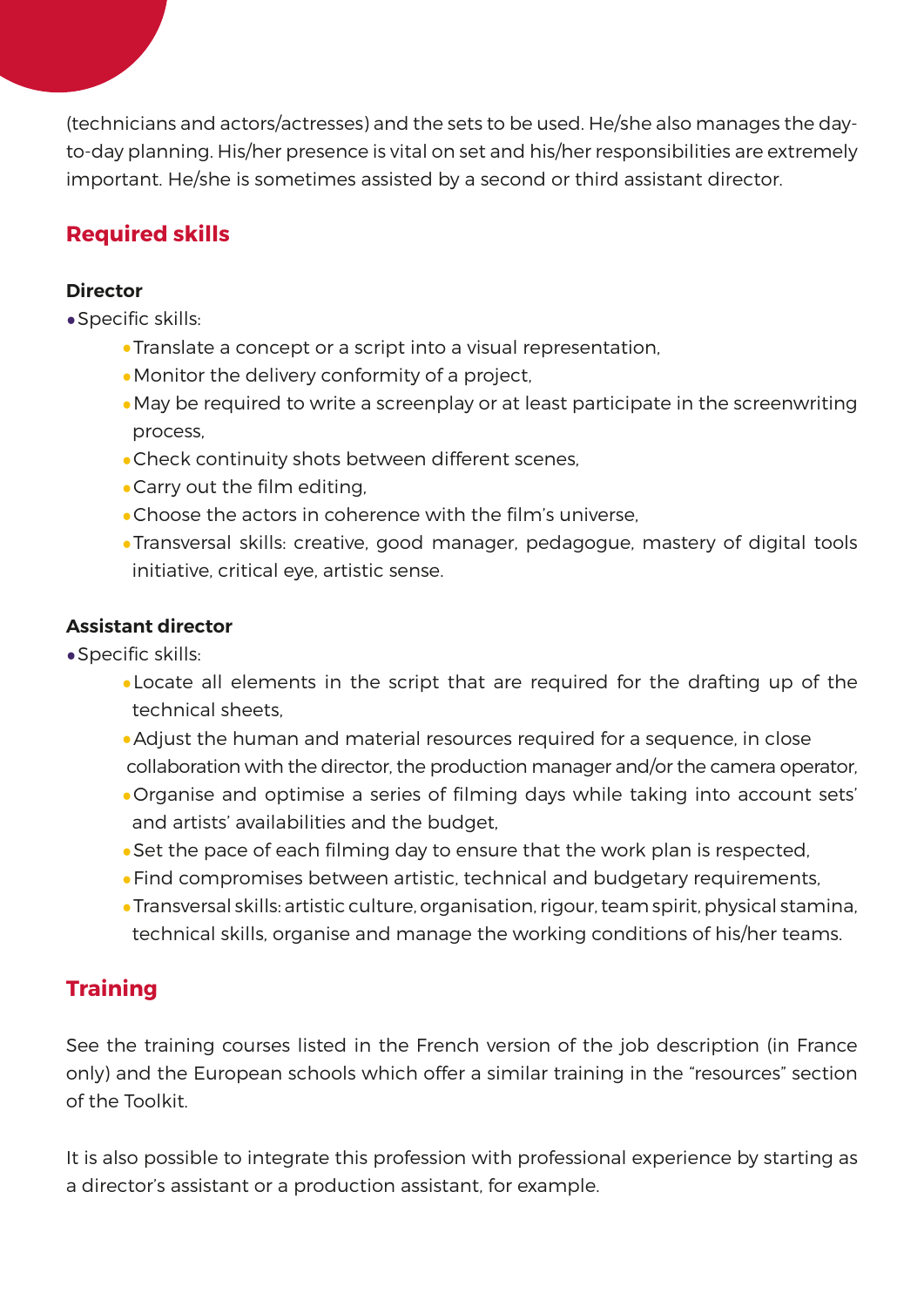#### **Work environment**

- •structures: audiovisual and film production companies, animation studios, television channels...
- •sectors: cinema, advertising, television, internet and multimedia...
- •conditions: position with responsibilities, daily presence on set and before the filming starts.

#### **Career development / Similar positions**

The assistant director usually evolves as a director.

The director works closely with the cinematographer, sound engineer, camera operator, editor and scriptwriter.

It is possible for a director to work in the production and administration of shows, films and audiovisuals afterwards.

#### **A TIP FROM ANCA DAMIAN, ROMANIAN DIRECTOR**

I would say that the only trap that can prevent us from realizing our dreams, lies in ourselves. It takes work to find our voice and be conscious in all our actions, to evolve as artists, but also as human beings. And always without fear, reinvent ourselves, so we live the present and not the past.

# **• PRODUCER**

#### **Sources**

https://www.cidj.com/metiers/realisatrice-realisateur https://www.studyrama.com/formations/fiches-metiers/audiovisuel-cinema/ producteur-787 https://devenir-realisateur.com/non-classe/fiche-metier-producteur-de-film/ http://www.cpnef-av.fr/metiers/fiche/responsable-de-production

#### **Summary**

The producer plays a crucial role in the creation of a film and is vital to its success.

#### **Job description**

A producer's tasks are very diversified. First of all, after reading the script, he/she will be the one to determine if a project should be produced. Before and during filming, he/she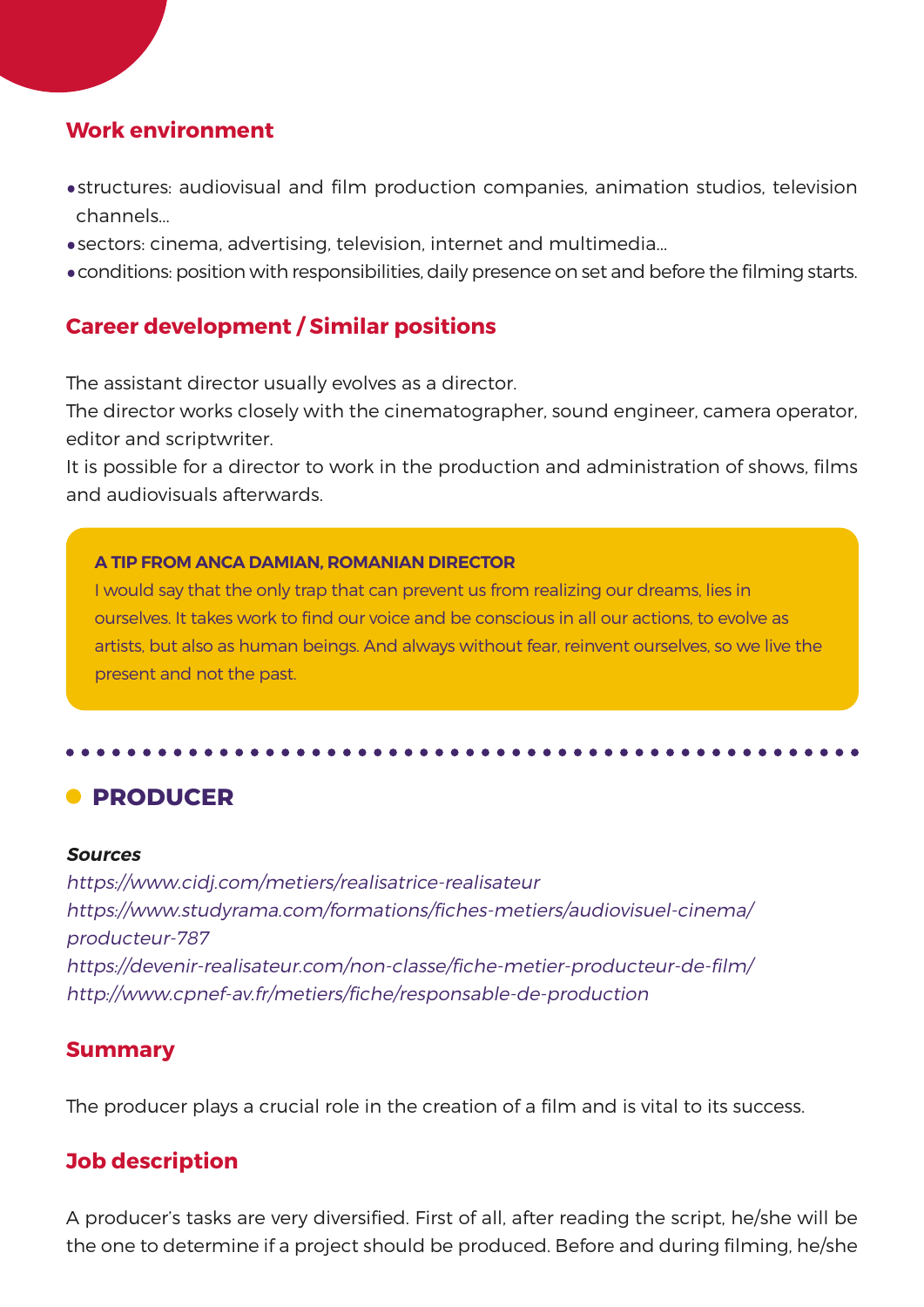manages the financial and budgetary aspects of a film (estimates the creation costs both material and human - and draws up a financing plan). He/she may also be involved in the choice of actors/actresses and in the possible evolution of certain aspects of the script.

#### **Required skills**

- •Specific skills: budgetary and legal skills, ability to find compromises between artistic, technical and budgetary requirements, establish a schedule and stick to it.
- •Transversal skills: leadership, negotiating skills, organisation (strong sense of priorities).

#### **Training**

There are different paths leading to the career of a producer : some acquired knowledge on the job, others were trained in finance and project management. In France, the BTS Audiovisual, image professions, production specialisation or the professional master's degree in production management, both provide a solid knowledge base in the field of production.

#### **Work environment**

- •structures: audiovisual and film production companies, animation studios, television channels...
- •sectors: cinema, advertising, television, internet and multimedia...
- •conditions: generally, he/she is not physically present on set.

#### **Career development / Similar positions**

Young graduates or those entering the profession without training usually start as production assistants before they are given more responsibilities.

# **C** SHOWRUNNER

#### **Sources**

https://www.iesa.fr/vie-etudiante/metiers/showrunner https://www.defi-metiers.fr/sites/default/files/doc-kelios/Complement\_ pedagogique/2018/09/18/Brochure\_Showrunner%2C\_production\_et\_direction\_ artistique\_2019.pdf https://www.google.com/url?sa=t&rct=j&q=&esrc=s&source=web&cd=&ved=2ahUKEwilt-6f86IfxAhUIExQKHQC4Cx8QFjAJegQIDBAE&url=http%3A%2F%2Fwww.cpnef-av. fr%2Fmetiers%2Ffiche%2Fscenariste%3Fpdf&usg=AOvVaw3rFz2DuewV8dJsepu2fI-5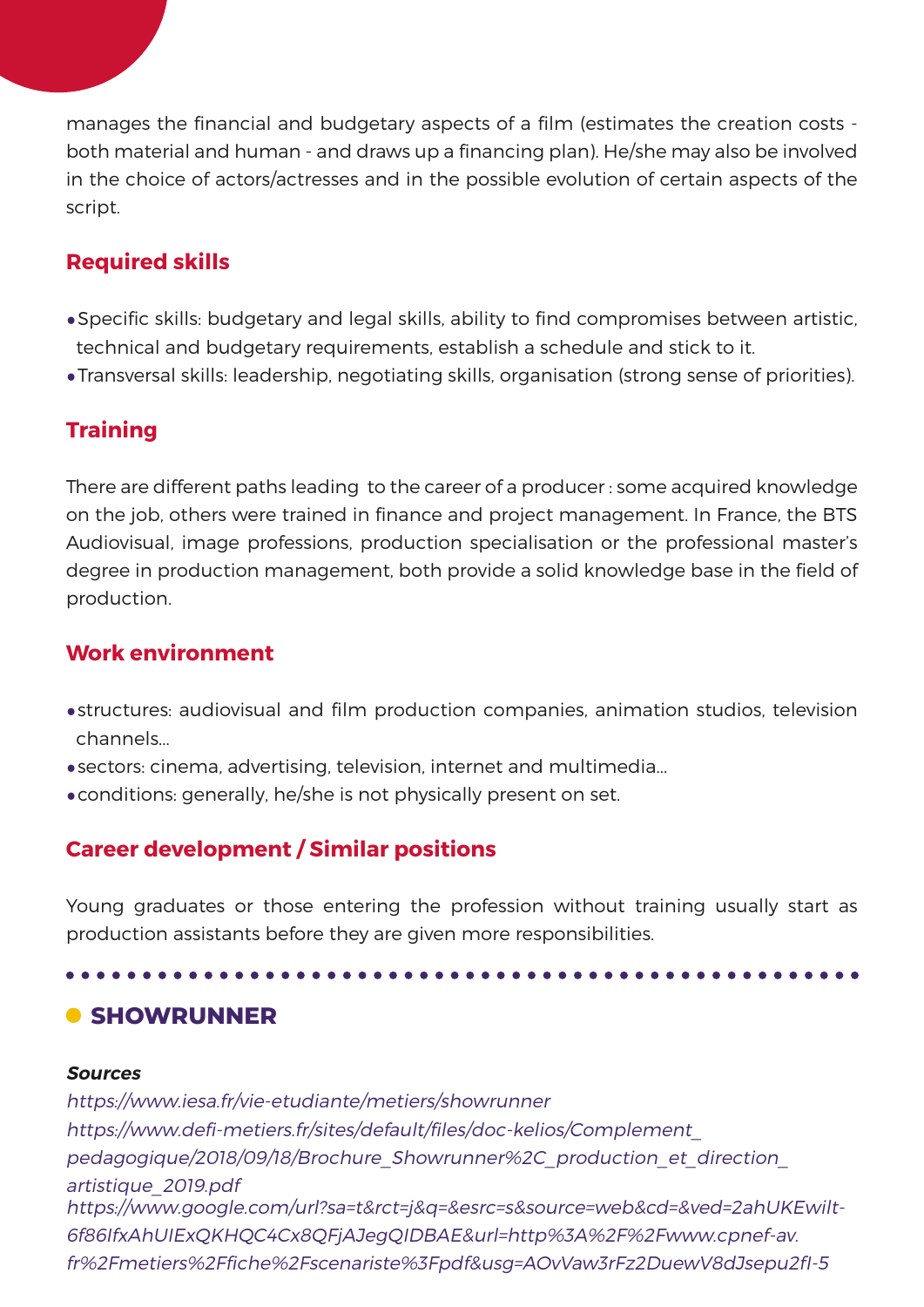#### **Summary**

Another job that involves a multitude of tasks, not only as a screenwriter but also as a producer and artistic director, the showrunner transmits his/her vision to all the collaborators of a series in order to guarantee its narrative and artistic coherence.

#### **Job description**

He/she is often the lead author or designer of the program and always the artistic director. He/she defines and ensures the application of the specifications, recruits and employs screenwriters and designers, directors, actors/actresses and other artistic contributors. He/she then gives instructions to the production manager who organises the implementation of the productions. He/she works in the field of television series.

#### **Required skills**

- •Specific skills: develop the concept of a series, master the operation of the production line of a series.
- •Transversal skills: work with the professionals in his/her team and other professional branches that are present, adaptability, creative.

#### **Training**

The showrunner position is relatively recent and existing training in the field remains quite rare. However, it is possible to study screenwriting in order to work as a showrunner later on. La Fémis, the French school, offers a specific training course to become a showrunner: "Showrunner: production and artistic direction".

#### **Work environment**

•structures: audiovisual production companies, television channels, etc.

•Sectors: television, internet...

## **Career development / Similar positions**

He/she works closely with the director, producer and screenwriter. This job is generally considered to be an evolution of the screenwriter's job.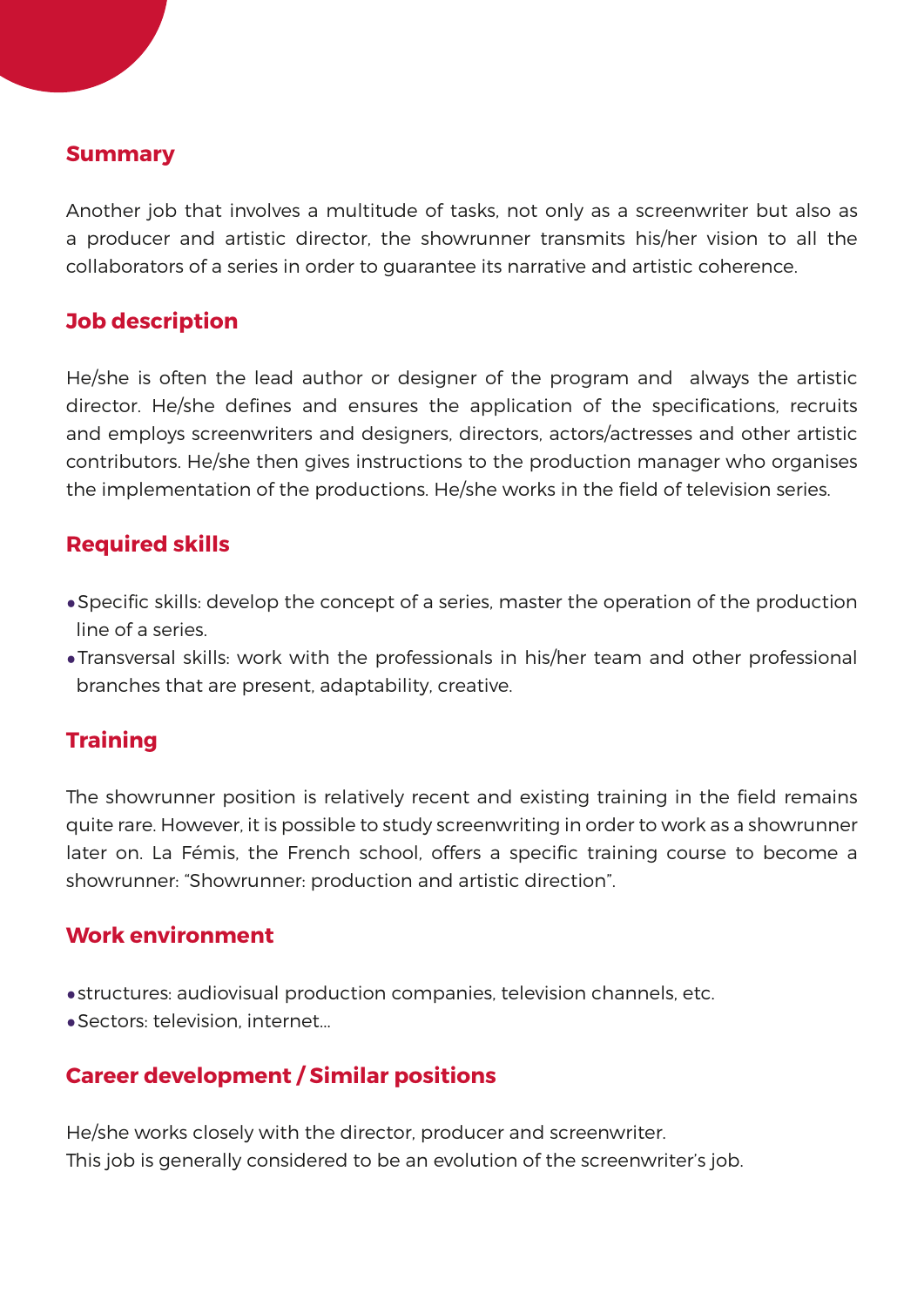#### **A TIP FROM MARIE ENTHOVEN, BELGIAN SHOWRUNNER**

There are no good or bad stories, but there are well or badly told stories. If your writings are rejected, criticised or unloved, don't question what you want to tell. Question the way you tell it and work over and over again, until your singularity emerges. Be true… in your texts and mostly with yourself. « Be yourself, everyone else is already taken » as Oscar Wild once said.

**CREENWRITER** 

#### **Sources**

https://www.studyrama.com/formations/fiches-metiers/audiovisuel-cinema/ scenariste-796 https://devenir-realisateur.com/blog/fiche-metier-scenariste-de-films-pour-le-cinema/ http://www.cpnef-av.fr/metiers/fiche/scenariste

#### **Summary**

The director is the creator, supervisor/manager of the crew at both the technical and The screenwriter is one of the key positions of an artistic production. Working alone or as part of a team, he/she writes the entire narrative framework of a film or audiovisual program.

#### **Job description**

He/she creates a story, while taking into account the visual effects that will allow the viewer to project him/herself into the story. The screenwriter starts off by writing what is commonly known as a synopsis, a summary of the story to introduce the setting and outline of the plot, before writing a more detailed version: the script.

#### **Required skills**

- •Specific skills: writing skills, identify a theme and determine the universe of the story, master the functioning of the production chain of a film or audiovisual program, build a plot and develop it, research and analyse information to feed the construction of a story.
- •Transversal skills: developed creative and artistic senses, collaborate with the team especially if the writing is done as a team.

#### **Training**

Most of the current screenwriters have not received specific training related to film and / or screenwriting.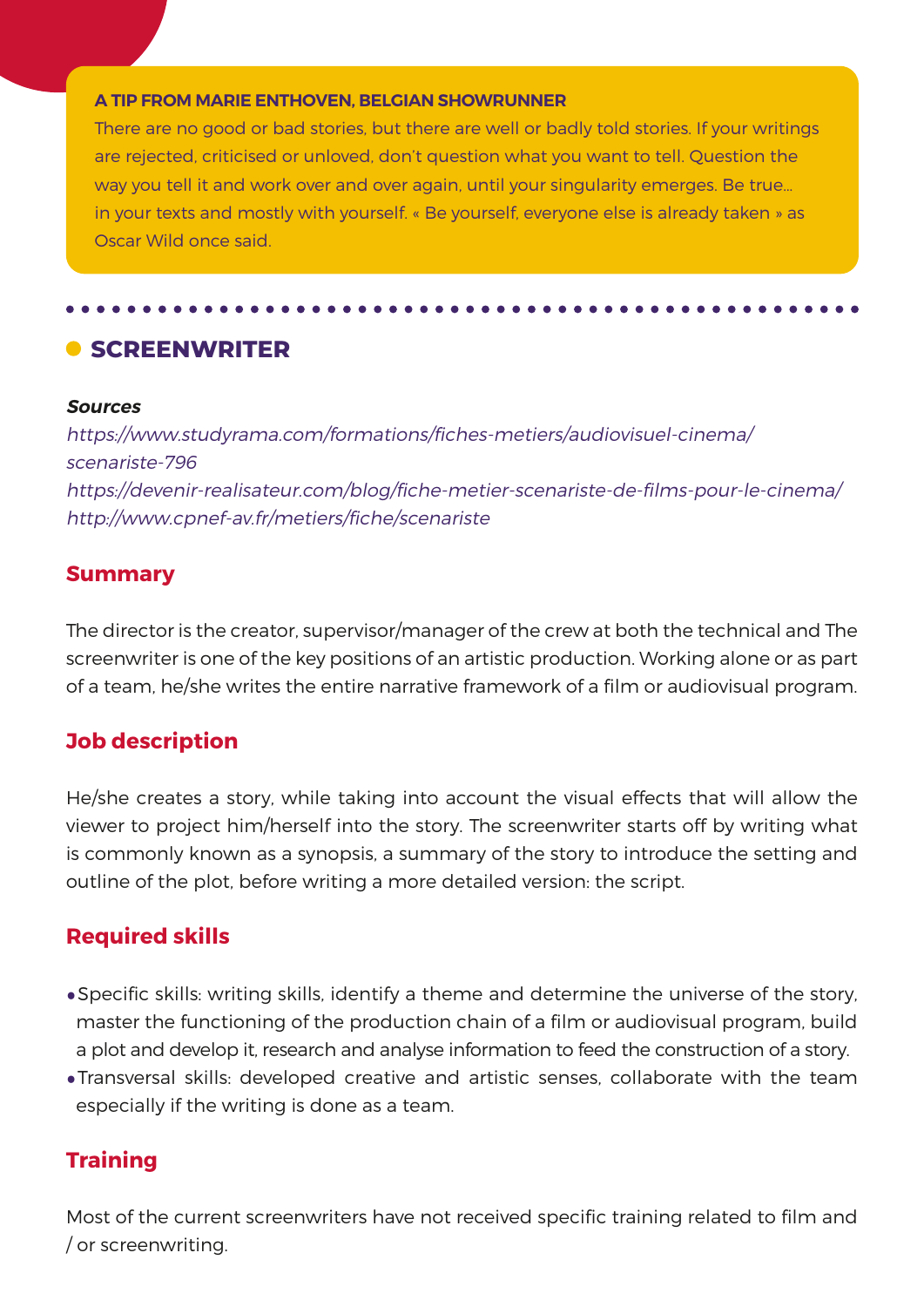Nevertheless, certain training courses exist to professionalise oneself in this field: find the training courses listed in the French version of the job description (in France only) and the European schools which offer a similar training in the "resources" section of the Toolkit.

#### **Work environment**

- •structures: audiovisual and film production companies, animation studios, television channels...
- •sectors: cinema, advertising, television, internet and multimedia...
- •conditions: individual work or with a team.

#### **Career development / Similar positions**

There is no specific career path/development for screenwriters.

A television screenwriter can be head screenwriter or start his/her own series, for example. Some screenwriters sometimes turn to directing.

## **CASTING DIRECTOR**

#### **Sources**

https://www.cidj.com/metiers/directeur-de-casting-directrice-de-casting https://www.studyrama.com/formations/fiches-metiers/audiovisuel-cinema/directeurde-casting-104876 https://devenir-realisateur.com/les-formations/fiche-metier-directeur-de-casting/ http://www.cpnef-av.fr/metiers/fiche/directeur-de-casting

#### **Summary**

The casting director is a real headhunter of actors/actresses. He/she identifies and selects the comedians for a film, a series, etc.

#### **Job description**

After listening to the director's and producer's instructions and reading the script thoroughly, he/she has to find actors/actresses who might be suitable for one of the various roles existing in the film. He/she contacts the actors'/actresses' agents to arrange film tests or photoshoots that will contribute to the final choice making (noting that the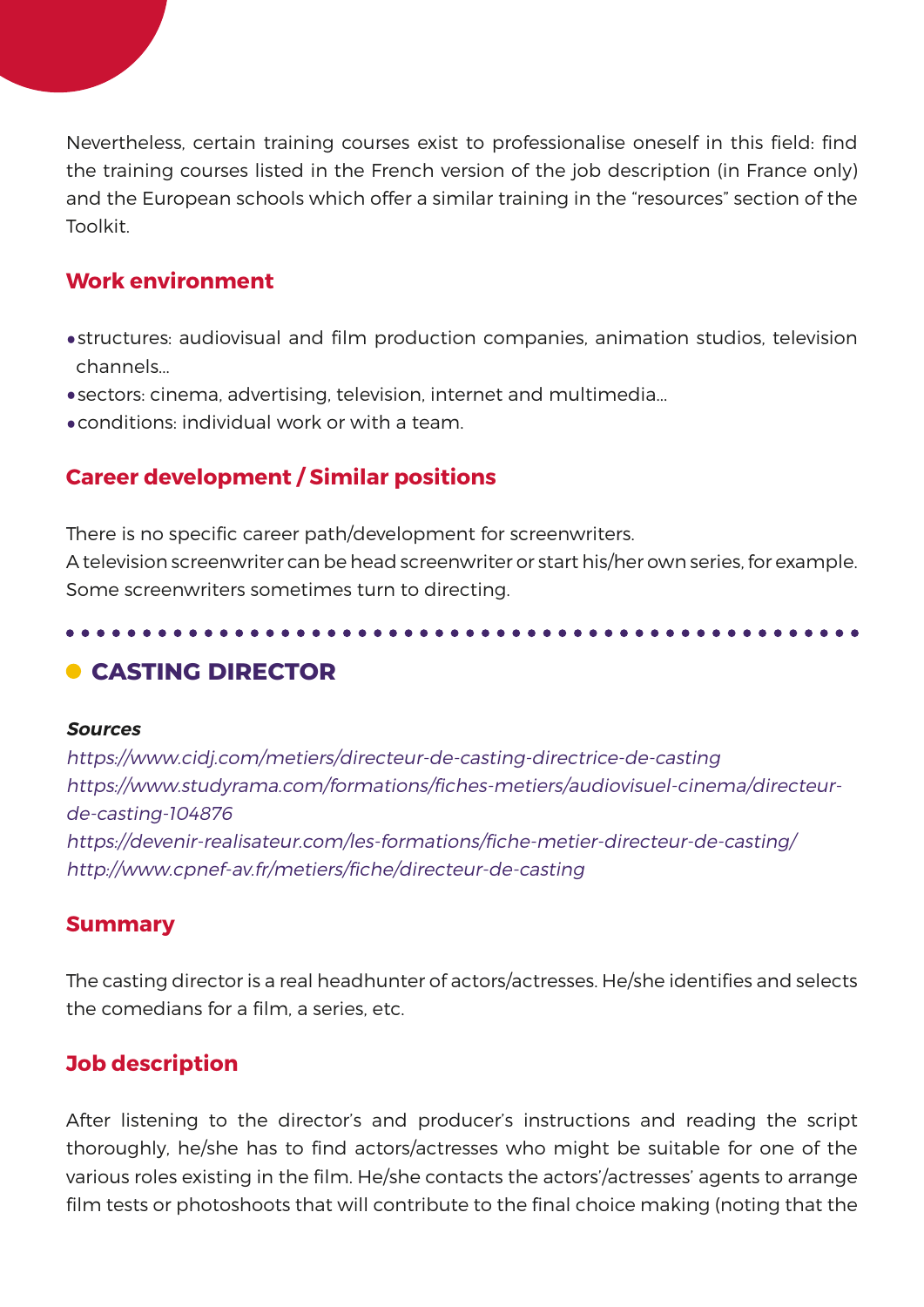director has the final say). Sometimes, he/she will carry out wild castings (scouting in the street). In addition to the leading or supporting roles, the casting director has to find every single person appearing in the film (extras, etc.).

## **Required skills**

- •Specific skills: use of a foreign language (especially English) may be necessary, build a professional network with artistic agents, enrich and update a file of professional actors/ actresses, identify and solicit new or amateur actors/actresses or extras and other artists, advise a director in the defining of a character's profile,
- •Transversal skills: interpersonal skills, intuition, observation skills, diplomacy, persuasiveness, patience, ability to gain the trust of others, manage projects involving several actors/actresses and manage priorities, collaborate with the professionals in his/ her team and other career branches that are present.

#### **Training**

In this career, it is more about experience and networking than about following a specific training. It is recommended to start as a casting assistant to access the position of a casting director.

The European Film Production Training Centre offers a one-month training course for assistant casting directors.

#### **Work environment**

- •structures: audiovisual and film production companies, animation studios, television channels...
- •sectors: cinema, advertising, television, internet and multimedia...
- •conditions: intervenes only on request during the preparation of the film, so he/she is generally not present during the filming.

#### **Career development / Similar positions**

Often, he/she starts out as an assistant casting director or assistant to the person in charge of the extras, and then becomes a casting director once he/she has networked and learned the sector.

He/she works in close collaboration with the production manager and the director.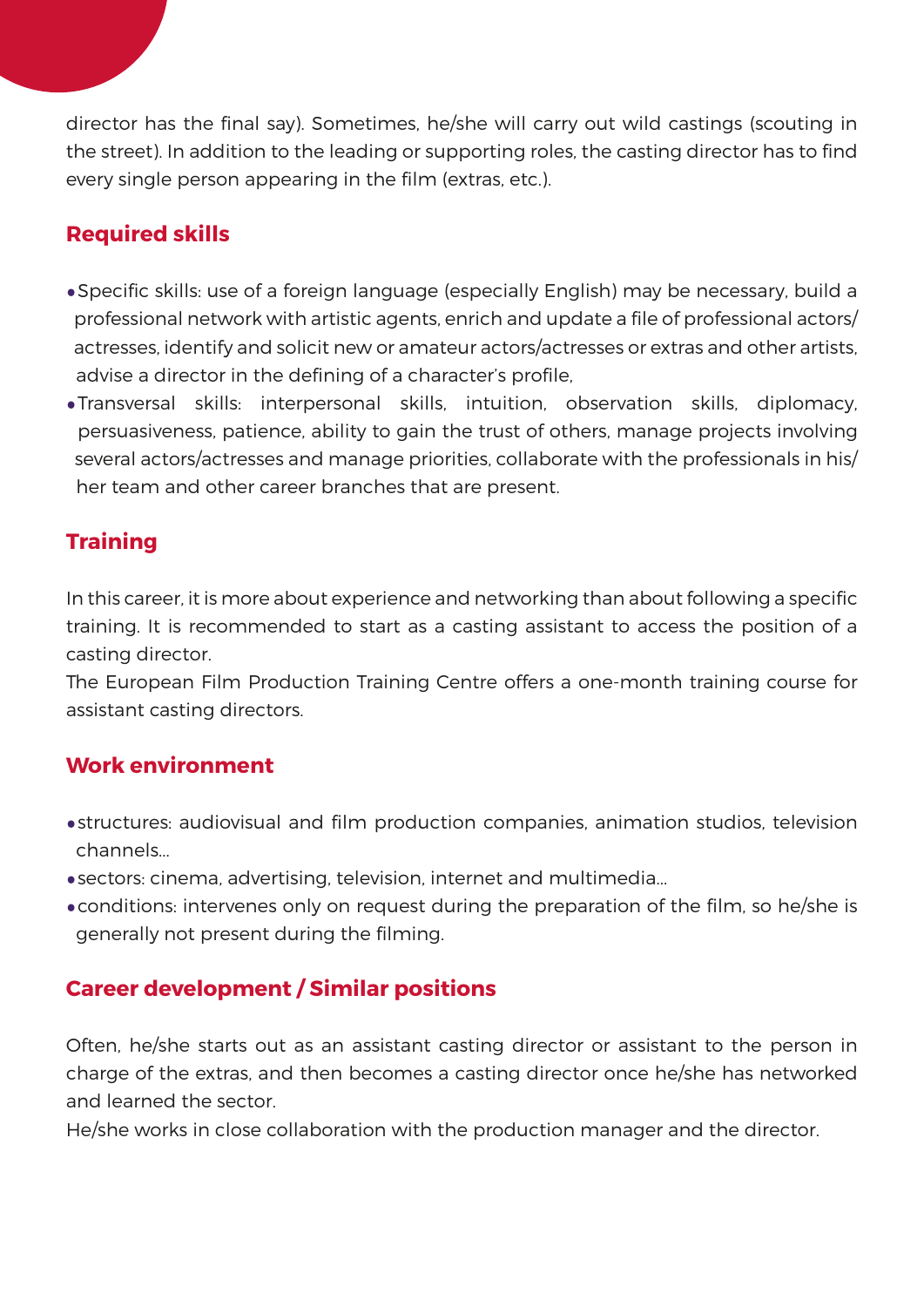# **COLORIST**

#### **Sources**

https://www.studyrama.com/formations/fiches-metiers/audiovisuel-cinema/etalonneurnumerique-92069 https://candidat.pole-emploi.fr/marche-du-travail/fichemetierrome?codeRome=L1507

#### **Summary**

The digital colorist works on the colorimetric and sensitometric balances of all sequences in a film and on the balance of shots within a sequence.

#### **Job description**

The colorist's role is to obtain homogeneity in the film roll in terms of image density and colour balance. Nowadays, the colorist can intervene throughout the entire production process of a film. He/she may be called upon before filming to do a first processing of the images during post-production in order to deliver digital files for «virtual» editing. Color grading, strictly speaking, is done after the final editing of the film. The colorist then has to work on the colours, their density, their nuances, the texture of the images, their contours, etc.

#### **Required skills**

- •Specific skills: mastery of digital retouching software, interest in cutting-edge/advanced technologies, visual appreciation of images,
- •Transversal skills: developed aesthetic and artistic senses, care and method, aptitude for teamwork.

## **Training**

There are few training courses to prepare for this profession. The audiovisual BTS digital option at Bac + 2 level and certain private schools offering courses with internships in the audiovisual field can prepare for this profession. Find the training courses listed in the French version of the job description (in France only) and the European schools which offer a similar training in the "resources" section of the Toolkit.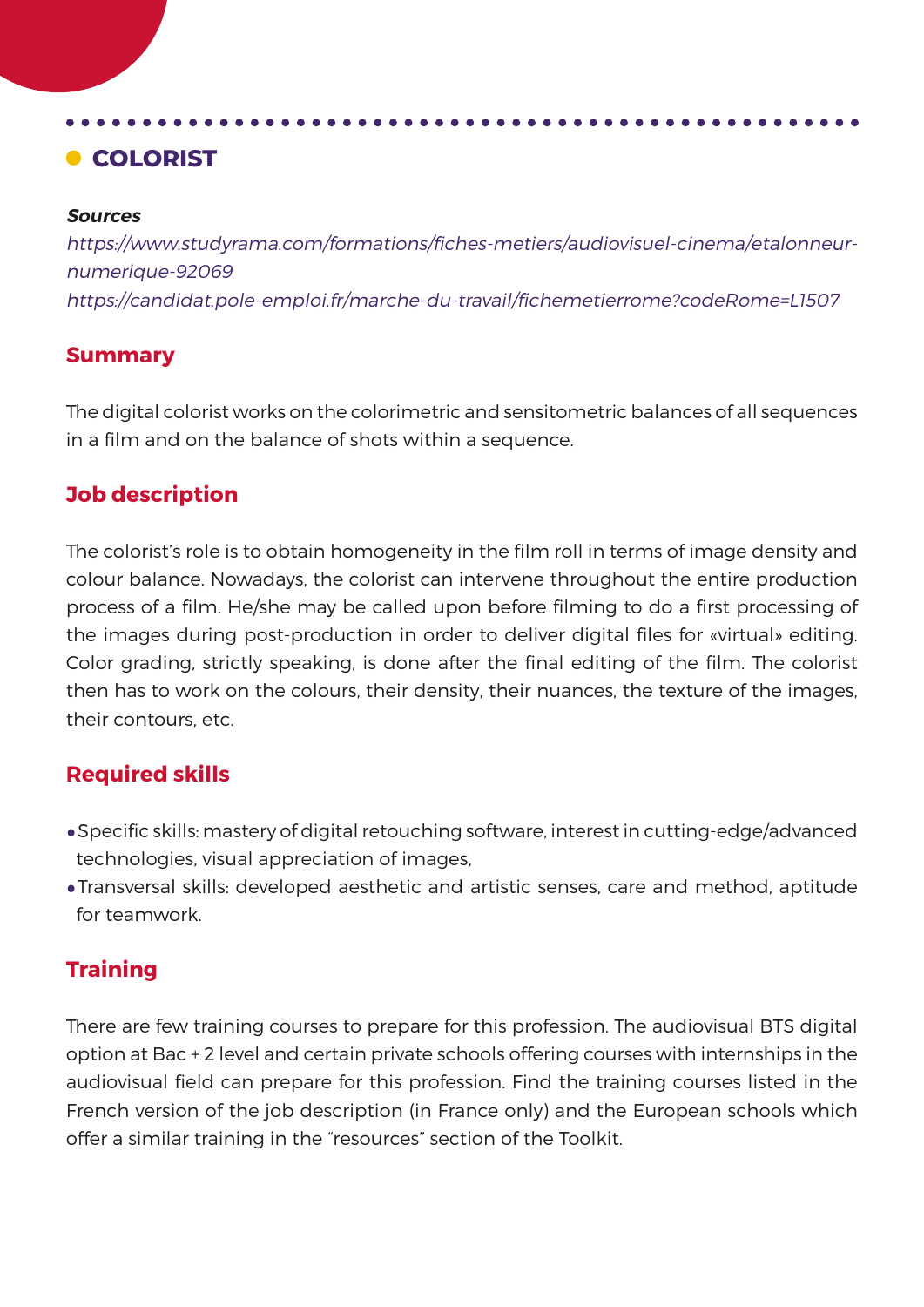#### **Work environment**

- •structures: audiovisual and film post-production companies.
- •sectors: cinema, advertising, television, internet and multimedia...
- •conditions: work that requires several hours in front of a computer without relaxing one's attention in a dark room, flexible hours.

#### **Career development / Similar positions**

The colorist works as an employee of a post-production company, after having acquired a good level of experience, he/she can work on his/her own account with the intermittent entertainment worker status.

An experienced colorist can progress to the position of technical manager or postproduction manager.

#### **A TIP FROM SUSI DOLLNIG, AUSTRIAN FREELANCE COLORIST**

Educate yourself continuously. Technology is developing so fast, you will always have to keep learning something new (cameras, programs, codecs), but that's also what makes it fun. Color grading requires specific equipment, which is expensive. I recommend finding a mentor or a post-production house where you can start as an assistant, with the prospect of getting hands-on experience.

A colorist is one of the last ones to touch the project, which usually has been in the works for many years. Ideally, you've been involved from the beginning. But if you join the team later in the production, always be aware of all the work and thought that has gone into it, before it arrives in your grading suite. Communications with your team is the key. Last but not least, if you work with dedication, you can do anything you aspire to. Don't listen to people who tell you, you can't do it, believe in yourself.

## **COMPOSER**

#### **Sources**

https://devenir-realisateur.com/blog/fiche-metier-compositeur-de-musiques-de-films/ https://candidat.pole-emploi.fr/marche-du-travail/fichemetierrome?codeRome=L1202

#### **Summary**

The composer accompanies, in each film or audiovisual program, a scene or a character. Music is a tool that helps convey what one cannot always express visually or to reinforce a visual effect.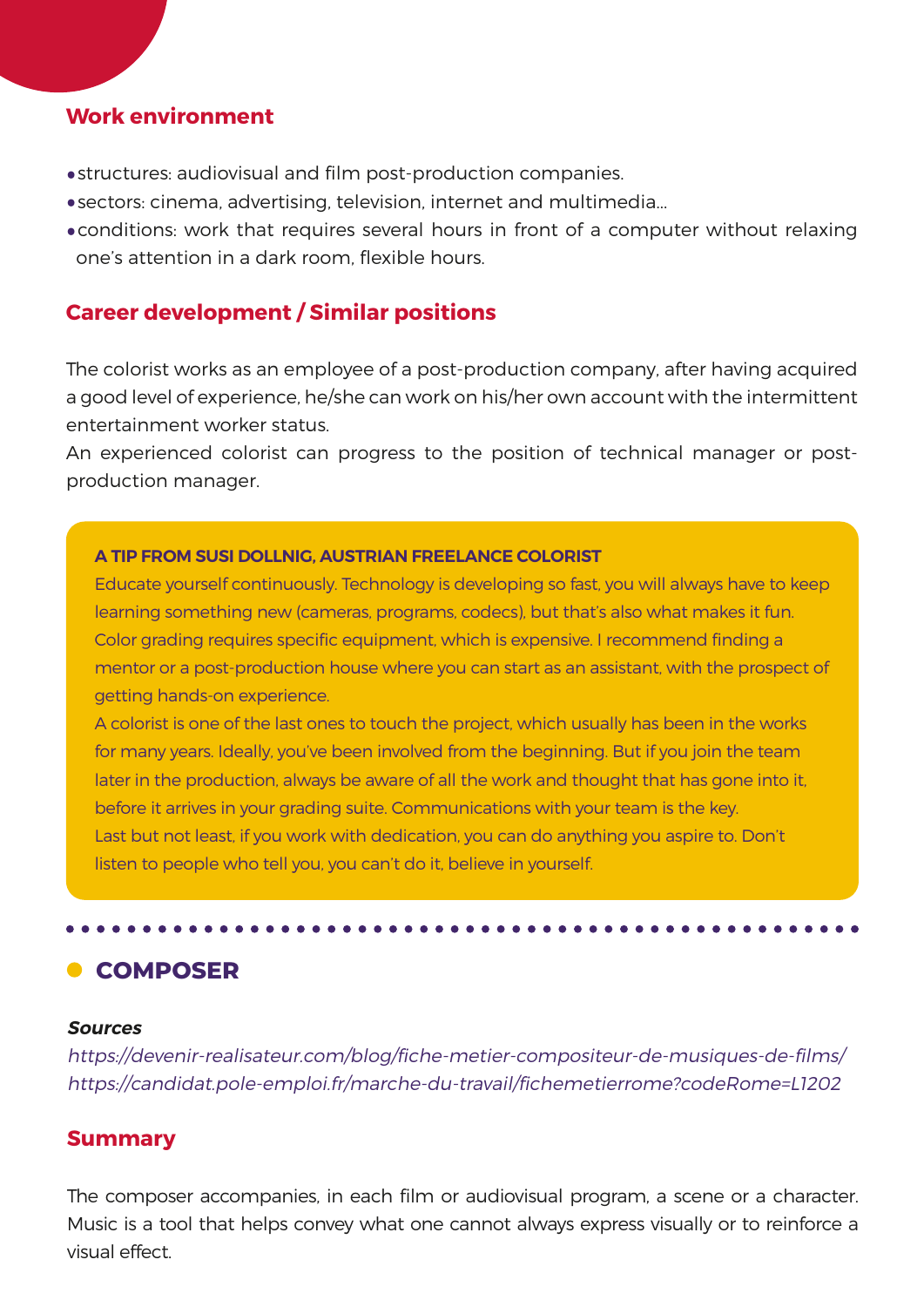#### **Job description**

The composer can compose the lyrics and/or melody of a musical work intended to be used for a film or fiction. He/she is in charge of creating coherent soundscapes and themes for a film. He/she must therefore work closely with the director in order to understand his/her expectations and read the script in order to be in agreement with the general idea of the film, its atmosphere and the essence of the characters. The work starts before the filming, sometimes the composer starts his/her work without having seen a frame of the film, then, after filming (during the post-production phase), he/she will test sequences, rewrite certain parts if necessary, arrange and orchestrate. The final touch is to collaborate with the sound editor and sound engineer to perfectly set the music on the corresponding film scene.

#### **Required skills**

- •Specific skills: high level of musical culture, developed imagination, ability to grasp the mood of a film and its atmosphere, practice of music theory recommended, auditory appreciation,
- •Transversal skills: capacity of great adaptation to the director's wishes, flexibility, good listening skills.

#### **Training**

To become a composer, it is necessary to have practiced music theory and to have a general interest in music. Often, the film or fiction composer started out as a «simple» composer. A period of professional training at a conservatory is thus strongly recommended. Nevertheless, there are training courses, other than the conservatory, to specialise in film or fiction music: find the training courses listed in the French version of the job description (in France only) and the European schools which offer a similar training in the "resources" section of the Toolkit.

The recommended course is to combine one of these training courses with the conservatory.

#### **Work environment**

- •structures: audiovisual and film production companies, animation studios, television channels...
- •sectors: cinema, advertising, television, internet and multimedia...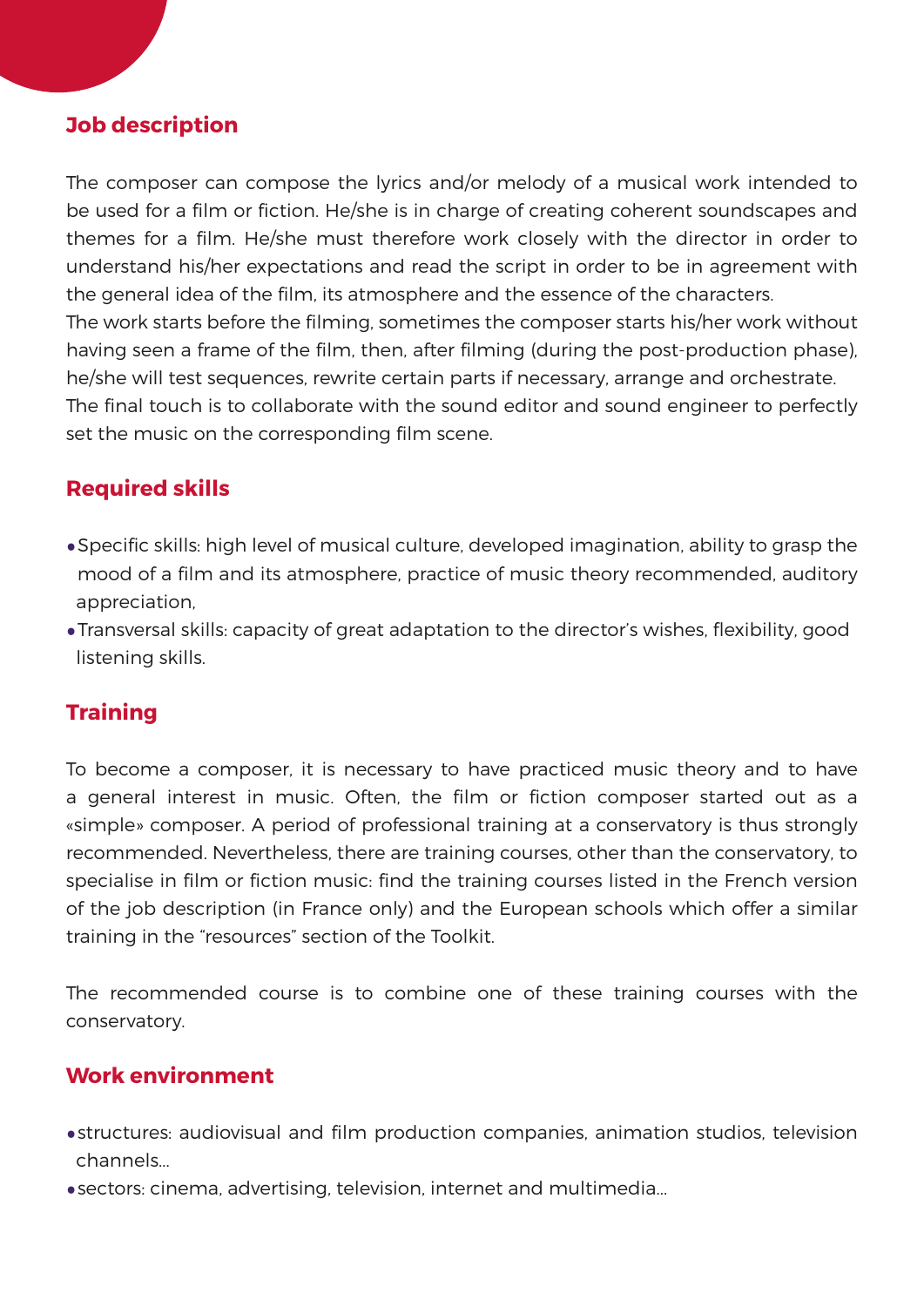#### **Career development / Similar positions**

A film or fiction music composer may evolve as a composer, an orchestra conductor, a conservatory teacher, etc.

**A TIP FROM UÈLE LAMORE, A FRENCH-AMEDICAN COMPOSER** 

For me, the most important thing is to always go further, to have the goal of surpassing oneself artistically and reach goals that at first would have seemed unattainable.

**• FOLEY ARTIST** 

#### **Sources**

https://candidat.pole-emploi.fr/marche-du-travail/fichemetierrome?codeRome=L1507 https://www.studyrama.com/formations/fiches-metiers/audiovisuel-cinema/ bruiteur-789

#### **Summary**

The foley artist manually or mechanically creates sound effects for films, television programs or fictions.

#### **Job description**

Having a variety of techniques and a multitude of props at his/her disposal, the foley artist recreates noises in the studio to make a scene credible or, on the contrary, absurd, depending on the director's request. When we think of the foley artist profession, we easily think of squeaky doors, snapping fingers or the sound of footsteps and, very often, these sounds are recreated by using everyday objects such as the sound of a lighter being lit, or the friction between two leaves...

#### **Required skills**

- •Specific skills: technical mastery of audio software, create the sound environment for a project,
- •Transversal skills: good auditory skills, analytical mind, sense of observation, creativity, great imagination, adaptability.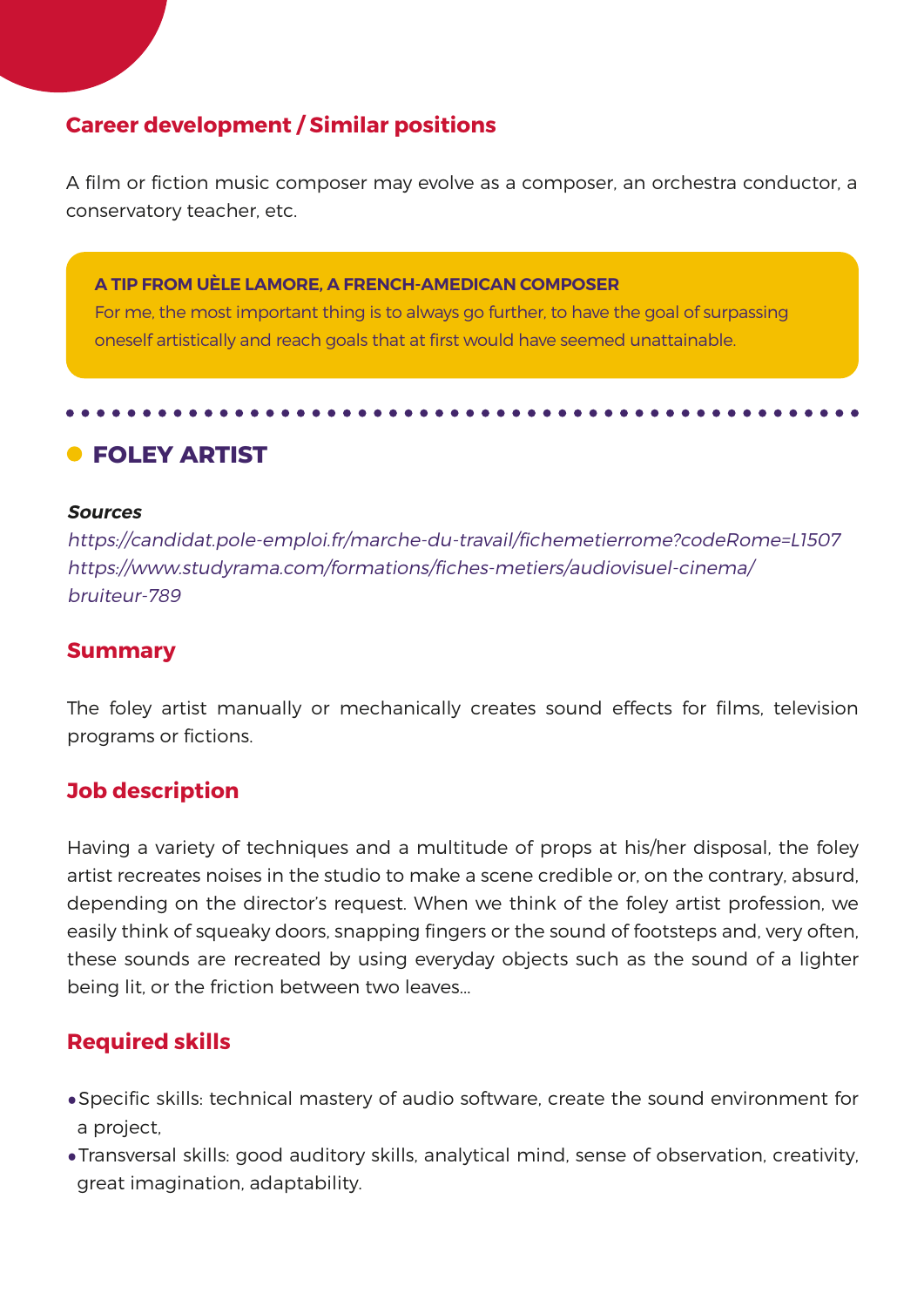#### **Training**

There is no specific institutional training for the profession of foley artist, it is a career that is often learned on the job.

#### **Work environment**

- •structures: audiovisual and film production companies, animation studios, television channels...
- •sectors: cinema, advertising, television, internet and multimedia...

#### **Career development / Similar positions**

With the proliferation of sound libraries (libraries of pre-recorded sound), foley artists are becoming increasingly rare but are still very much in demand, particularly in the film industry and within large productions that require very specialised or original sound effects.

A foley artist may run his/her own post-synchronisation studio.

#### **• POST PRODUCTION SUPERVISOR**

#### **Sources**

https://www.studyrama.com/formations/fiches-metiers/audiovisuel-cinema/directeurde-postproduction-103925 http://www.cpnef-av.fr/metiers/fiche/responsable-de-postproduction

#### **Summary**

He/she draws up an estimate, then prepares and monitors the human, material and financial means of post-production (final phase of film production: editing, mixing, color grading...) of one or more films or audiovisual programs in compliance with the set schedule and budget.

#### **Job description**

Chronologically, he/she proposes the post-production budget to the production manager who validates it. Then, he/she draws up the post-production schedule delineating the time editing assistance, image editing, potential special effects, colour grading, etc. He/she must ensure that the schedule is well respected.

He/she also manages the financial aspects of his/her production chain.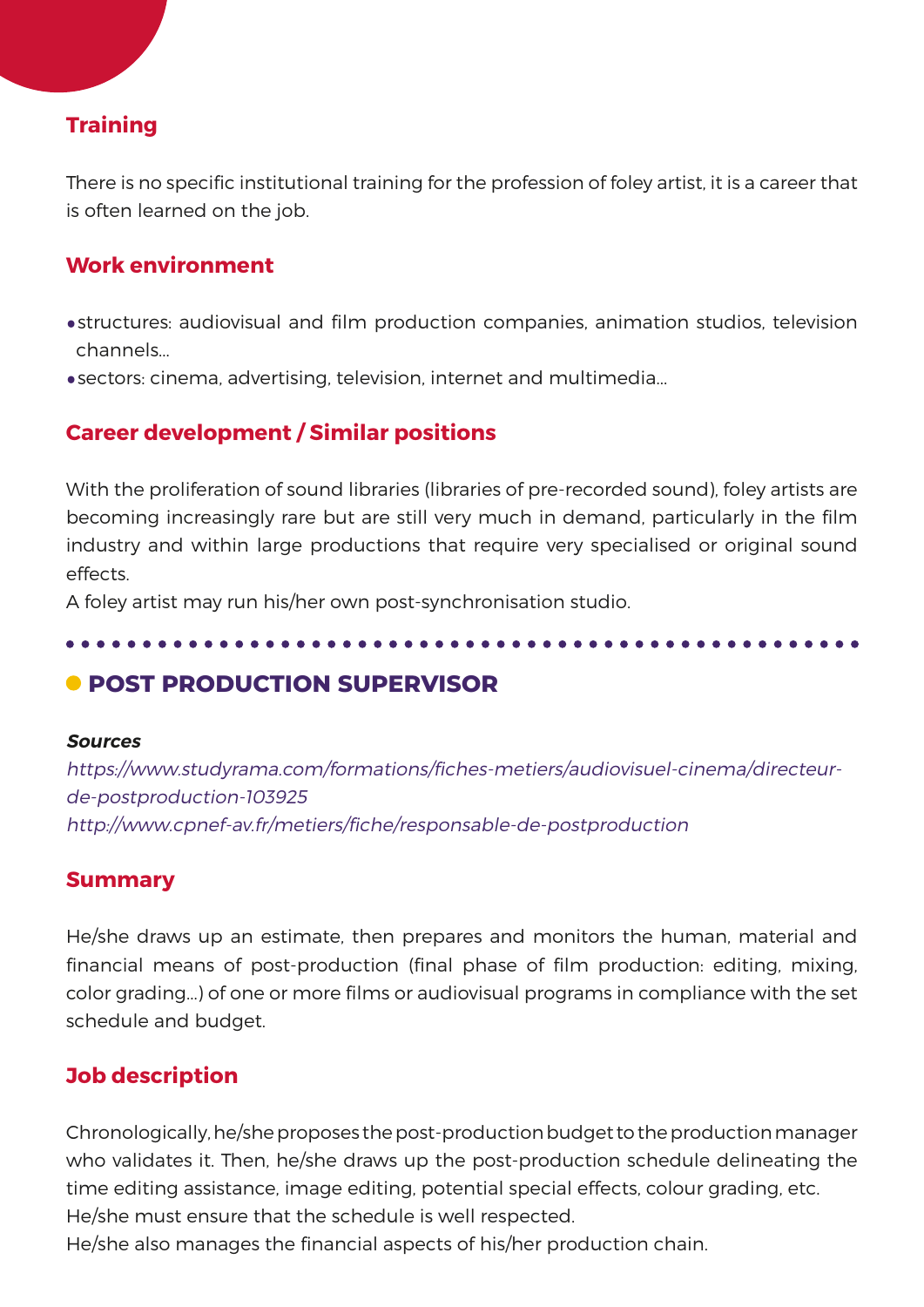#### **Required skills**

- •Specific skills:
	- •Evaluate, optimise and readjust the resources required for post-production on the basis of a script or an audiovisual project,
	- •Estimate post-production costs,
	- •Master the functioning of the production chain of a film or an audiovisual program,
	- •Develop new production processes in line with technological developments and usages,
	- •Negotiate organisational and resource settings with post-production stakeholders,
	- •Use post-production management and/or planning tools,
	- •Find compromises between artistic, technical and budgetary requirements,
	- •Keep informed of new technologies and incompatibilities between systems,
- •Transversal skills: organisational skills, management skills, interpersonal skills, financial and accounting skills.

## **Training**

There is no compulsory training course to become an audiovisual or film post-production supervisor.

However, it is recommended to follow a training course in the field of image and sound: find the training courses listed in the French version of the job description (in France only) and the European schools which offer a similar training in the "resources" section of the Toolkit.

#### **Work environment**

- •structures: audiovisual and film production companies, animation studios, television channels...
- •sectors: cinema, advertising, television, internet and multimedia...

## **Career development / Similar positions**

This is a recent and growing profession.

The post-production supervisor works closely with the film crew and the director.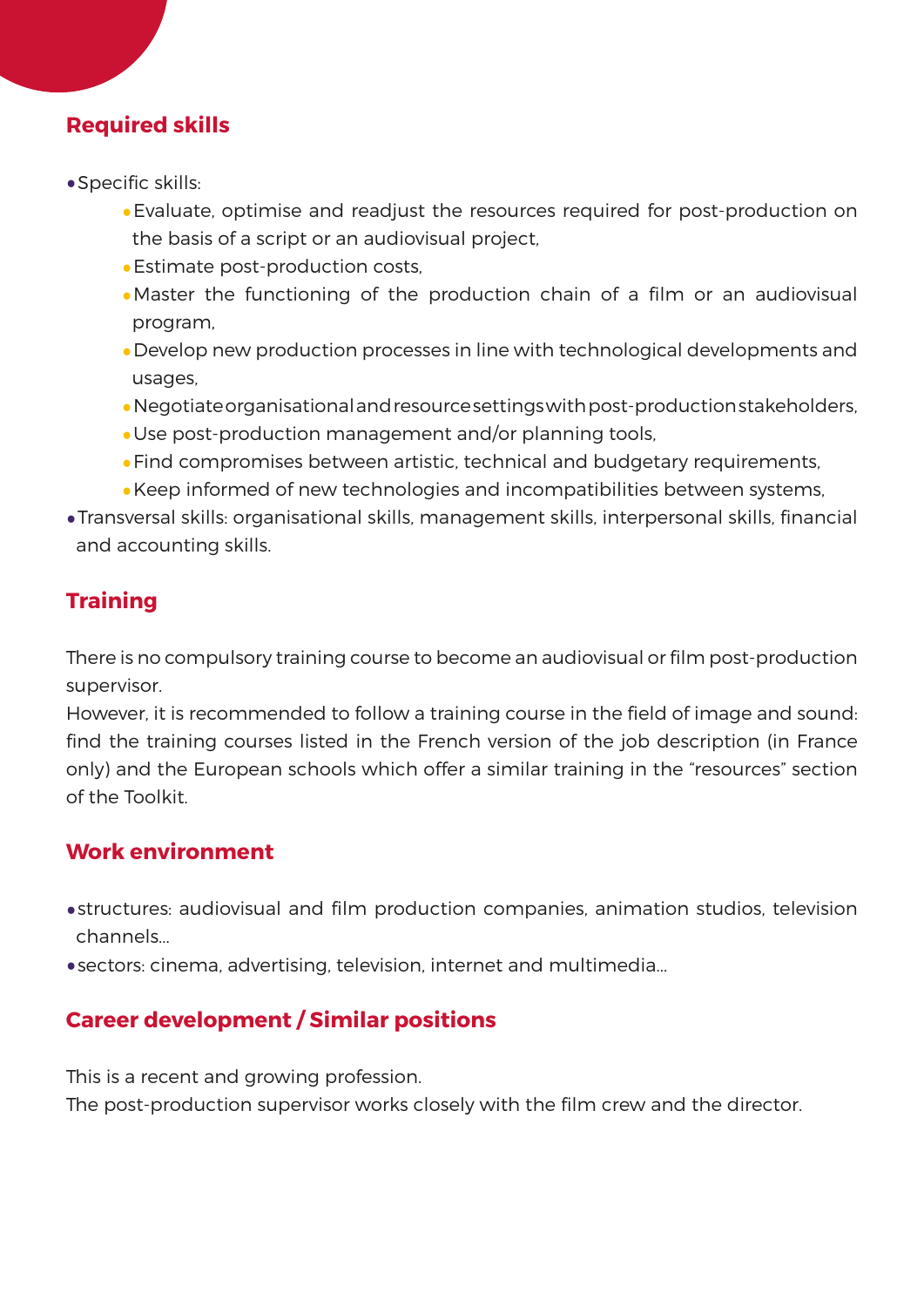# **C** SOUND EDITOR

#### **Sources**

https://www.cidj.com/metiers/monteur-monteuse-image-et-son http://www.cpnef-av.fr/metiers/fiche/monteur-euse-son

#### **Summary**

The sound editor works in post-production. In agreement with the director, he/she assembles the sounds of the film or audiovisual program by organising on different tracks sounds picked up during filming and additional sounds for mixing.

#### **Job description**

The sound editor gives the film its rhythm and edits the music score and sound effects. Sound editing consists in organising and levelling the sound tracks captured while filming - dialogues, soundscapes - and proposing and integrating complementary sounds and music to create or complete the sound atmosphere of the film or audiovisual program.

#### **Required skills**

- •Specific skills:
	- •Create the sound universe of the film or audiovisual program by selecting and arranging several sounds according to the director's intention and by taking into account the mixing requirements,
	- •Translate into sound the director's requests expressed in the form of a speech and argue for his/her choice of sounds,
	- •Master the functioning of the production chain of a film or an audiovisua program,
	- •Create and develop a sound library (sounds, lyrics, music, sound effects),
	- •Choose the sequences to be post-synchronised (dubbing) with the director and the image editor,
	- •Monitor developments in sound editing softwares.
- •Transversal skills: collaborate with professionals from other branches present, create and maintain relations with a network of professionals, good auditory skills.

#### **Training**

Find the training courses listed in the French version of the job description (in France only) and the European schools which offer a similar training in the "resources" section of the Toolkit.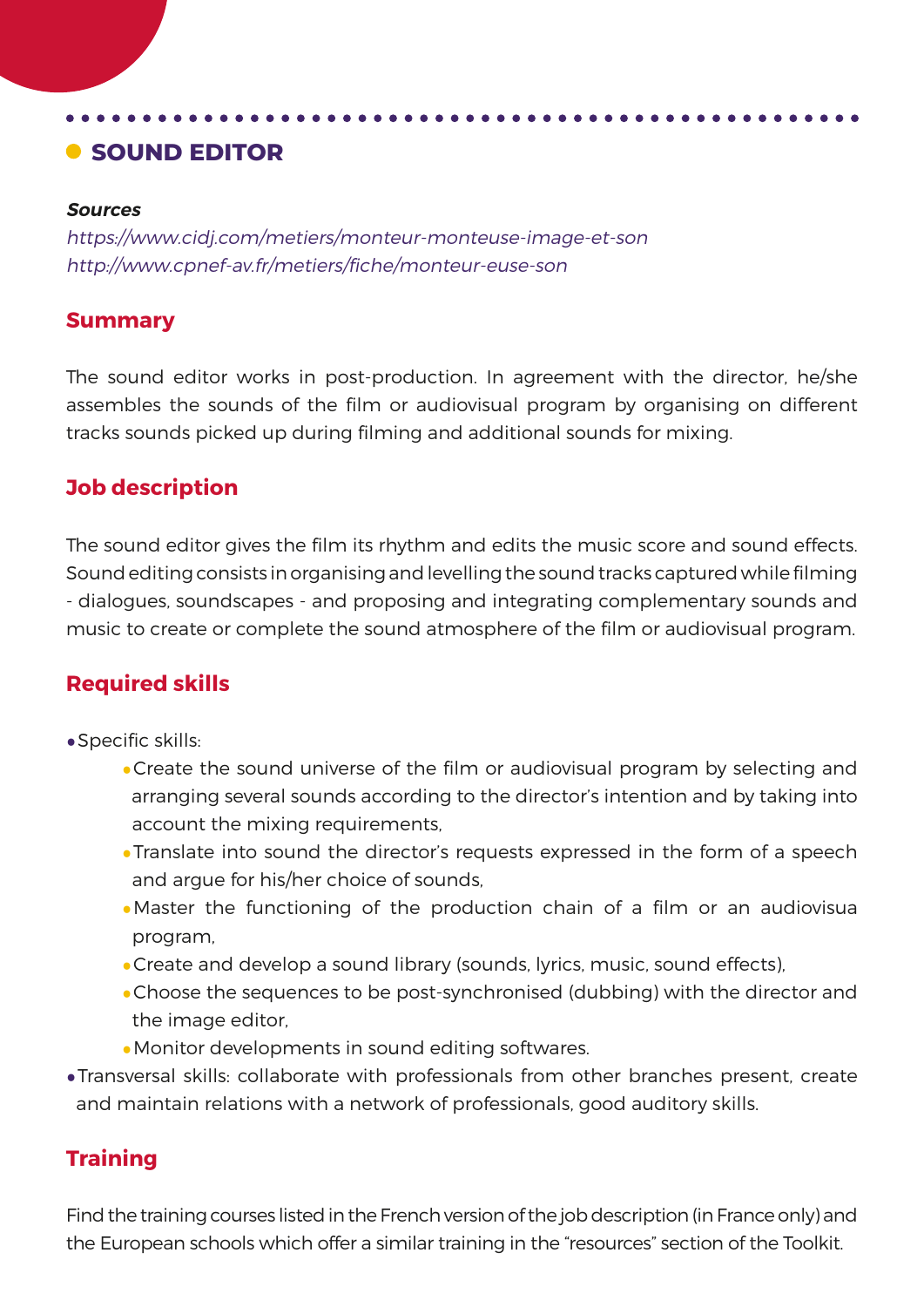#### **Work environment**

- •structures: audiovisual and film production companies, independent productions that produce commercials, corporate films, short films...
- •sectors: cinema, advertising, television, internet and multimedia...
- •conditions: the sound editor is often an intermittent entertainment worker hired for the duration of the editing process. He/she has to work on a computer and must sometimes meet very tight deadlines.

## **Career development / Similar positions**

The sound editor usually starts his/her career as an assistant editor. He/she works closely with the image editor as these two stages are increasingly combined.

# **• RE-RECORDING / SOUND MIXER**

#### **Sources**

https://www.cidj.com/metiers/mixeur-mixeuse-son https://www.studyrama.com/formations/fiches-metiers/audiovisuel-cinema/ mixeur-101238

#### **Summary**

The sound mixer works on recorded sounds and mixes them, blending them together to create a harmonious ensemble for a film scene. It is a job that requires a lot of technique and imagination.

#### **Job description**

The sound mixer is present at the final stage making a film. He/she is in charge of the sounds recorded throughout the filming (music, sounds from the filming and sound editing). He/she makes the connections and corrects any interfering sounds that may have occurred during the sound recording process. He/she also corrects the volumes according to the film's shots (close-up or distant).

A real work of harmonisation is carried out by the sound mixer. He/she generally works on two soundtracks, one with all the film's sound elements and the other, blank, on which he/she records what he/she wishes to keep for the final version.

The sound mixer works very closely with the editor, who provides him/her with the soundtracks, with precise instructions to tune them to the image.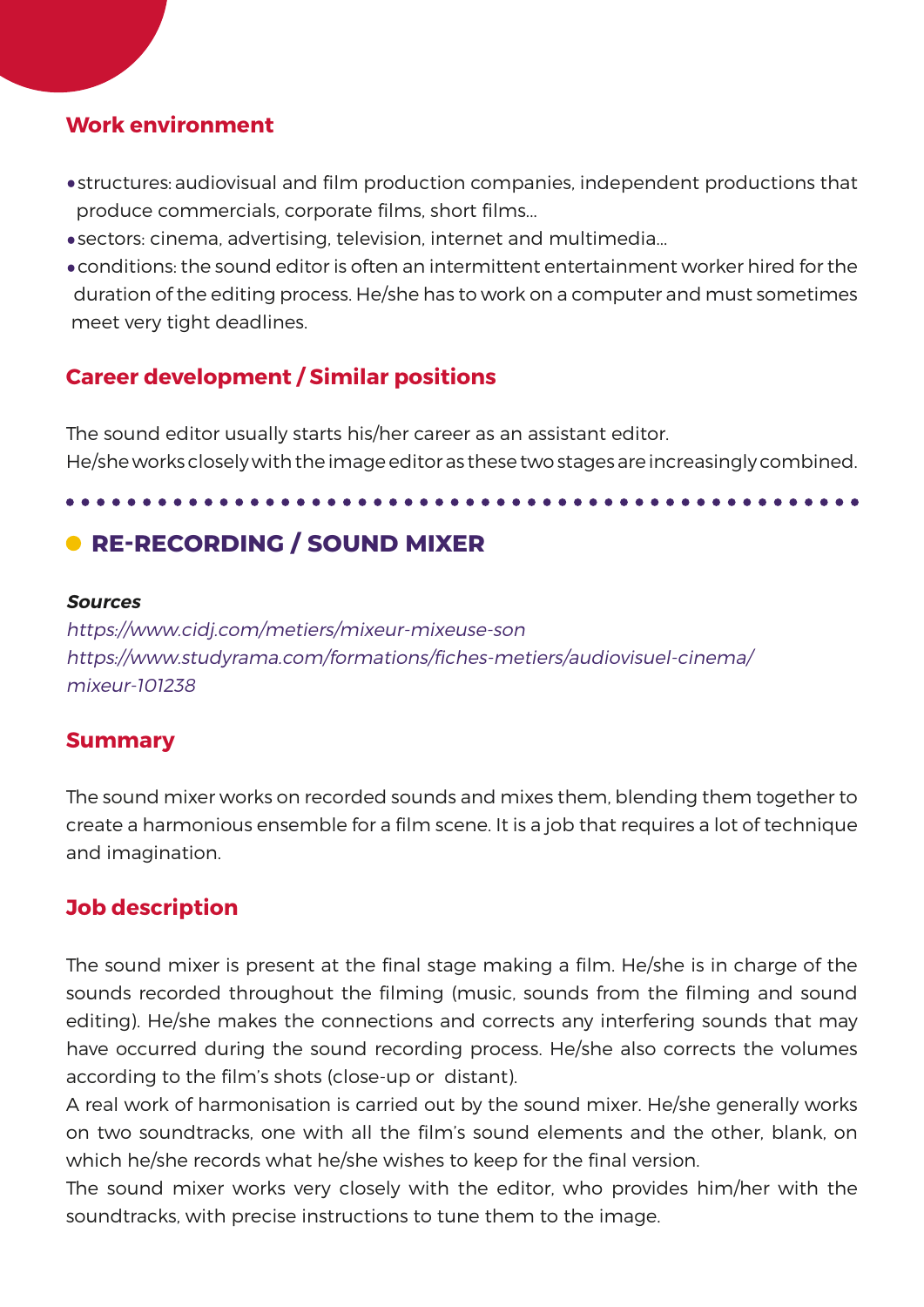#### **Required skills**

- •Specific skills: technical skills in audio software,
- •Transversal skills: precision and creativity, artistic sense and musical ear, interpersonal skills.

#### **Training**

There is no institutional diploma with the title of «sound mixer». Very often, training is acquired on the job. A good scientific basis in acoustics, electricity or electronics can facilitate professional integration.

Find the training courses listed in the French version of the job description (in France only) and the European schools which offer a similar training in the "resources" section of the Toolkit.

#### **Work environment**

- •structures: control rooms, auditoriums, mixing studios, etc...
- •sectors: cinema, advertising, television, internet and multimedia...
- •conditions: the activities vary according to the schedules and the working hours are irregular.

#### **Career development / Similar positions**

A mixer can evolve towards similar professions such as sound editor, sound engineer or sound assistant. He/she can also, after following a training course, evolve towards the profession of sound engineer.

He/she can work for television or cinema, but bridges between the two sectors are quite rare as the practices and materials that are employed are specific and the address book is different.

# $\bullet$  **VFX SUPERVISOR**

#### **Sources**

http://www.cpnef-av.fr/metiers/fiche/responsable-des-effets-visuels-numeriques

#### **Summary**

The VFX supervisor provides the technical solutions for the visual effects required by the film script during its development, preparation, production and post-production.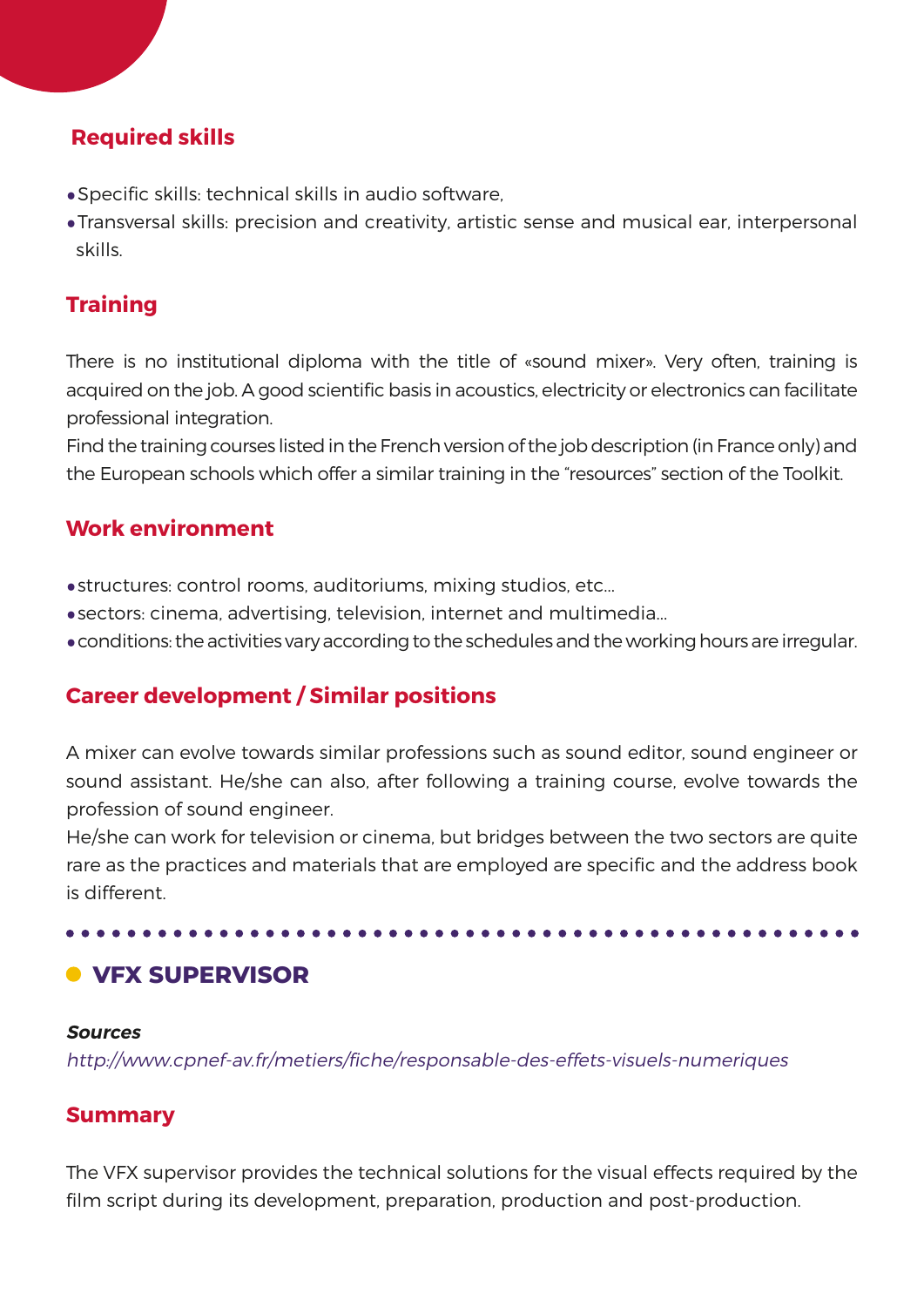#### **Job description**

For the VFX supervisor, the development and preparation consist in proposing solutions for the creation of digital visual effects, defining and setting up human and technical requirements for the production of these effects.

Then, during production, he/she manufactures and monitors the fabrication of visual effects.

Finally, during post-production, he/she monitors the follow-up and integration of the digital visual effects in the film.

## **Required skills**

- •Specific skills:
	- •Evaluate and quantify the financial, material and human resources required to create the visual effects, in close collaboration with the director and producer,
	- •Check the exploitability of the images produced during filming,
	- •Conduct research on the effects to be created,
	- •Advise the director and the camera operator on set on the visual effects to be produced,
	- •Use special effects softwares and follow the evolution of these tools.
- •Transversal skills: ate and maintain relations with a network of professionals, use a project monitoring tool, lead and coordinate a team for the duration of a project, particularly by ensuring the quality of life at work, evaluate the technical and budgetary feasibility of a project.

#### **Training**

Various schools offer training in this field. Find the training courses listed in the French version of the job description (in France only) and the European schools which offer a similar training in the "resources" section of the Toolkit.

The VFX supervisor may also follow professional training courses.

## **Work environment**

- •structures: audiovisual and film production companies, animation studios, television channels...
- •sectors: cinema, advertising, television, internet and multimedia...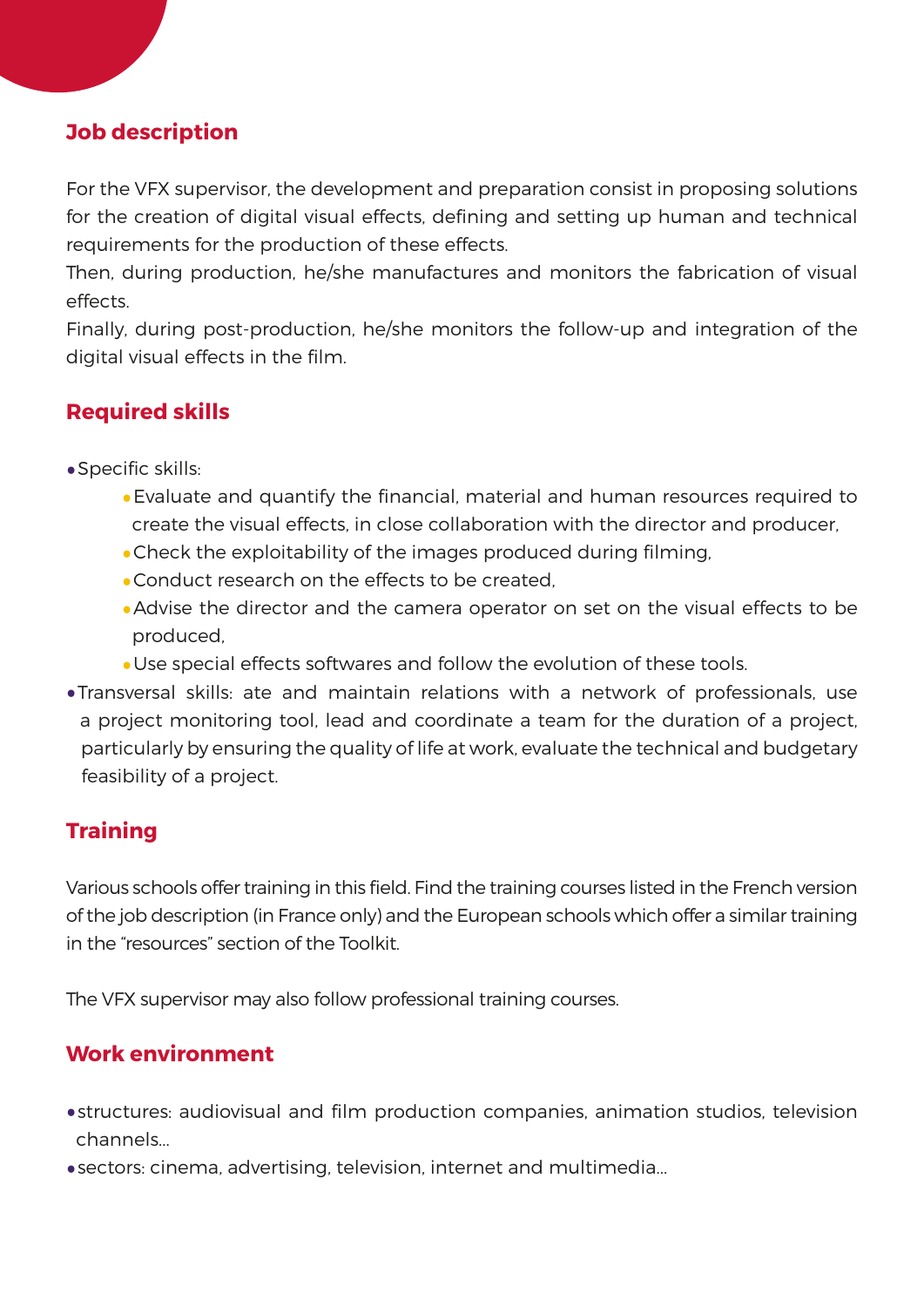#### **A TIP FROM GAIA BUSSOLATI, ITALIAN VFX SUPERVISOR**

My best advice is not to hurry.

wiy best advice is not to harry.<br>Experience come with a lot of time, collecting pieces from every field. Look for details in every little sight of your life, they can be useful to make things look real in VFX. Find the beauty in every detail.

#### **EDITOR**

#### **Sources**

https://www.cidj.com/metiers/monteur-monteuse-image-et-son https://www.studyrama.com/formations/fiches-metiers/audiovisuel-cinema/ monteur-785 https://devenir-realisateur.com/les-formations/fiche-metier-monteur/ http://www.cpnef-av.fr/metiers/fiche/monteur-euse

#### **Summary**

The editor intervenes once the filming has been completed and plays a crucial role in terms of assembling the film into a coherent whole.

#### **Job description**

The editor works closely with the director in order to create the final version of the film or audiovisual production according to the director's wishes.

He/she is in constant search for the perfect rhythm and ideal narrative to give to the film so that it is presented in its most accomplished form to the spectators. It is a job of selection, choice and viewing.

Editing takes time in the post-production phase, which is why the editor is usually assisted by an assistant editor.

Each editing is different from film to film, the rules and guidelines vary and the editor must always adapt to these changes.

#### **Required skills**

- •Specific skills:
	- •Mastering editing techniques and softwares,
	- •Choose the sound recordings and the shots to be used for the editing,
	- •Propose and choose, with the director, the writing of the proposed editing after reading the script or the subject to be edited,
	- •Carry out digital visual effects,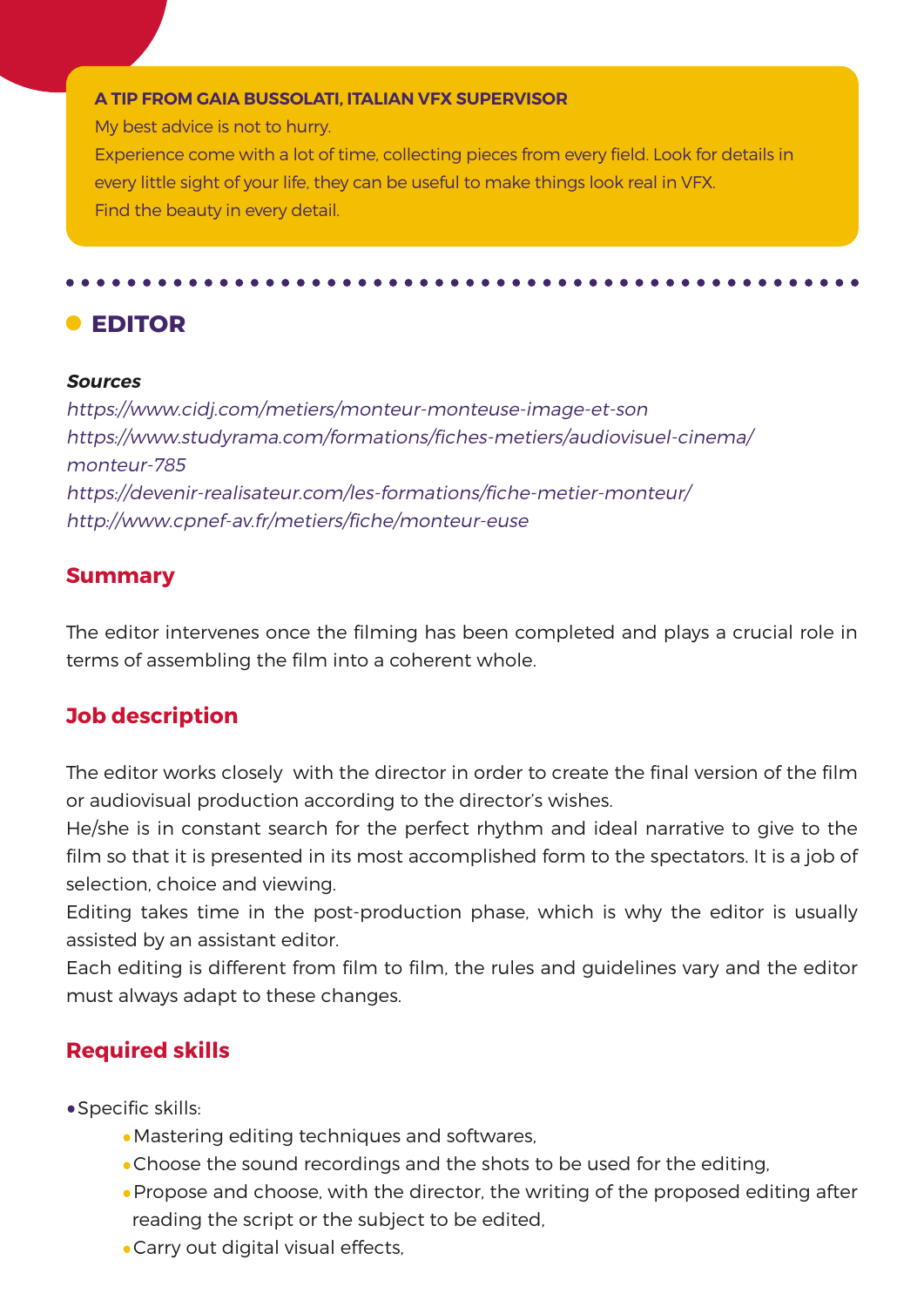- •Research and integrate the desired additional elements (sounds, images, comments, titles and subtitles),
- •Index the shots and sound recordings and check the usability of the images and sound provided.
- •Transversal skills: artistic and analytical skills, organisational skills, concentration and rigour, lead and coordinate a team over the duration of a project, mastery of technical English.

#### **Training**

Several possibilities are available for people who wish to go into editing: find the training courses listed in the French version of the job description (in France only) and the European schools which offer a similar training in the "resources" section of the Toolkit.

## **Work environment**

- •structures: audiovisual and film production companies, animation studios, television channels...
- •sectors: cinema, advertising, television, internet and multimedia...
- •conditions: work on a computer and use of specific and sharp softwares.

#### **Career development / Similar positions**

After completing a training course in editing, the opportunities are quite varied. Editors can work in film, television or advertising. They can also be called upon to edit corporate films.

Often, the editor starts his/her career as an intern, then progresses as an assistant editor and may end his/her career as a chief editor. It is also possible to evolve towards special effects designer, colorist, post-production supervisor or even director.

# **C** SET MANAGER

#### **Sources**

https://www.imaginetonfutur.com/metier/regisseur.html https://www.studyrama.com/formations/fiches-metiers/audiovisuel-cinema/regisseurgeneral-795 http://www.cpnef-av.fr/metiers/fiche/regisseur-euse-general-e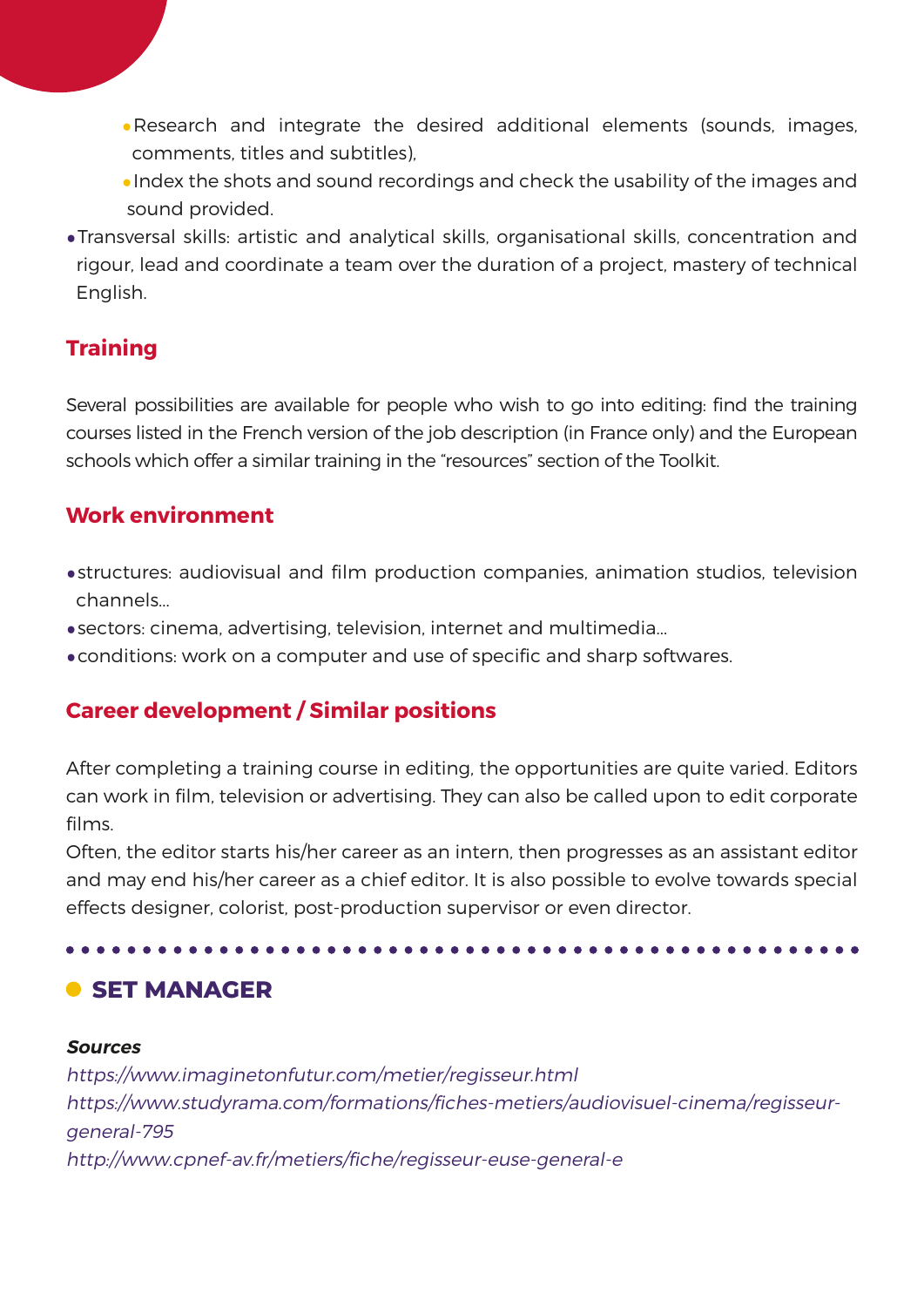### **Summary**

The set manager acts mainly during the preparation and filming of a film or an audiovisual program. He/she organises the material resources of the production in accordance with a fixed schedule and budget.

### **Job description**

He/she works closely with the production manager. He/she may be required to participate in the location scouting process in order to evaluate the technical, logistical and artistic resources required. Then, he/she is in charge of obtaining the necessary authorisations prior to filming, such as the blocking of a street, the use of a natural setting, etc. Depending on the needs, he/she recruits the staff and sets up the filming crews. He/she is also in charge of the administrative follow-up of the crews (work contract, declaration of a work accident) and financial follow-up (expense reports).

### **Required skills**

- •Specific skills:
	- •Mastering editing techniques and softwares,
	- •Evaluate, optimise and readjust the material and logistical resources required for a film set,
	- •Ensure logistical coordination with all the filming crews,
	- •Negotiate and contract the conditions of use of a public or private location for filming,
	- •Set up a public or private space as a filming location,
	- •Organise the daily configuration of filming locations according to the progress of filming,
	- •Coordinate the work of the production team,
	- •Respond to specific and unforeseen material and logistical needs.
- •Transversal skills:
	- •Organisation, autonomy, attentiveness, ease of working in a team, availability, rigor, leadership, logistical and technical skills,
	- •Request quotations, finalise negotiations, contract and monitor the purchase and rental of equipment and services,
	- •Propose, choose or validate the constitution of his/her team,
	- •Lead projects involving several actors/actresses and manage priorities,
	- •Analyse and monitor the budget of a project.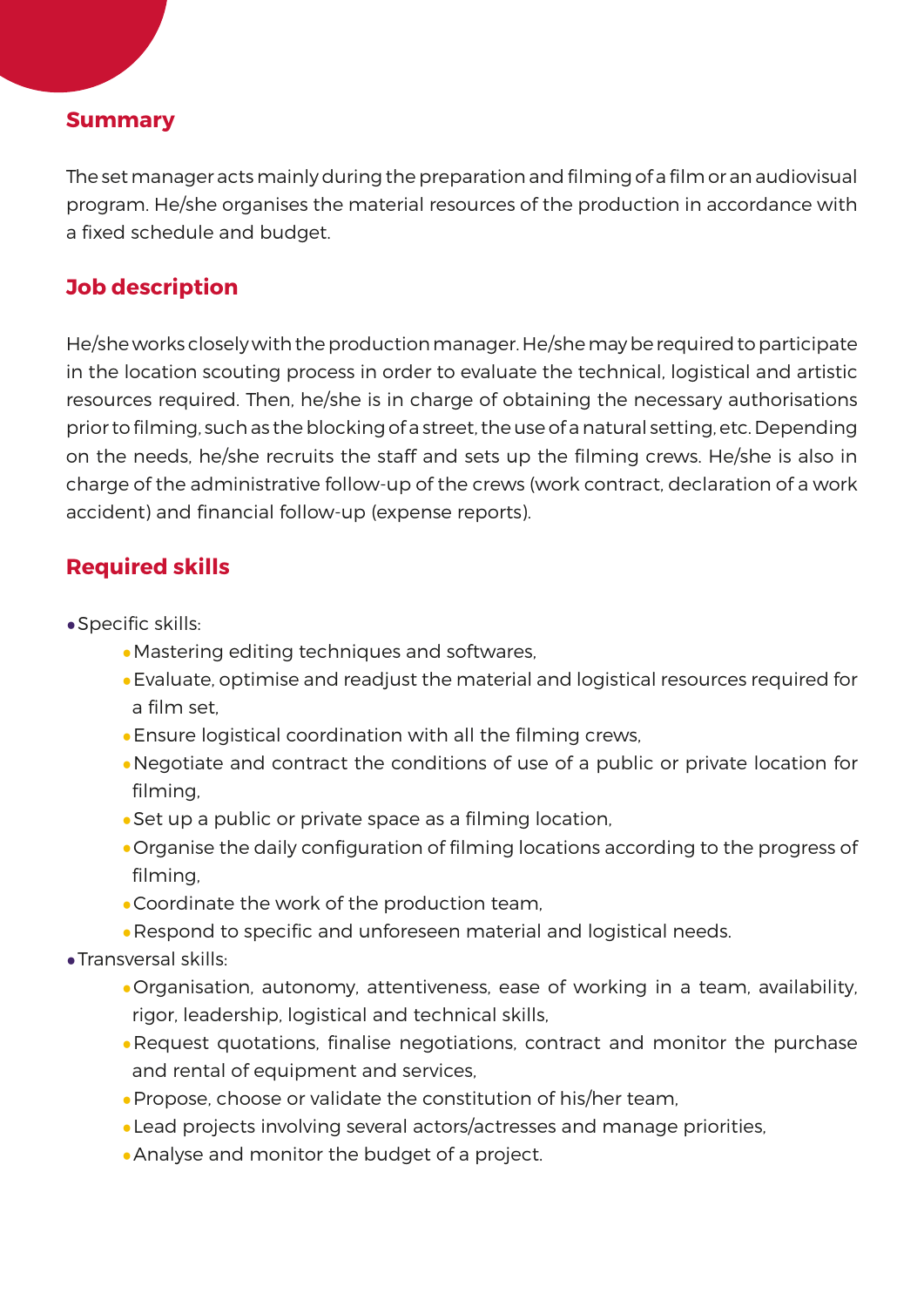### **Training**

It is a profession that can be learned on the job, the set manager will often start by doing internships. Find the training courses listed in the French version of the job description (in France only) and the European schools which offer similar training in the "resources" section of the Toolkit.

### **Work environment**

- •structures: audiovisual and film production companies, animation studios, television channels...
- •sectors: cinema, advertising, television, internet and multimedia, entertainment, theatre...
- •conditions: position with responsibilities, usually works on the film set.

### **Career development / Similar positions**

The set manager can work in the film and audiovisual sector, but also for concerts, plays, circuses, etc.

In most cases, his/her career evolves towards the position of production manager.

### **LOCATION MANAGER**

### **Summary**

The person in charge of location scouting is usually the location manager (see «Location Manager» job description) or the assistant director (see «Director/Assistant Director» job description).

This person has a crucial role in the realisation of a cinematographic or audiovisual idea.

### **Job description**

The work of the location manager starts before filming. He/she will spot locations, contact the people involved in a private or public location used for one or more scenes in a film or audiovisual program and organise the material and human resources around this filming location.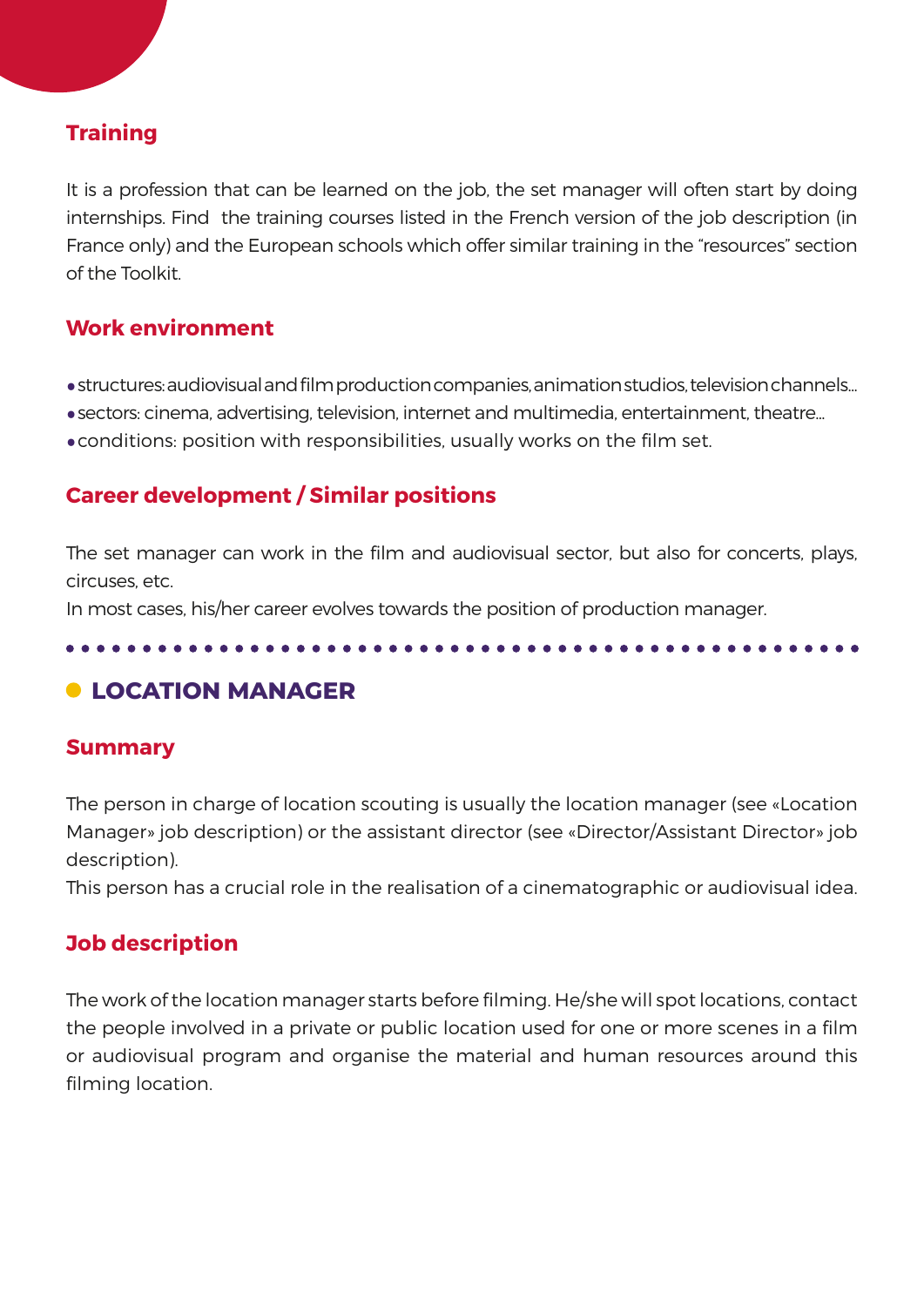### **Required skills**

- •Specific skills:
	- •Prepare the film set,
	- •Find compromises between artistic, technical and budgetary requirements.
- •Transversal skills: organisation, rigor, team spirit, physical resistance, technical skills, diplomacy

### **Training**

See the two job descriptions mentioned above.

### **Work environment**

See the two job descriptions mentioned above.

### **Career development / Similar positions**

See the two job descriptions mentioned above.

# **O** SET DESIGNER (+ PROPS)

#### **Sources**

https://www.cidj.com/metiers/decorateur-scenographe https://www.imaginetonfutur.com/metier/decorateur-scenographe.html https://www.studyrama.com/formations/fiches-metiers/art/decorateurscenographe-91987 https://devenir-realisateur.com/les-formations/fiche-metier-chef-decorateur/ http://www.cpnef-av.fr/metiers/fiche/decorateur-rice https://www.cidj.com/metiers/accessoiriste-de-spectacles https://www.studyrama.com/formations/fiches-metiers/audiovisuel-cinema/ accessoiriste-769

### **Summary**

The set designer is both an artist and a technician. He/she creates the atmosphere on a film set, arranges the set, coordinates the costumes, furniture, scenery, chooses the exposure...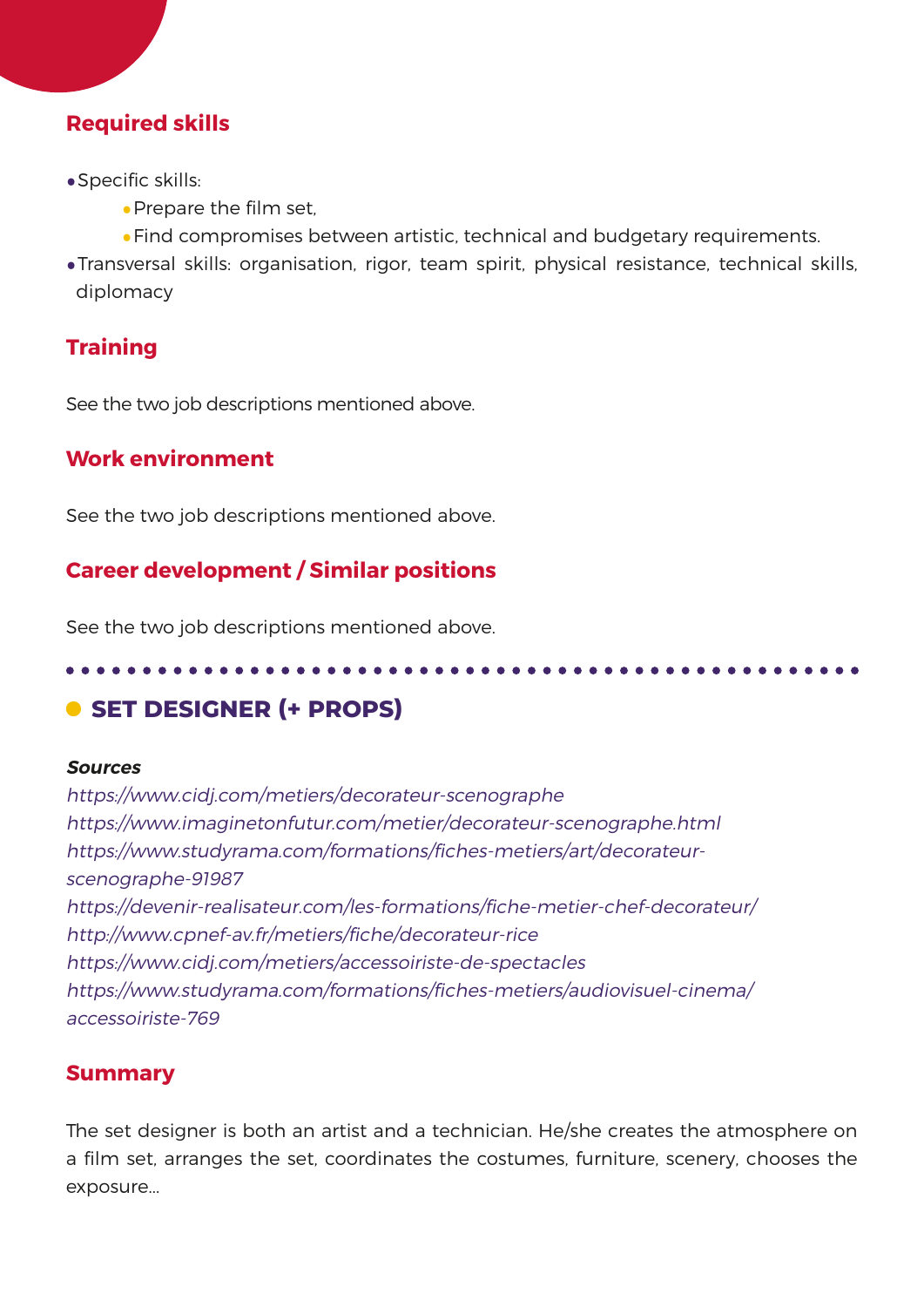He/she also works during the preparation stage of filming to define the artistic line of the set, think about the budget for the set, plan and carry out or supervise its manufacture.

### **Job description**

The set designers' contract lasts for the duration of the production of a film or audiovisual program. His/her role is to create and set up the sets.

He/she begins by studying the script and then thinks about the set step by step : first the location, then the costumes and props, the special effects, the distribution of lights, etc. Then, he/she designs the set decor and submits it to the director.

The set designer must assess the budget for his/her project.

He/she also has a team manager function as he/she monitors the construction and assembly of the sets and supervises the progress of the construction work while respecting the technical and budgetary constraints. Such technical constraints include respect for traffic areas and the resulting safety rules.

At the end of filming, he/she will be responsible for the restoration of the filming location.

The propman/propwoman participates in creating the visual atmosphere on the set: a coffee table, sunglasses, a plant in a room, a ring... all of these elements are his/her responsibility. He/she works under the direction of the set designer and listens to his/ her instructions regarding the placement of the different elements in each scene shot. He/she also takes part in the dismantling of the equipment and in the follow-up of the decors and props that can be reused.

### **Required skills**

- •Specific skills:
	- •List all of the decor needed for filming, starting from the reading of a script or an audiovisual project,
	- •Carry out research to ensure that the decor is perfectly suited to the characteristic of the film or audiovisual program,
	- •Define the development, transformation and restoration work for natural exterior or interior decors and studios
	- •Estimate the manufacturing costs of the sets
	- •Explain to the draftsmen and/or graphic designers the technical requirements of the sets' plans, models and sketches.
- •Transversal skills: creativity, ingenuity, adaptability, sense of observation, team spirit, ability to work in a hurry and to manage stressful situations, draw up schedules, choose or validate the composition of his/her team, propose, argue and support a project.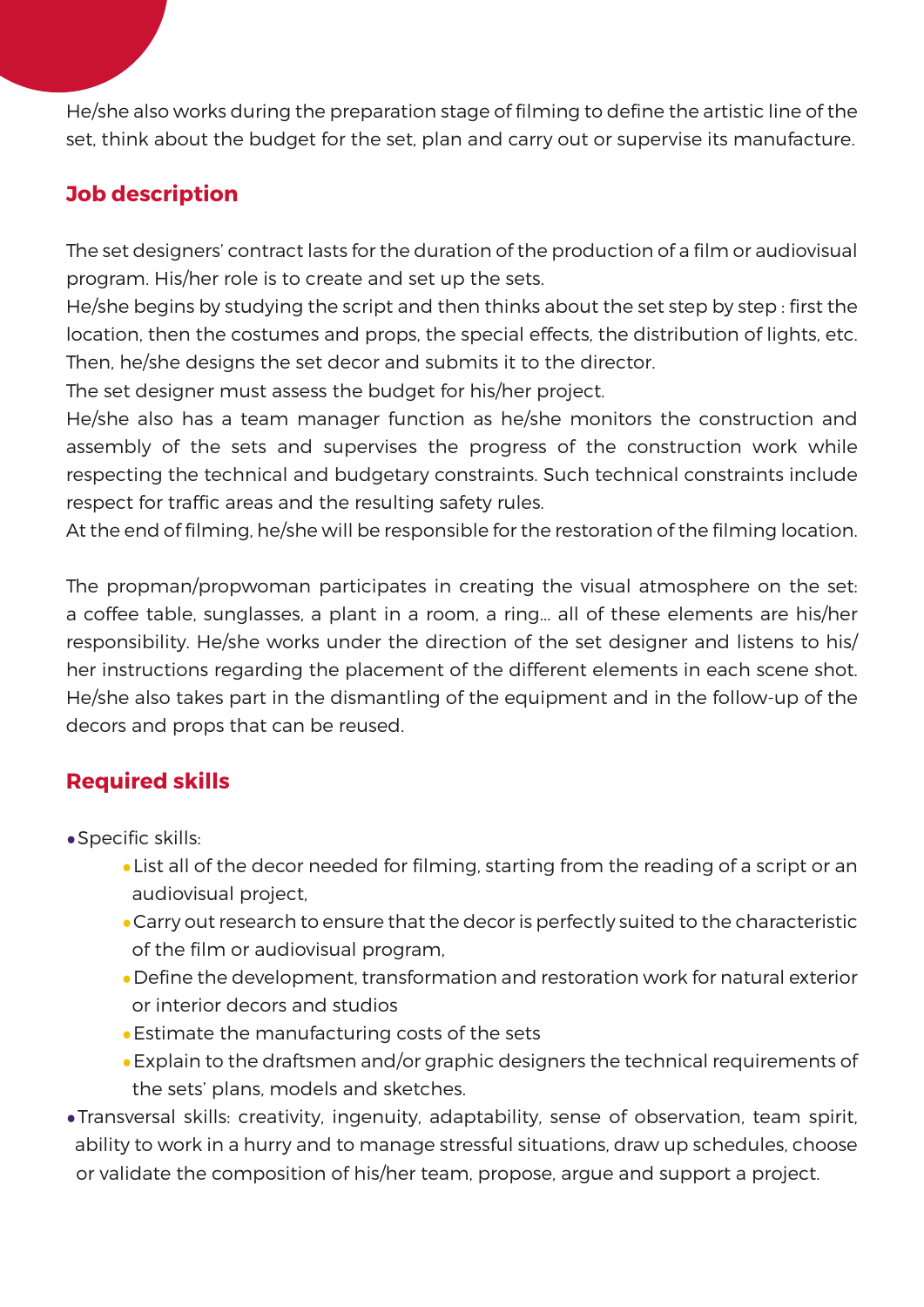## **Training**

Find the training courses listed in the French version of the job description (in France only) and the European schools which offer a similar training in the "resources" section of the Toolkit.

### **Work environment**

- •structures: film sets.
- •sectors: cinema, advertising, television, internet and multimedia...
- •conditions: variable hours, position of responsibility.

### **Career development / Similar positions**

With experience, the propman/propwoman can take on recruiting and team organisation responsibilities. He/she may progress to the profession of stage props or set designer. The set designer may, after having gained experience, turn to teaching his/her discipline. He/she may acquire a certain reputation in the course of his/her career and be hired as a production designer and supervise a team of assistant set designers.

He/she may also develop his/her own activity, such as a decor creation or rental company. Similar profession : construction manager who supervises a team of technicians - decor designers for a shoot. It is the interface between the set designer and the carpenters, masons, painters, stagehands crews, etc.

### **• PRODUCTION MANAGER**

#### **Sources**

https://www.studyrama.com/formations/fiches-metiers/audiovisuel-cinema/directeurde-production-778 https://devenir-realisateur.com/les-formations/fiche-metier-directeur-de-production/ http://www.cpnef-av.fr/metiers/fiche/responsable-de-production

### **Summary**

The production manager is in charge of all the administrative and budgetary management aspects of a film or audiovisual program.

### **Job description**

Prior to filming, he/she considers the means and equipment needed to complete filming and is responsible for ordering from the various service providers within the allocated budget.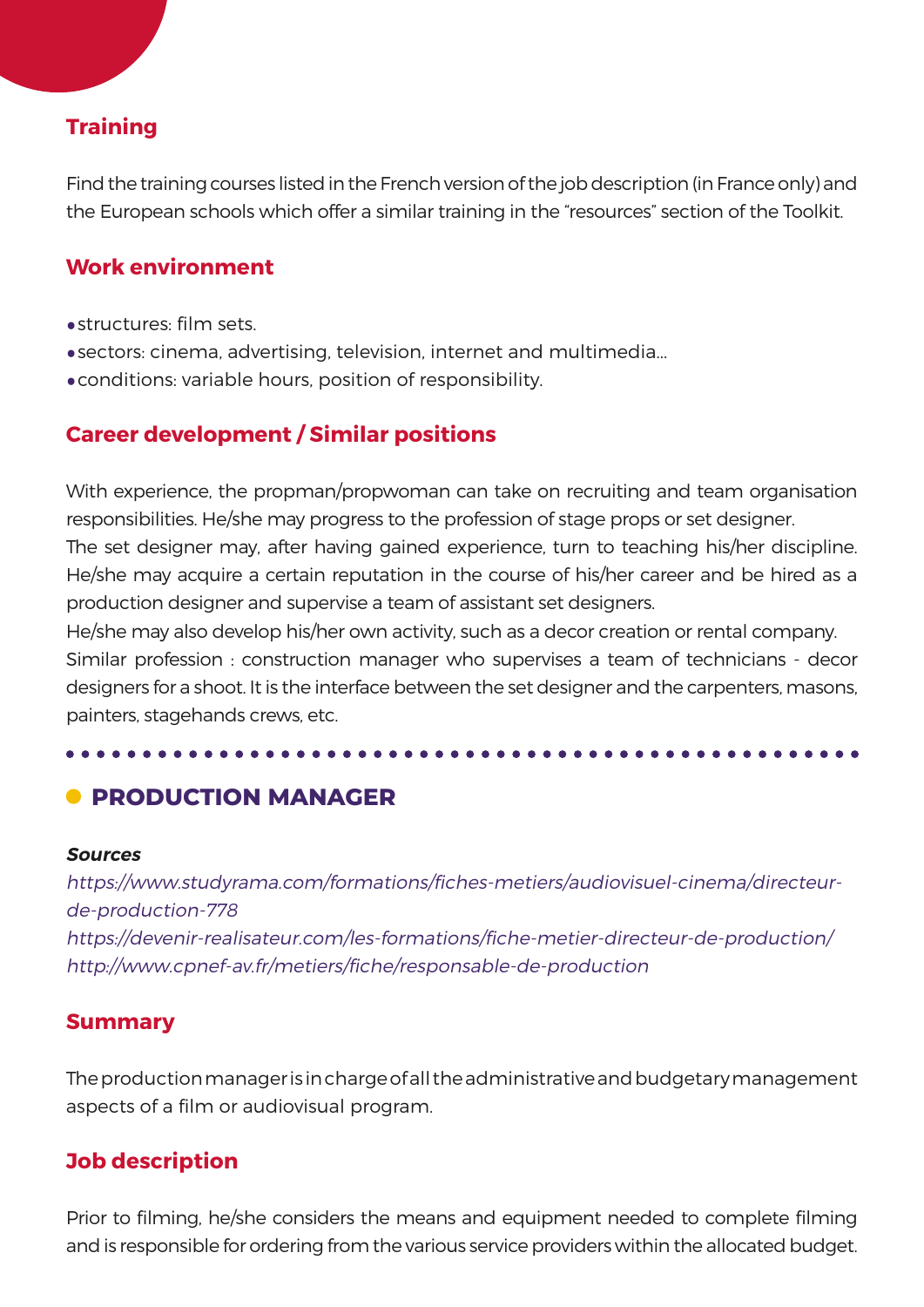He/she is present during all phases of filming by supervising expenses and ensuring a share of the revenues.

He/she also manages all the logistical aspects of filming (parking of technical vehicles, meals for the crew, booking of plane tickets and/or accommodation, image rights, occupation of public spaces, etc.).

The production manager is responsible for meeting all of the director's needs within the given budget. He/she implements the production.

In short, the production manager analyses the production project and draws up an estimate of the resources, duration and costs of production. Once the project has been validated, he/she specifies the schedules, hires the human resources, defines and books the material resources and negotiates service providers' quotes. During production, he/ she is responsible for the administrative and financial management of all expenses and ensures a follow-up on set and manages unforeseen events.

### **Required skills**

- •Specific skills:
	- •Budgetary and logistical skills,
	- •Evaluate, optimise and readjust the resources required for the production based on a script or an audiovisual project,
	- •Propose and have the director and/or producer validate his/her choice of human and material resources,
	- •Negotiate organisational and resource adjustments with production stakeholders,
	- •Find compromises between technical, budgetary and artistic requirements.
- •Transversal skills:
	- •Organisation, rigour, concentration, leadership, resistance to stress, administrative management, managerial qualities, diplomacy,
	- •Establish, adjust and optimise schedules,
	- •Establish, monitor and analyse a budget,
	- •Coordinate a team,
	- •Lead projects,
	- •Manage the cash flow plan of a production,
	- •Draw up activity reports,
	- •Negotiate and draw up employment contracts.

### **Training**

Find the training courses listed in the French version of the job description (in France only) and the European schools which offer a similar training in the "resources" section of the Toolkit. .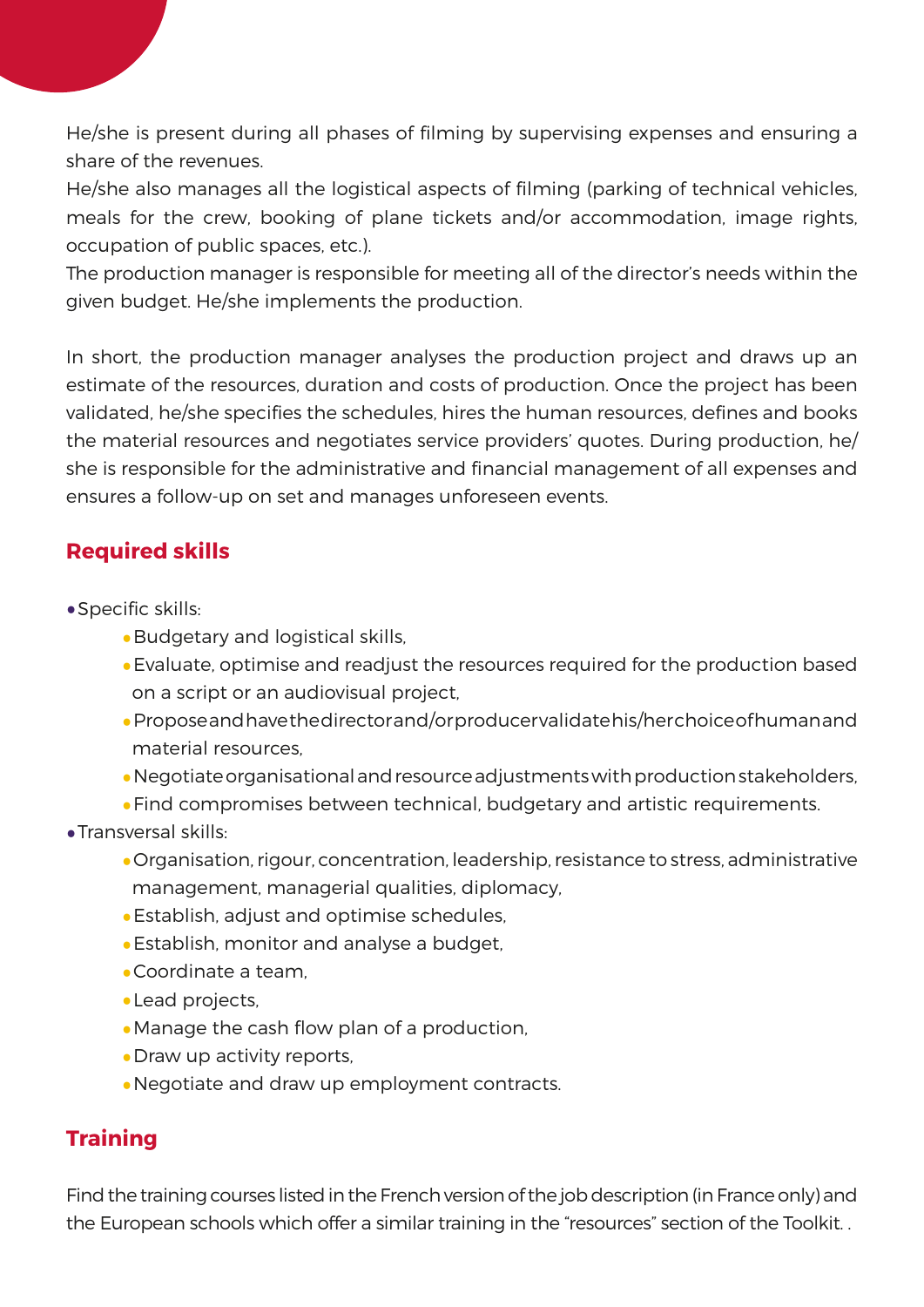### **Work environment**

- •structures: audiovisual production companies, film companies, animation companies, television channels...
- •sectors: cinema, advertising, television, internet and multimedia...
- •conditions: position of responsibility, sometimes requires working in a hurry with fairly short deadlines.

### **Career development / Similar positions**

A production manager may later open his/her own production company and become a producer.

Often he/she started as a production assistant.

The production manager works closely with the director and is often assisted by an assistant and a location manager.

### **C** STUNT PERFORMER

#### **Sources**

https://www.cidj.com/metiers/decorateur-scenographe https://www.cidj.com/metiers/cascadeur-cascadeuse https://www.imaginetonfutur.com/metier/cascadeur.html http://www.cpnef-av.fr/metiers/fiche/cascadeur

### **Summary**

The stuntman/woman intervenes during filming to take the place, occasionally, of an actor/actress when a scene involves significant physical risks or requires particular technical or physical skills. He/she may also act as a technical advisor to the director and the production manager to develop certain stunts.

### **Job description**

The stuntman/woman may be recruited to perform mechanical stunts (scenes with cars, motorbikes, planes, etc.), physical stunts (falls, fights, etc.), equestrian stunts or even aquatic and pyrotechnic stunts. He/she designs, develops, rehearses and performs the stunts.

The stuntman/woman must have physical and technical training and must maintain his/her physical condition by training on a regular basis.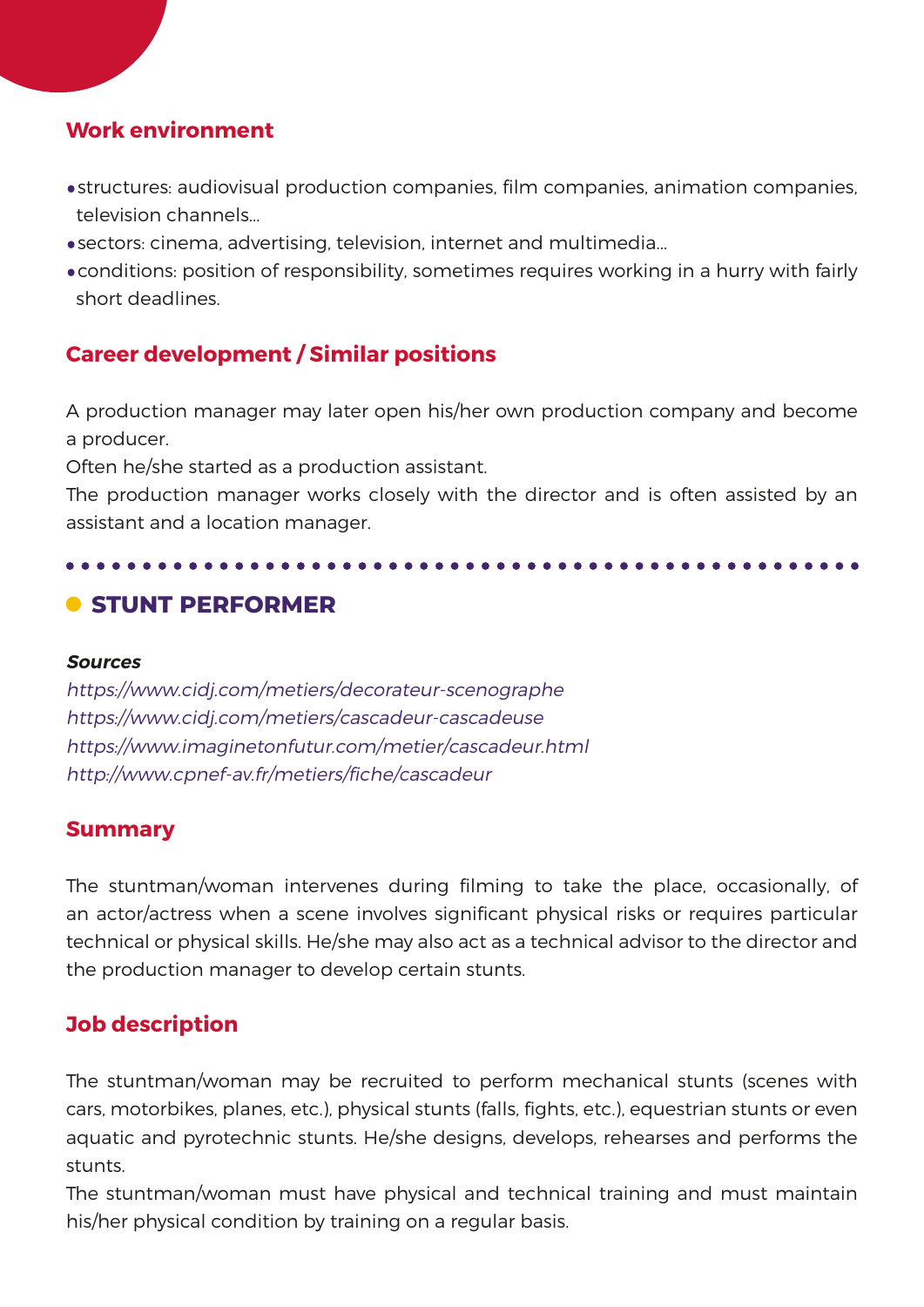The preparation work done before filming is extremely important so that there are no unpleasant surprises or accidents and that the shot scene achieves the desired result. The stuntman/woman prepares himself/herself thoroughly, meaning that the scene can often be shot in one single take. In most cases, the stuntman/woman will be chosen according to his/her physical characteristics in order to have a person who matches the actor's/actress' figure as closely as possible.

He/she works closely with the director and the actor/actress he/she is dubbing.

The stuntman/woman's profession is a job with responsibility where safety constitutes a central concern.

### **Required skills**

### •Specific skills:

- •Good physical condition,
- •Awareness of danger and strict compliance with safety instructions,
- •Analyse and prepare a stunt,
- •Perform physical and mechanical stunts.
- •Transversal skills: rigorous, sense of observation.

### **Training**

There are several training courses for this profession but to this date, none of them have been institutionally recognized: find the training courses listed in the French version of the job description (in France only) and the European schools which offer a similar training in the "resources" section of the Toolkit.

Some training courses can constitute a plus to access this profession:

- •Dramatic arts,
- •Auto repair, piloting,
- •Pyrotechnics...

### **Work environment**

- •structures: film sets (cinema, television), amusement parks, theatre, musicals, video games, accident re-enactment, road safety, etc...
- •sectors: cinema, advertising, television, internet and multimedia...
- •conditions: irregular working hours, demanding job.

### **Career development / Similar positions**

The stuntman/woman can then work as a stunt coordinator or technical stunt advisor.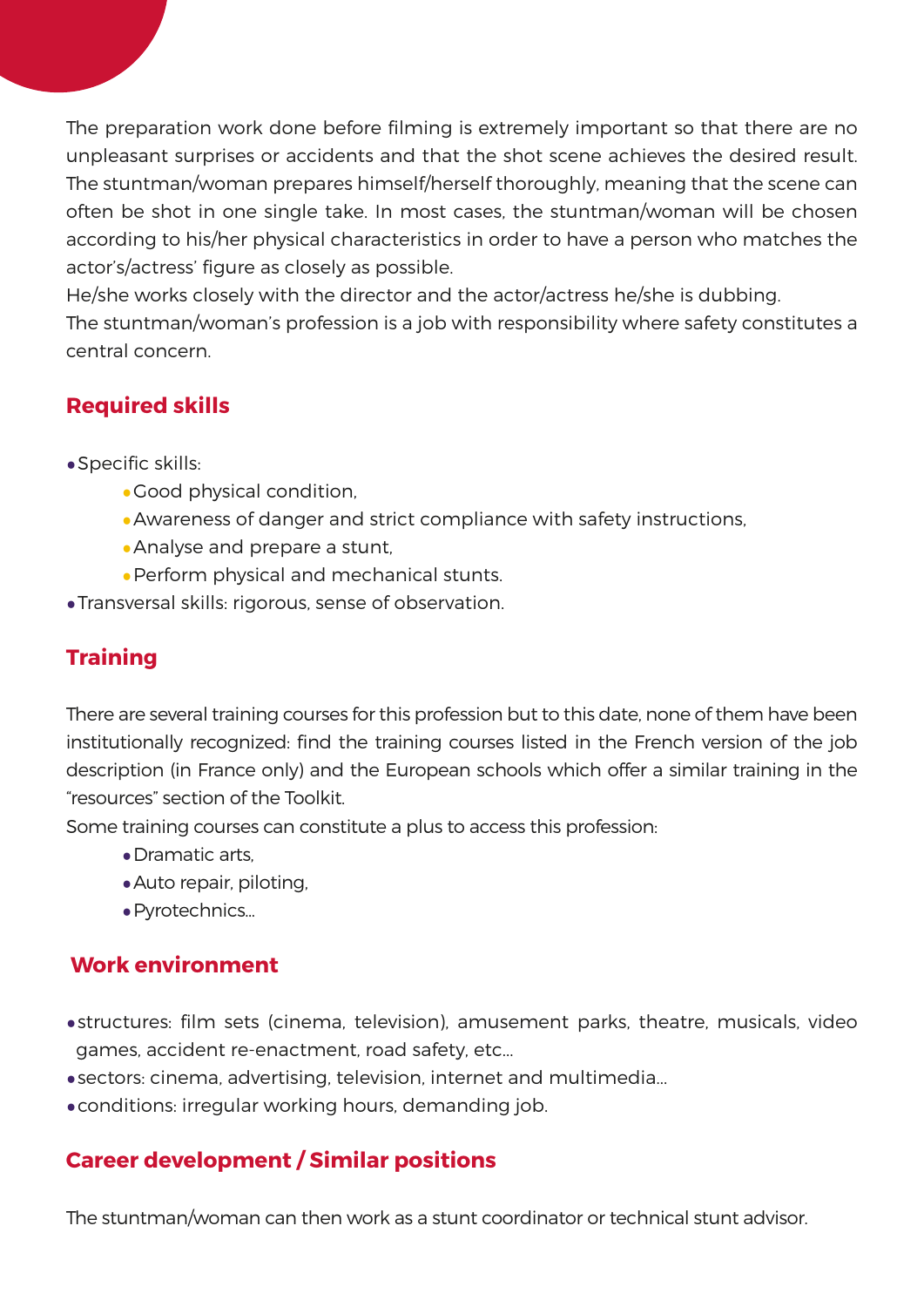#### **A TIP FROM ANNE RASMUSSEN, DANISH STUNTWOMAN**

her can also constructed in fights, fights, fights, fights, fights, fights, fights, fights, fights, fights, fights, Always try to live out your passion. Stunt is hard work. You get dirty, cold, you often get bruised and you seldom get your face on the screen. However, that does not matter at all. The rush in a job well done and doing something that you are good at, is truly amazing.

### **C** SCRIPT SUPERVISOR

#### **Sources**

https://www.cidj.com/metiers/scripte https://www.studyrama.com/formations/fiches-metiers/audiovisuel-cinema/scripte-797 https://devenir-realisateur.com/les-formations/fiche-metier-scripte/ http://www.cpnef-av.fr/metiers/fiche/scripte-fiction

#### **Summary**

The script supervisor is part of the staging crew. He/she works alongside the director and is responsible for the consistency and timing of the film.

#### **Job description**

He/she is in charge of all the continuity shots during the preparation of the set and of fil;ing and editing. He/she is the guardian of the visual and sound coherence of the film or audiovisual program. He/she must note all the details and pay attention to the slightest continuity error such as a lock of hair on the right in one shot and on the left in the next one even though the actor/actress hasn't changed position.

The script supervisor has to write four different reports: an editing report, a picture report, a daily report and a report for the production to give an overview of the filming progress. He/she therefore works daily with a stopwatch for the timing of each scene, a camera, the reports and the script.

#### **Required skills**

- •Specific skills:
	- •Observation skills,
	- •Excellent visual memory,
	- •Identify anomalies and inconsistencies in the script,
	- •Organise and write the continuity of the script sequence by sequence,
	- •Time the script to achieve useful film timing,
	- •Supervise the continuity of the shots during filming.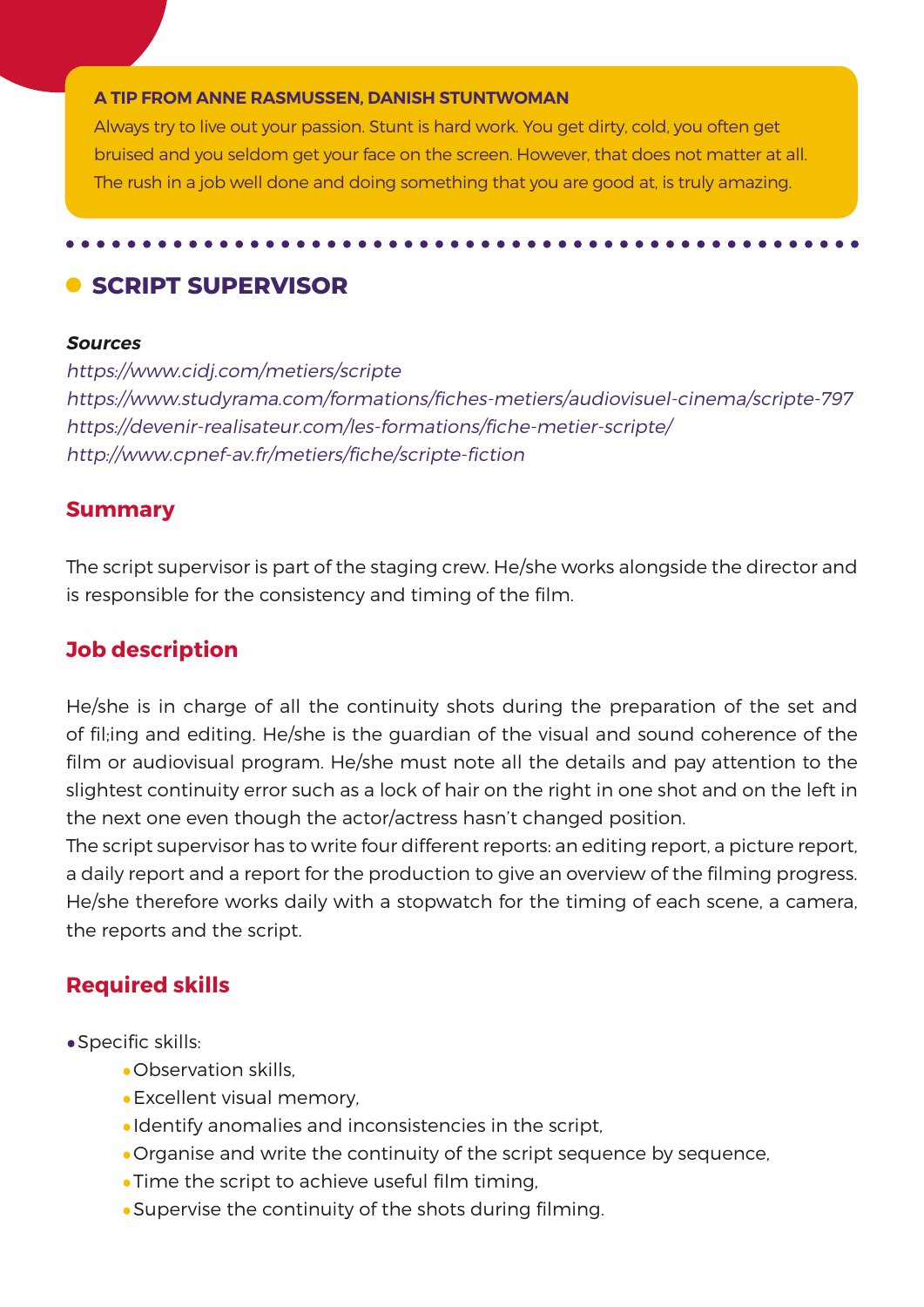•Transversal skills: writing skills, rigour, alertness, method, acute attention to detail, ability to propose, discreetness, write detailed reports.

## **Training**

Training courses that are purely directed towards the script supervisor position are quite rare and most script supervisors learn the profession on the job after their conducting their studies in the film and audiovisual sectors.

Find the training courses listed in the French version of the job description (in France only) and the European schools which offer a similar training in the "resources" section of the Toolkit. ]

### **Work environment**

- •structures: film sets.
- •sectors: cinema, advertising, television, internet and multimedia...
- •conditions: position of responsibility, irregular working hours.

### **Career development / Similar positions**

The script supervisor can become an assistant director or a production manager, although it should be noted that this development is rare and that the transition is done over the long-term.

## **CINEMATOGRAPHER (CAMERA OPERATOR, CAMERA ASSISTANT)**

#### **Sources**

https://www.cidj.com/metiers/chef-operateur-cheffe-operatrice https://www.cidj.com/metiers/cadreur-cadreuse https://www.studyrama.com/formations/fiches-metiers/audiovisuel-cinema/directeurde-la-photographie-92063 https://www.studyrama.com/formations/fiches-metiers/audiovisuel-cinema/cadreur-etassistant-operateur-773 https://devenir-realisateur.com/blog/fiche-metier-chef-operateur-ou-directeur-photodp/

### **Summary**

The director of photography, commonly known as the «cinematographer», or the person in charge of the creative and technical aspects of filming and the artistic quality of the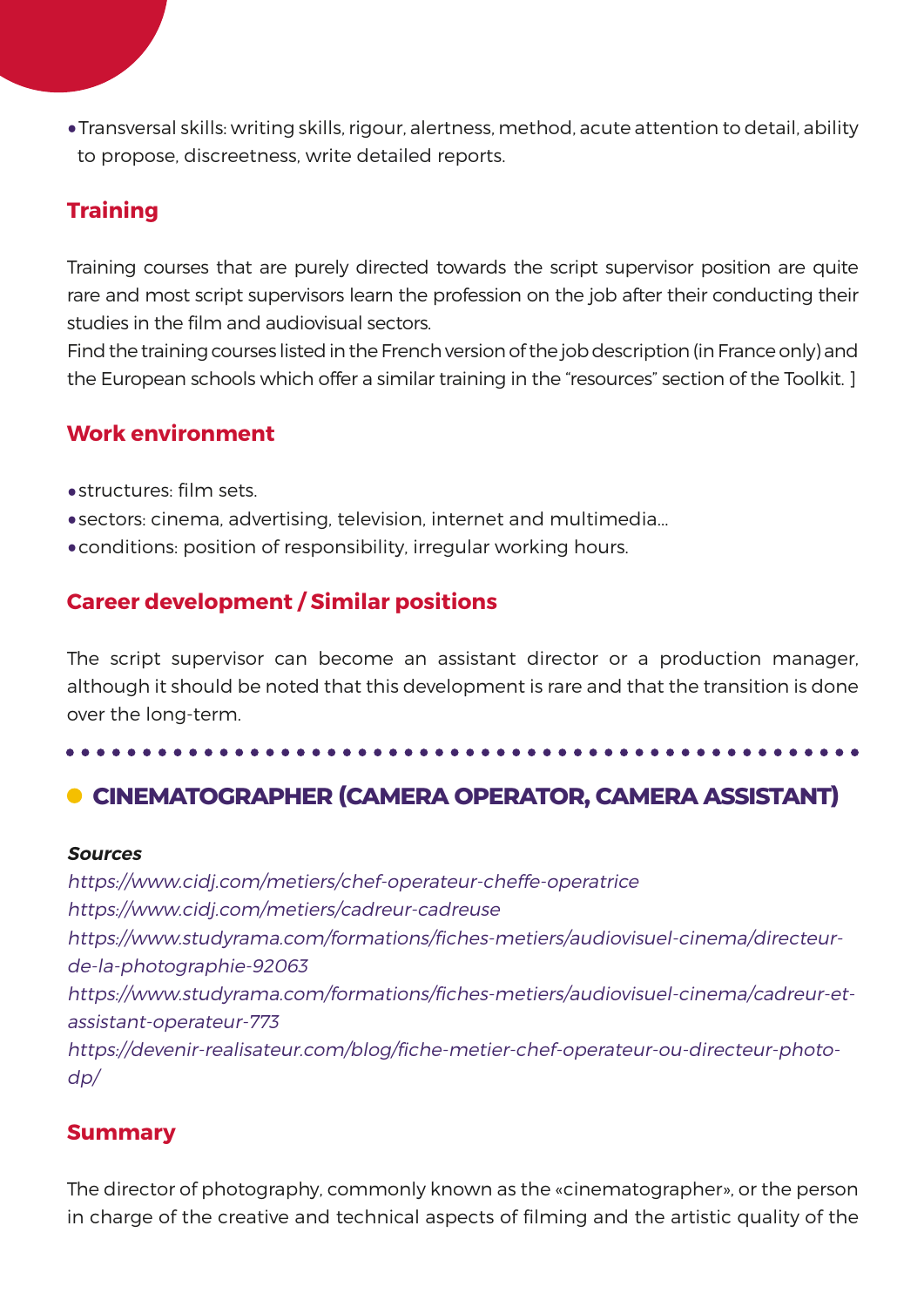image, designs the lighting and organises the shooting. At his/her side, the camera operator is in charge of framing the image and harmonising the camera's movements, working under the authority of the chief operator and the director.

### **Job description**

He/she may take part in the location and decor scouting process and in estimating the cost of the technical means to implement.

The core of his/her job is to adjust the lighting of the sets, the framing and the composition of the images according to the technical cutting. He/she is in charge of the technical and artistic quality of the images and for this he/she masters the camera techniques and selects the equipment he/she will use: film, projectors, reflectors, filters, etc.

During filming, he/she directs and coordinates the technical image team: camera operators, assistant camera operators, electricians and grips, lighting technicians, etc.

### **Required skills**

- •Specific skills: developed audiovisual technical skills.
- •Transversal skills: creativity and an artistic sense, organisation and team spirit, reactivity and adaptability, methodical spirit.

### **Training**

There are technical training courses in photography that give access to the profession of director of photography and more general training courses: find the training courses listed in the French version of the job description (in France only) and the European schools which offer a similar training in the "resources" section of the Toolkit

### **Work environment**

- •structures: audiovisual and film production companies, animation studios, television channels...
- •sectors: cinema, advertising, television, internet and multimedia, documentary...
- •conditions: can work in a studio as well as outside, sometimes irregular working hours (especially in cinema).

### **Career development / Similar positions**

To become a cinematographer, one usually has to go through several stages: camera operator, second assistant and finally first assistant DOP.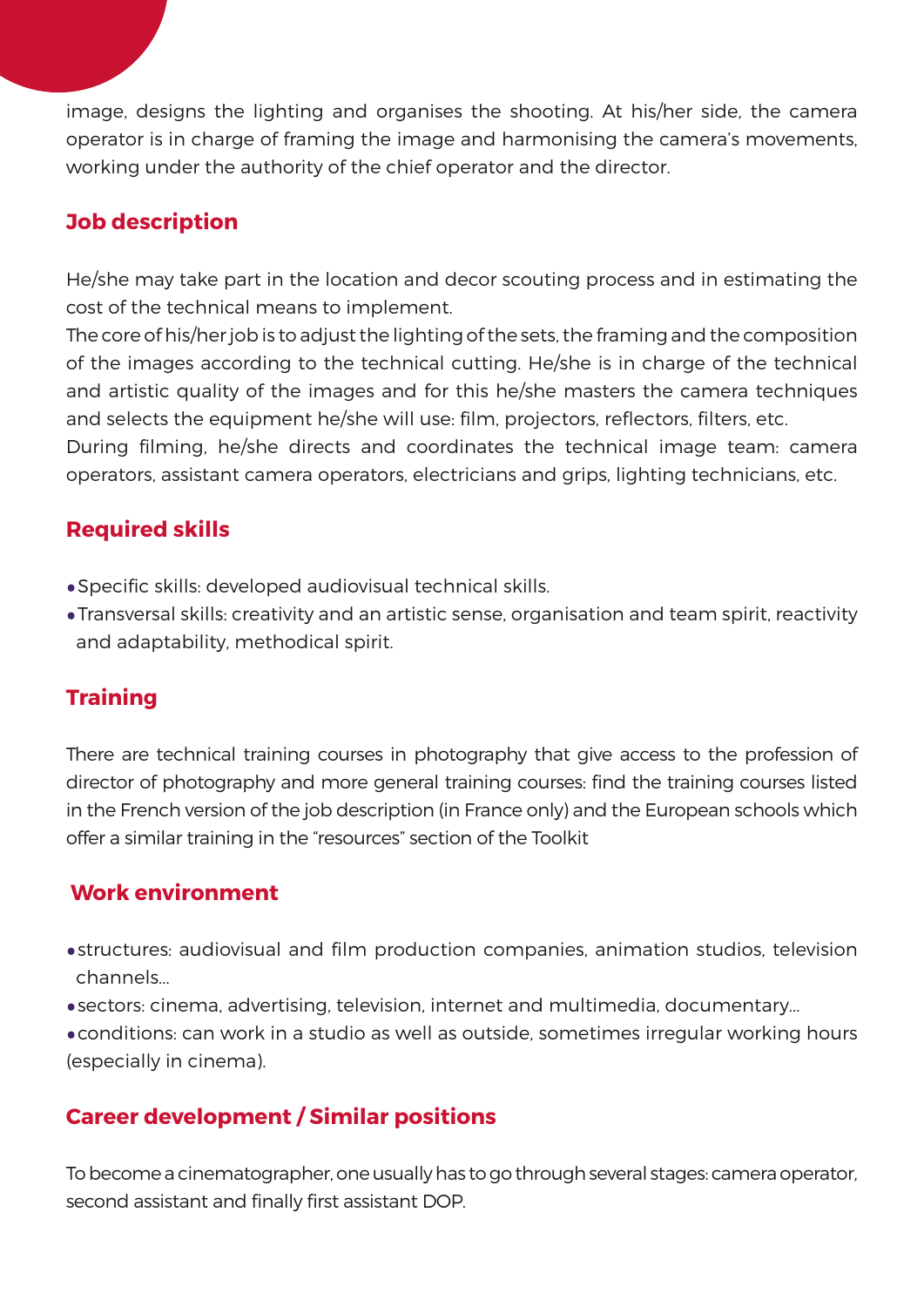Sometimes a cinematographer can afterwards work as a director.

It is possible, but rare, for the camera operator to first become an assistant director and then director.

#### **A TIP FROM OLYMPIA MYTILINAIOU, GREEK CINEMATOGRAPHER**

It (the job) is not a profession but a way of life. From one point onwards, cinematography is everywhere and affects every aspect of our lives. Love what you do and gain as many experiences as you can in your life. Experiences help you better analyse a script that will come before you. The choices in the collaborations come from your personal culture, as well as the way you will illuminate each project.

### **• KEY GRIP**

#### **Sources**

https://www.cidj.com/metiers/machiniste https://www.studyrama.com/formations/fiches-metiers/audiovisuel-cinema/ machiniste-92087

### **Summary**

The key grip operates behind the camera, he/she is responsible for setting up and moving the cameras and their supports, building the necessary scaffolding for decorative lighting equipment, etc.

### **Job description**

The key grip in the film and audiovisual sector works on the filming location (set, studio, outside). He/she is responsible for setting up but also moving the equipment used on set such as camera tripods, cranes, projectors, dolly rails, etc. He/she must list the different types of machines to be used. He/she also has to set up and secure the constructions for lighting, decoration and other equipment. Safety is a very important aspect of this job.

### **Required skills**

- •Specific skills:
	- •Technical skills,
	- •Good physical condition,
	- •In-depth knowledge of machinery and lighting and shooting techniques.
- •Transversal skills: diplomacy, flexibility and adaptability, concentration and discipline.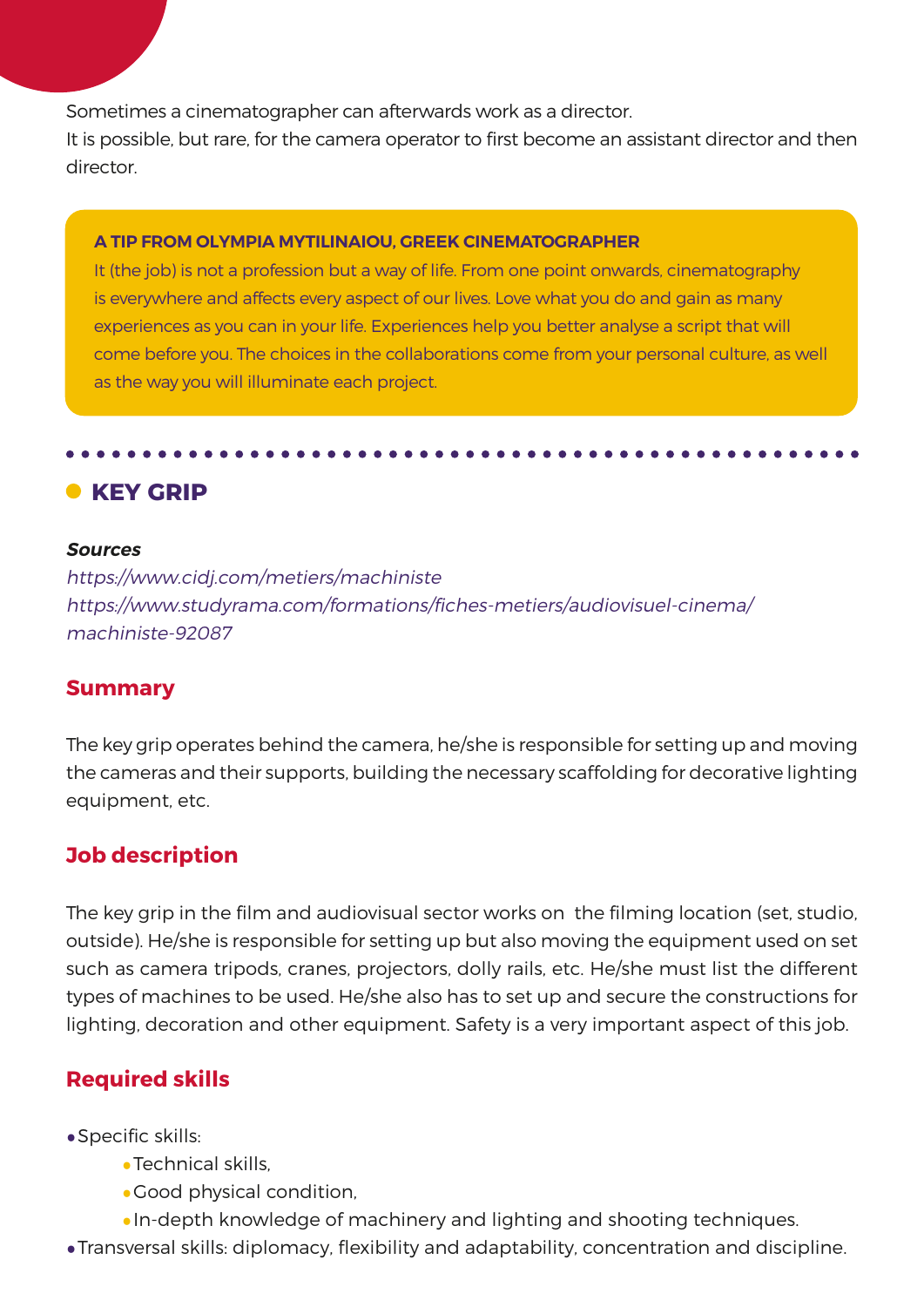### **Training**

Find the training courses listed in the French version of the job description (in France only) and the European schools which offer a similar training in the "resources" section of the Toolkit. It should be noted that there are specific training courses for the use of specific machines (cranes, motorised vehicles, etc.). Furthermore, the use of certain machines (particularly in terms of equipment lifting) may require specific authorisations.

### **Work environment**

- •structures: audiovisual and film production companies, animation film studios, television channels, events sector, live shows...
- •sectors: cinema, advertising, television, internet and multimedia, theatre...
- •conditions: varied schedules, travelling is quite common in this profession.

### **Career development / Similar positions**

The stagehand, after gaining experience, can progress to managerial positions such as key grip or stage manager. He/she can also choose to evolve in the field of design and construction and then become a scenographer after having completed additional training.

#### **A TIP FROM MAIKE MAIER, GERMAN KEY GRIP**

Don't take yourself too seriously!

My mother used to say: "one can't always do big things, but one can try to put something small into big things"

Also you don't have to prove yourself (which unfortunately I had to at the beginning of my professional career in 1993).

In my job as a grip, I find it important to capture the energy and feeling of the actors and actresses to generate the best result in image.

... to explain my job I say:

Grip means to bring statics, movement and the feeling of the scene into harmony ;-)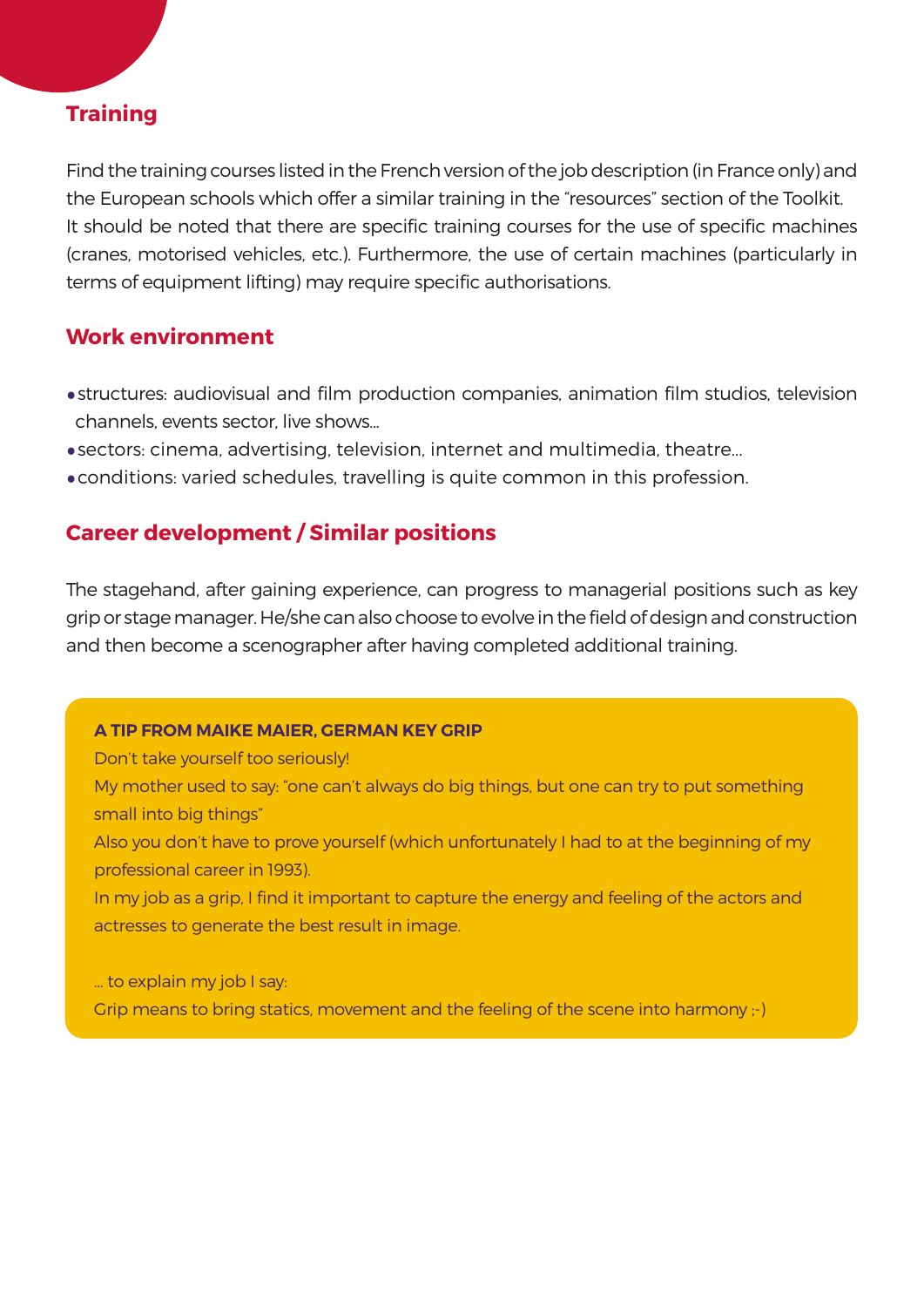## **GAFFER**

#### **Sources**

https://candidat.pole-emploi.fr/marche-du-travail/fichemetierrome?codeRome=L1504 https://www.cidj.com/metiers/technicien-technicienne-lumiere

### **Summary**

The gaffer designs and implements all the lighting and lighting effects for film or audiovisual program scenes.

### **Job description**

He/she has several roles in relation to the lighting of a film or an audiovisual program: he/ she manages the team that ensures the installation and adjustment of the projectors, the installation and wiring of the lighting equipment for filming, ensuring the maintenance of the lighting equipment and can design the lights for a show or spotlighting projects.

He/she plays his/her role throughout the creation and production of the film until the equipment is dismantled. He/she must propose the most suitable lighting for the needs of the film and the director's wishes. After studying the script and discussing it with the director, he/she draws up a «lighting plan» containing all the technical information and the lighting effects to be produced.

### **Required skills**

- •Specific skills:
	- •Use of a machine requiring an authorisation,
	- •Define the lights according to the director's instructions,
	- •Design and carry out a lighting project for filming areas,
	- •Identify the needs of a lighting project,
	- •Create lighting effects, control a lighting effects console,
	- •Follow and project lighting on the actors/actresses,
	- •Place orders for lighting equipment, consumables, tools...
- •Transversal skills:
	- •Identify the characteristics of the filming location,
	- •Check the installation conditions of the lighting equipment,
	- •Select the lighting equipment,
	- •Install the lighting equipment,
	- •Program and adjust the projectors,
	- •Carry out a maintenance operation,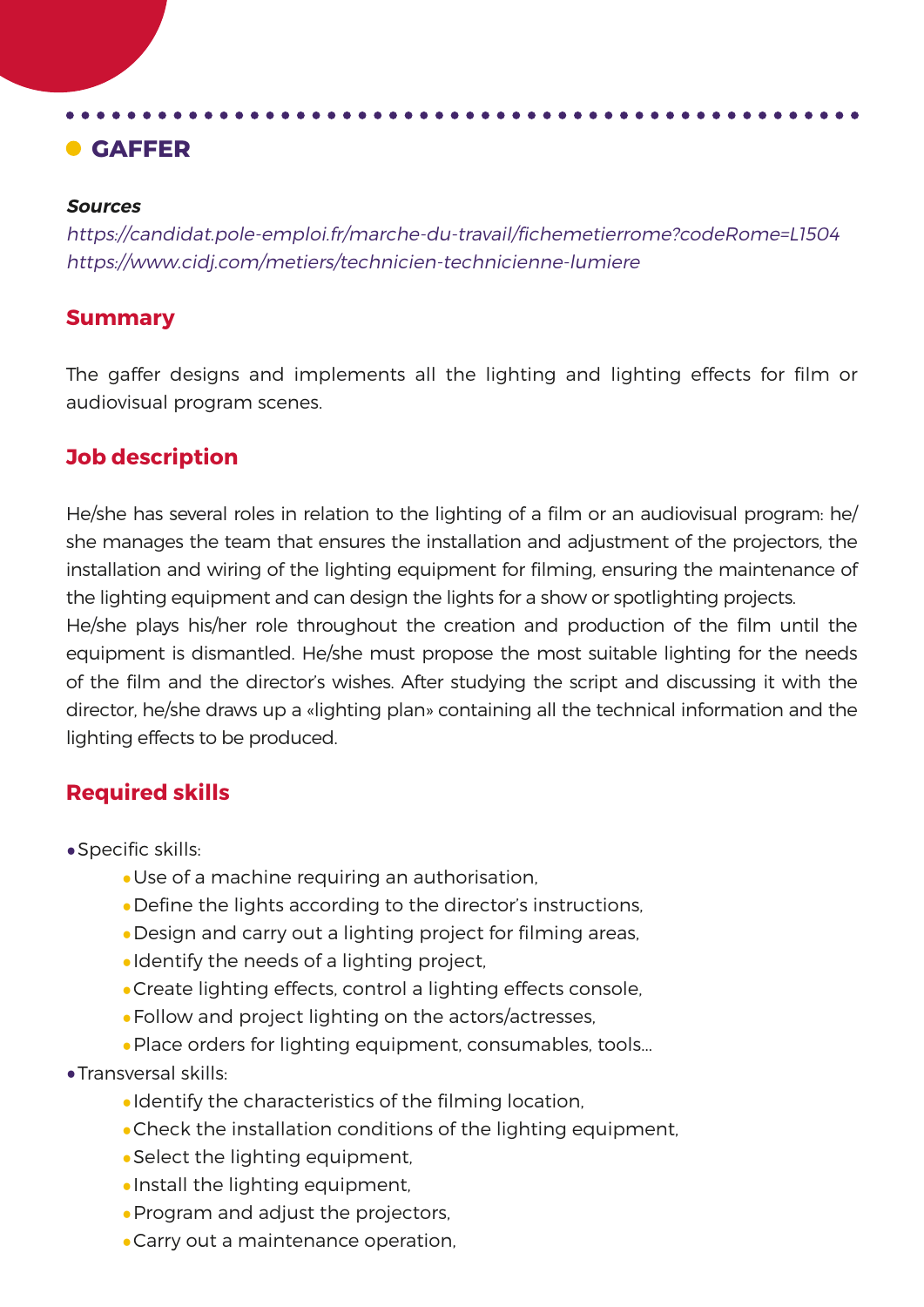•Comply with safety standards,

•Competence in electricity and wiring techniques.

### **Training**

There are relatively few specialised training courses in lighting techniques. Find the training courses listed in the French version of the job description (in France only) and the European schools which offer a similar training in the "resources" section of the Toolkit. Training in electricity and electrical engineering is a plus and can provide a very interesting basis for mastering the technique of lighting.

### **Work environment**

- •structures: audiovisual and film production companies, animation studios, television channels, filming set, shows, theatres...
- •sectors: cinema, advertising, television, internet and multimedia...
- •conditions: frequent travel, irregular hours, the use of protective equipment may be required.

### **Career development / Similar positions**

The gaffer may, in the course of his/her career, occupy other positions such as lighting manager, set manager or lighting technician.

## **C** SOUND ENGINEER (BOOM OPERATOR)

#### **Sources**

https://www.cidj.com/metiers/ingenieur-ingenieure-du-son https://www.studyrama.com/formations/fiches-metiers/audiovisuel-cinema/ingenieurdu-son-92066 https://www.studyrama.com/formations/fiches-metiers/audiovisuel-cinema/ perchman-92067

### **Summary**

The chief operator is a sound artist and technician, he/she is commonly called the sound engineer or the chief sound operator. He/she works alongside the director, producer and/or artist who created the used music and the sounds, and guarantees the sound quality of the recordings.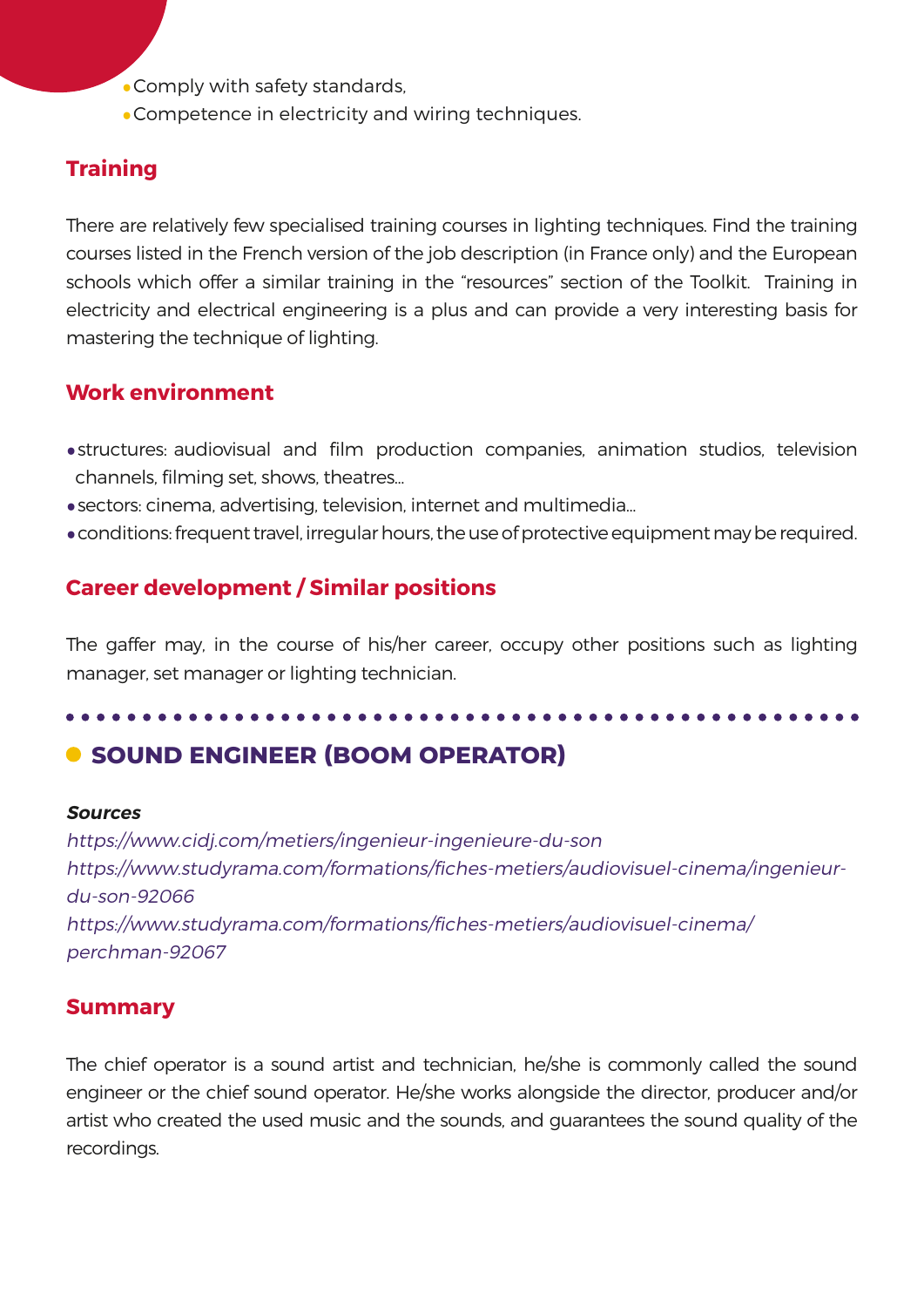### **Job description**

The sound engineer may be required to record sound during filming, editing and mixing. His/her work begins as soon as the script is read, as it is at this point that he/she identifies the necessary and unnecessary sound elements and the recording techniques that will be used. In the post-production phase, he/she creates the sound atmosphere that will accompany the images of the film or audiovisual program. He/she must also ensure that the sound track is not disturbed by unwanted external noise.

At his/her side, among the sound technicians, we find the boom operator or sound assistant who is the person closest to the actors/actresses on set. He/she is responsible for carrying and moving a microphone equipped with a boom over the heads of the actors/actresses each time a dialogue or speech needs to be recorded. In addition to this role, he/she assists the sound engineer for all operations related to the sound system of a film.

### **Required skills**

- •Specific skills:
	- •Master sound and recording techniques,
	- •Mastery of mixing techniques,
	- •Advanced musical knowledge,
	- •Good physical condition (for the boom operator).
- •Transversal skills: imagination, creativity, curiosity, team spirit and initiative, sensitivity to detail, method and meticulousness.

### **Training**

In France, there is no national degree for sound engineers, but some film and audiovisual schools offer courses with a specialisation in the sound field. Find the training courses listed in the French version of the job description (in France only) and the European schools which offer a similar training in the "resources" section of the Toolkit.

Access to this profession through practice, without training, is increasingly rare.

To become a boom operator, there is no real training and it is still one of the professions that, most often, is learned on the job. Nevertheless, a boom operator may have followed one of the training courses mentioned in the French job description.

### **Work environment**

- •structures: audiovisual and/or film production companies, recording studios, show production companies...
- •sectors: cinema, advertising, television, internet and multimedia...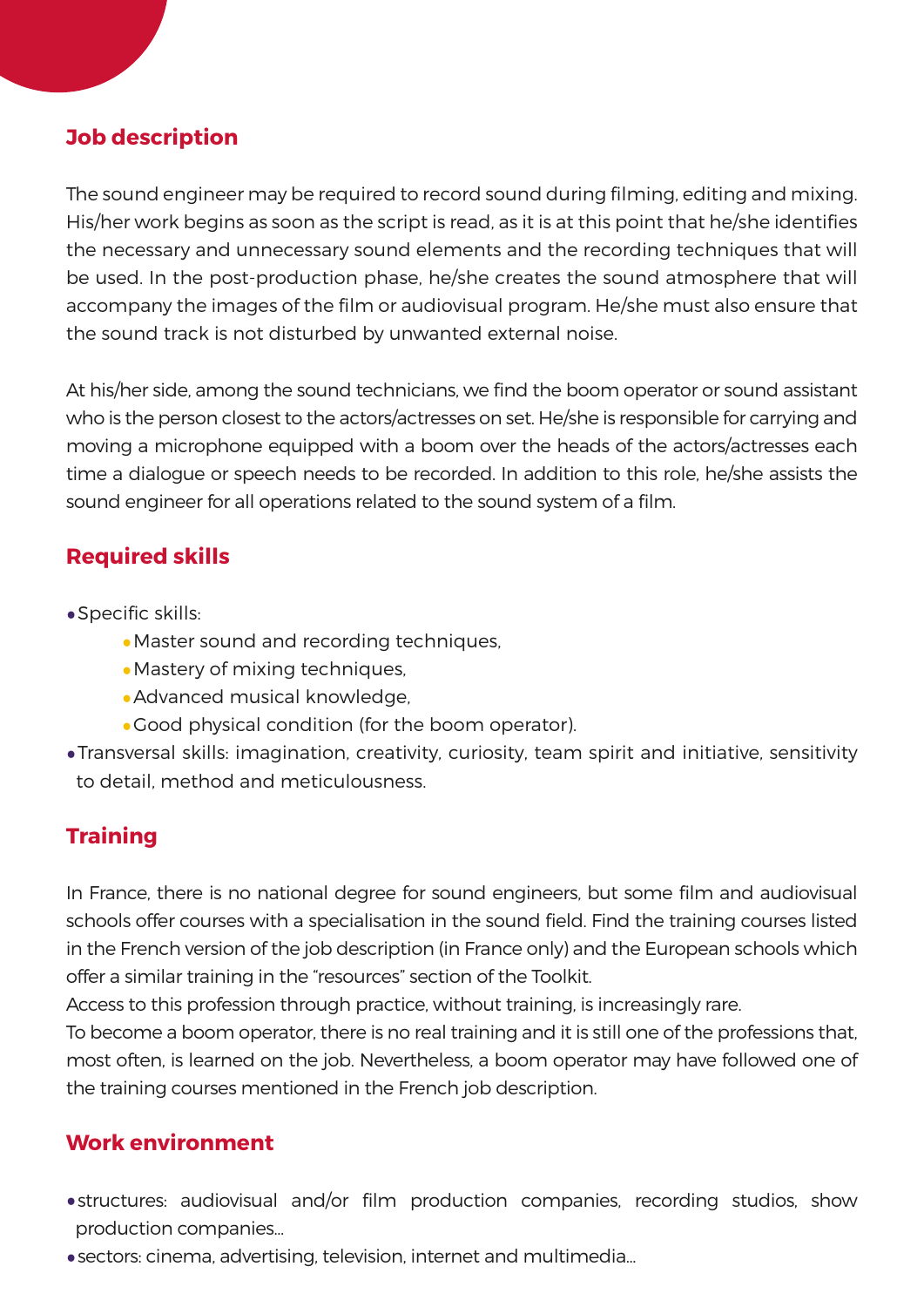### **Career development / Similar positions**

The sound engineer is considered to be at the top of the sound technician hierarchy but he/ she may aspire to become a producer.

## **COSTUME DESIGNER (DRESSER)**

#### **Sources**

https://www.cidj.com/metiers/chef-constructeur-cheffe-constructrice https://www.cidj.com/metiers/habilleuse-habilleur https://www.imaginetonfutur.com/metier/costumier.html https://www.imaginetonfutur.com/metier/costumier-habilleur.html https://www.imaginetonfutur.com/metier/styliste.html https://www.studyrama.com/formations/fiches-metiers/mode-textile/costumier-1170

### **Summary**

The costume designer is the person responsible for dressing the actors/actresses and thus works in one of the film industry's technical professions; he/she searches for, adapts and sometimes even manufactures the costumes which constitute the set decor. This profession is one of the few to be particularly feminised.

### **Job description**

The costume designer creates the costumes that will be used on set. In this creative exercise, he/she must take several elements into account: the director's vision, the era of the movie, the lighting, the environment... to do this, he/she must pay particular attention to the script.

The dresser is in charge of dressing and preparing the actor/actress to enter a film set with the costume and accessories required for the scene. He/she can have several functions, including mending, sewing, etc.

### **Required skills**

- •Specific skills:
	- •Manual skills,
	- •Technical skills.
- •Transversal skills: artistic sense, meticulousness, organisation, creativity, team spirit, reactivity.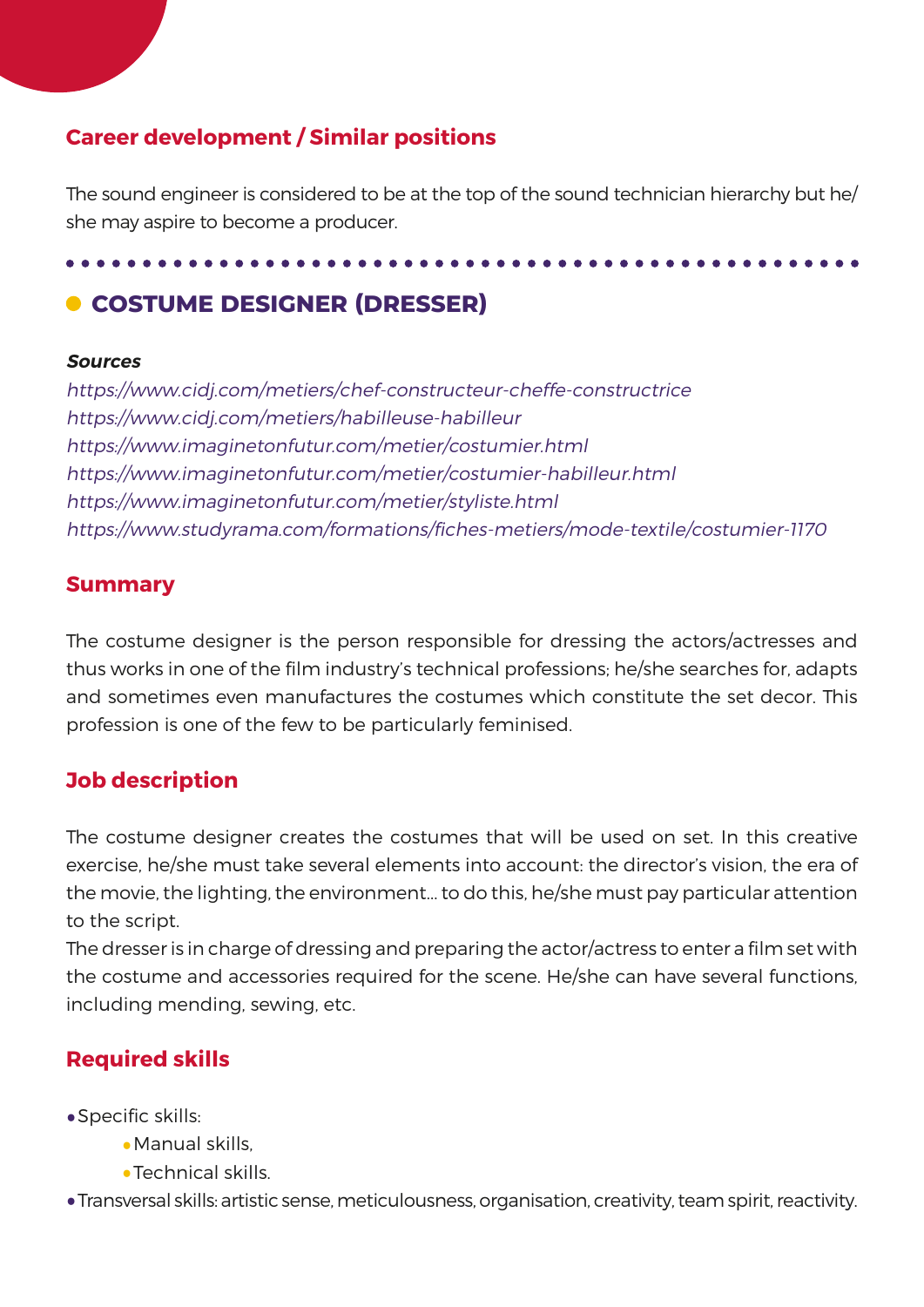### **Training**

Find the training courses listed in the French version of the job description (in France only) and the European schools which offer a similar training in the "resources" section of the Toolkit.

### **Work environment**

- •structures: audiovisual and film production companies, animation studios, television channels...
- •sectors: cinema, advertising, television, internet and multimedia...
- •conditions: varying working hours.

### **Career development / Similar positions**

A dresser can work for different types of productions and can evolve towards the profession of costume designer.

### $\bullet$  **HAIR & MAKE UP ARTIST**

#### **Sources**

https://www.studyrama.com/formations/fiches-metiers/art/makeup-artist-maquilleurpro-5253 http://www.cpnef-av.fr/metiers/fiche/maquilleur-euse

### **Summary**

The make-up artist and hairdresser play a very important role in the creation of a film since beyond simply carrying out a task, they may be asked to be a source of initiative and to create looks and atmospheres that will reinforce or change an effect in a film scene.

### **Job description**

.

The make-up artist brings to life a character drawn from the film's creator(s) imagination. His/her task can range from simple facial make-up to the creation of a false nose, a bruise, a bullet hole, a prosthesis, etc. This work is divided into several stages: collect the director's wishes, then read the script, search the era in which the film takes place, etc. The hairdresser will take care of the actors/actresses' hair on set so that they can perfectly embody their character.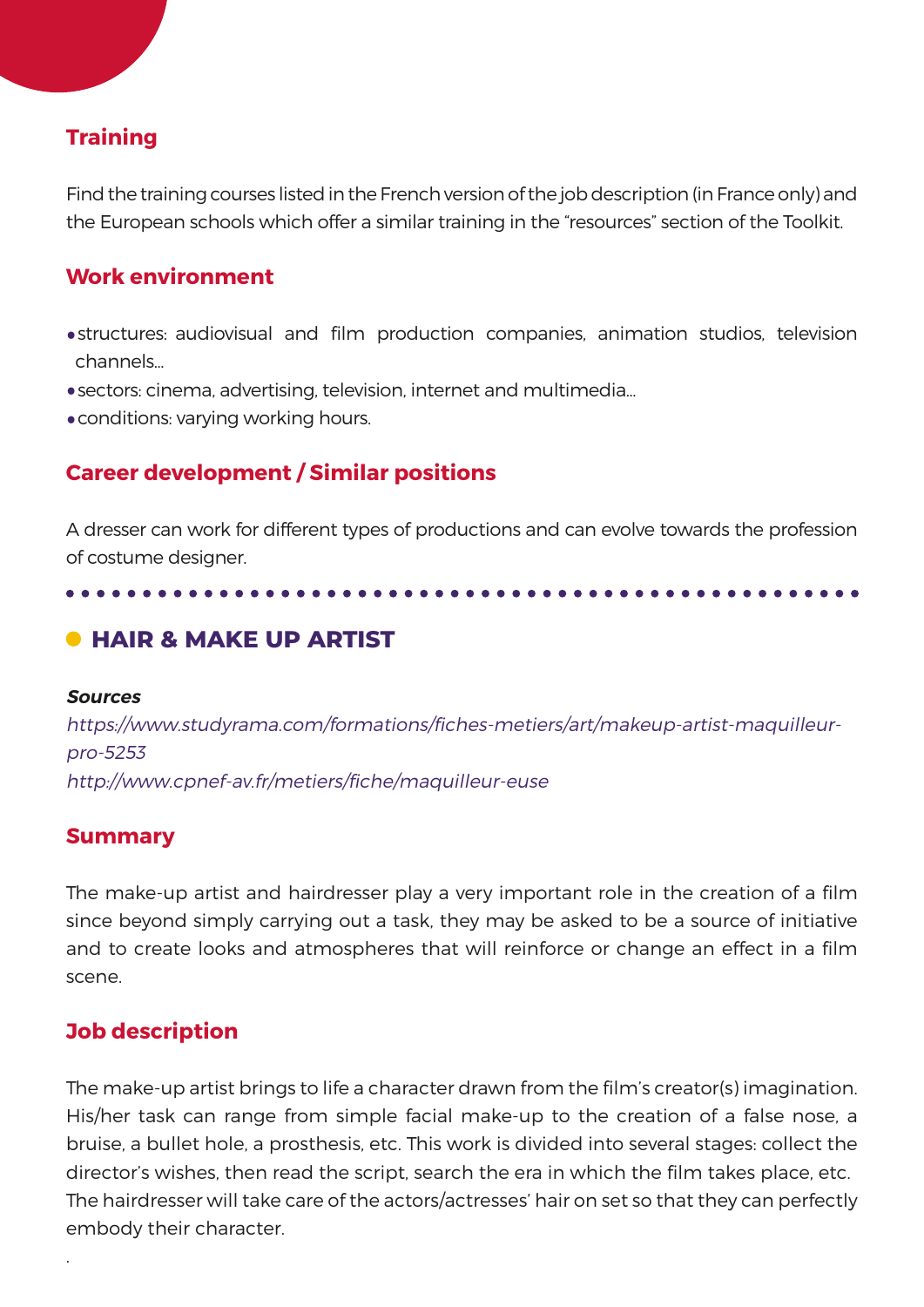### **Required skills**

- •Specific skills:
	- •Excellent artistic culture and strong technical skills,
	- •Be a source of coherent and innovative proposals,
	- •Knowledge of the products to be used in the field of hairdressing and make-up,
	- •Purchase the material necessary for the realisation of a make-up or a hairstyle,
	- •Apply make-up and/or achieve a hairstyle within a given deadline.
- •Transversal skills: creativity, curiosity, ability to listen and pay attention to details, teamwork, thoroughness, maintenance of work equipment.

### **Training**

Unlike what one might think, training in aesthetics/cosmetics/perfumery does not lead to the make-up artist profession.

For make-up artists, there are specific training courses: find the training courses listed in the French version of the job description (in France only) and the European schools which offer a similar training in the "resources" section of the Toolkit.

### **Work environment**

- •structures: audiovisual and film production companies, animation studios, television channels...
- •sectors: cinema, advertising, television, internet and multimedia, fashion show, photo shoots...

### **Career development / Similar positions**

The make-up artist can become an assistant and then a chief make-up artist or even create his/her own company

## **C** ANIMATOR

# **Sources**

http://www.cpnef-av.fr/docs/pdf/Etude\_schema\_fabrication\_5\_fiche.pdf

### **Summary**

The animator intervenes during the production phase of an animated film to create an audiovisual object or to bring to life a character imagined by the graphic designer.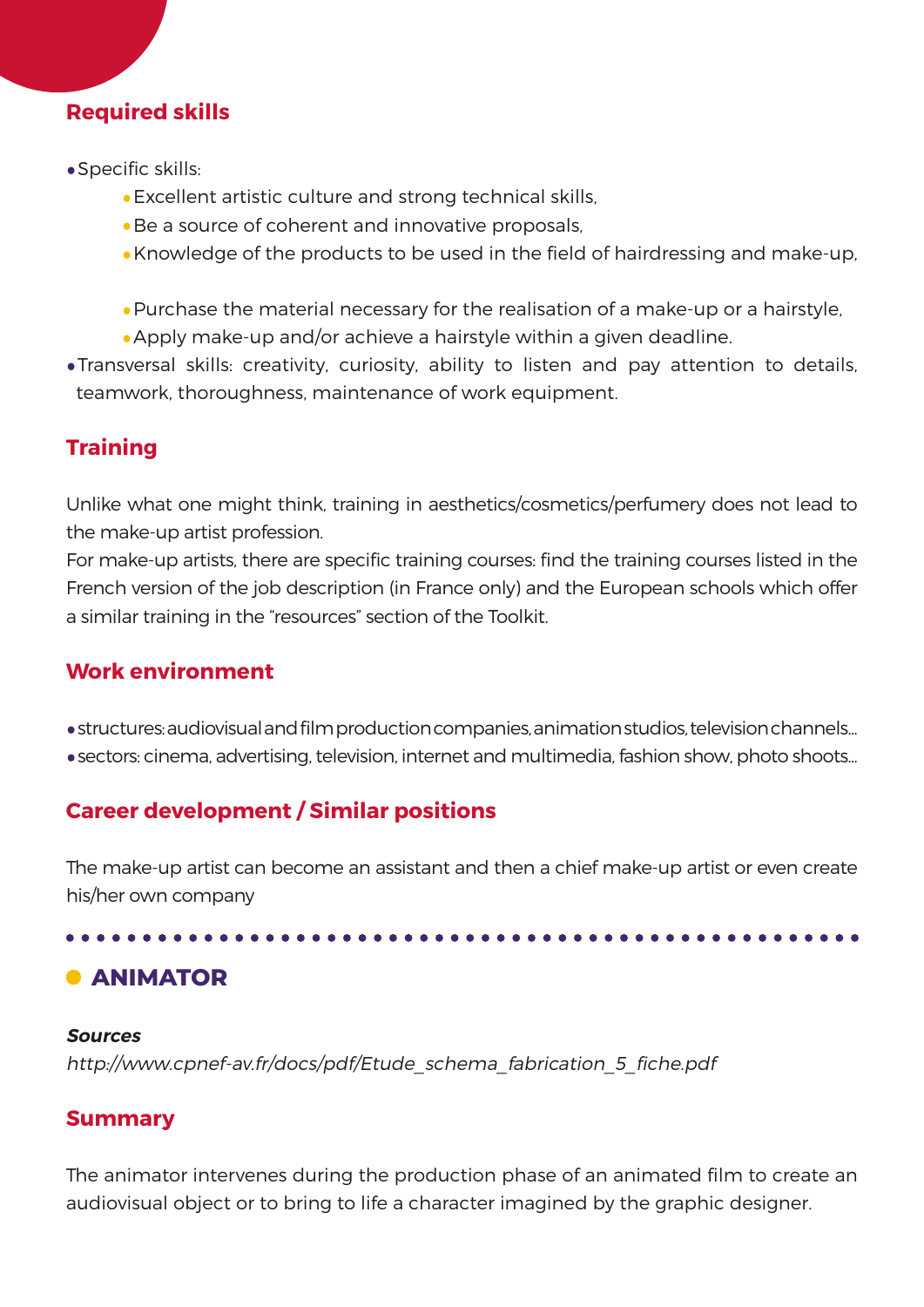### **Job description**

He/she works under the direction of the animation director (or chief animator) and the director. In addition to creating characters or visual objects, he/she may also animate set elements or manage special effects.

The animator's work begins relatively early in the filmmaking process, as he/she must get to know the script, the director's wishes and observe, analyse and understand all the movements of the film in order to create the animation.

Once this phase is completed, he/she creates the animation using specific softwares and/or computer graphics tools.

The animator is accountable for the quality of the animation he/she creates.

### **Required skills**

- •Specific skills:
	- •Animate: make the characters move, create their expressions and gestures,
	- •Master animation softwares,
	- •Control the rhythm and duration of the animation shot,
	- •Drawing skills in order to draw postures, portraits, the decomposition of movements...
- •Transversal skills: creativity, organisational skills, respect of deadlines, developed artistic sense.

### **Training**

Find the training courses listed in the French version of the job description (in France only) and the European schools which offer a similar training in the "resources" section of the Toolkit.

### **Work environment**

- •structures: audiovisual and film production companies, animation studios, television channels...
- •sectors: cinema, advertising, television, internet and multimedia...
- •conditions: most of the time, the animator works in a computer animation studio, often in a team with other animators or graphic designers.

### **Career development / Similar positions**

The animator works under the supervision of a chief animator, an animation director and the director. The hierarchical chain is shorter if the project is smaller. For example, for a commercial, the animator may work directly under the authority of the director.

The animator may later consider becoming a layout artist or even an artistic director or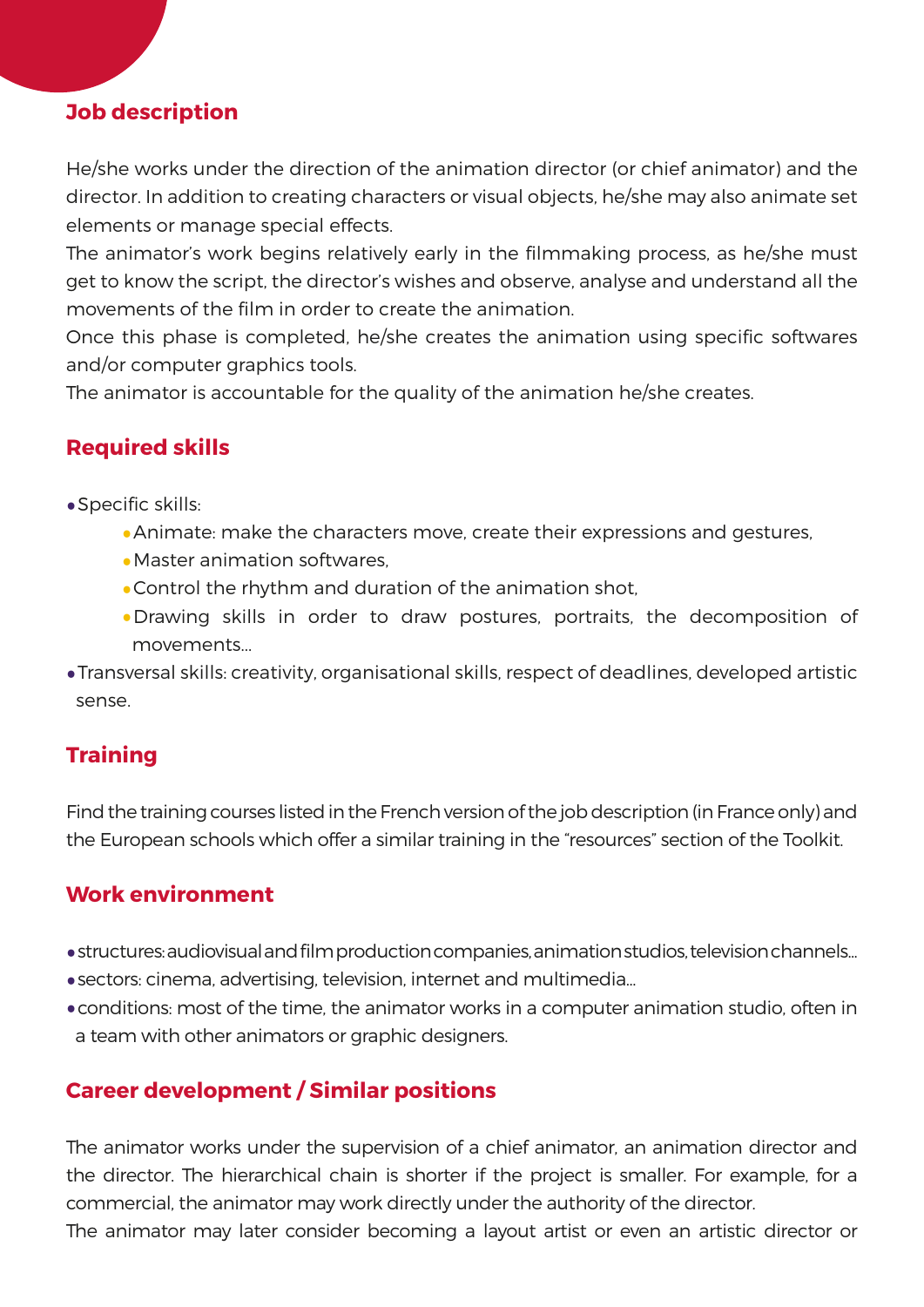# **JOB DESCRIPTIONS - VIDEO GAMES**

**Jobs in the video games industry can be divided into 5 categories :**

#### **MANAGEMENT**

**This category brings together the «conductors» of video game production. They are the ones who organize the schedules and ensure the coordination and monitoring of the teams.**

#### **EXECUTIVE PRODUCER**

Guarantees the execution of the company's strategy and the smooth running of projects (human resources, infrastructure, methodology, quality, deadlines, budget, etc.).

#### **PRODUCER**

Manages and coordinates production activities and teams in order to deliver the game on time and on budget, and at the expected quality level.

#### **ASSOCIATE PRODUCER**

Facilitates teamwork and communication between the different departments and ensures that the set objectives (deadlines, budget, quality) are met.

#### **O** DESIGN

**This category is that of game design professionals. A complete team works together under the guidance of the creative director to succeed in creating a unique universe in which the player can immerse himself and evolve.**

#### **CREATIVE DIRECTOR**

Builds the creative identity of the company's games and guarantees the creative orientation of the project (graphic aspect, game mechanics, design) according to the given constraints.

#### **GAME DIRECTOR**

Responsible for the creative vision and oversees production to ensure project consistency.

#### **LEAD GAME DESIGNER**

Coordinates the game designer teams in charge of designing the game principle.

#### **GAME DESIGNER**

Designs the gameplay, rules and mechanics to offer players the best experience possible.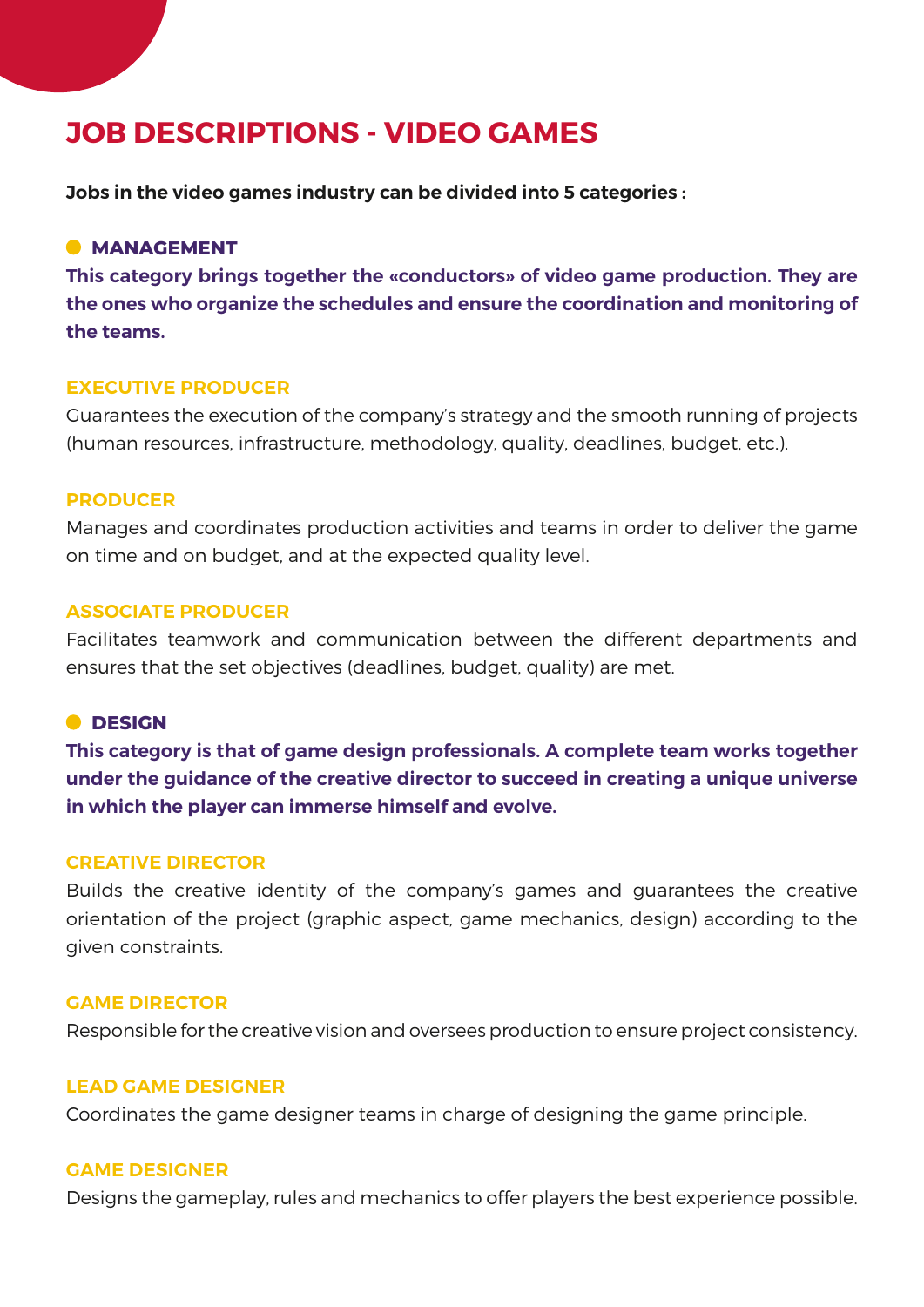#### **LEAD LEVEL DESIGNER**

Coordinates the level designer teams in charge of designing the game levels.

#### **LEVEL DESIGNER**

Designs the game's levels by creating maps and setting up a series of events and obstacles that punctuate the player's progress.

#### **ECONOMIC GAME DESIGNER**

Responsible for the design, management, balancing and maintenance of all systems that encourage the player to invest in a game to improve their experience.

#### **UX DESIGNER**

Creates a fluid user experience, removing unnecessary frustration and unwanted challenges from the game design.

#### **NARRATIVE DESIGNER**

Creates a narrative continuity within the game, and writes dialogues, linear and nonlinear, as well as other elements of the game (main story, characters, dialogues, cinematics...).

#### $\bullet$  **IMAGE AN SOUND**

**It is thanks to the various contributions of this category of professions that the gaming universe materialises itself. Special effects, animated characters, 3D decors... The mission of this professional category is to animate the game and make it aesthetic. Each contributor's function ensures the visual and artistic rendering of the game.**

#### **ART DIRECTOR**

Defines a graphic universe and coordinates the artistic teams throughout the production process to ensure a constant visual coherence.

#### **SOUND DESIGNER**

Conceives, edits, integrates and tests the game's sound environment (music, sound effects, dialogue) to accompany creative and design visions.

#### **AUDIO DIRECTOR**

Oversees the production of sound elements and their integration into the video game.

#### **COMPOSER**

Writes and composes the music for the game.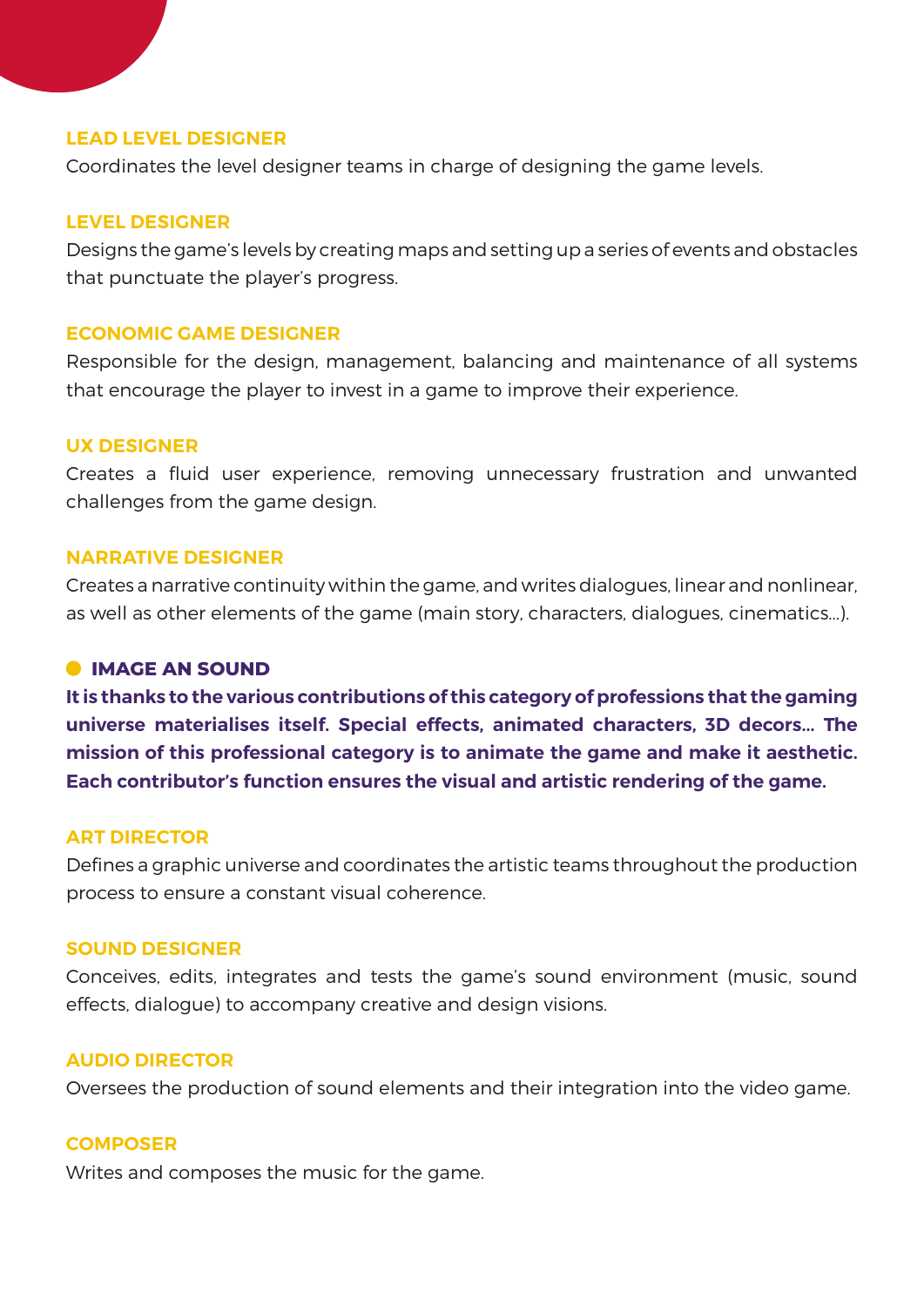#### **ART DIRECTOR**

Defines a graphic universe and coordinates the artistic teams throughout the production to ensure a constant visual coherence.

#### **CONCEPT ARTIST**

Contributes to the realisation of the project's artistic vision by creating characters, objects and an artistic universe from color compositions.

#### **LEAD GRAPHIC DESIGNER**

Coordinates the team of graphic designers in accordance with the artistic direction of the project and manages the implementation of the game's graphic style.

#### **ANIMATOR**

Animates the characters, objects and decor elements of the game by creating their movements and behaviors.

#### **2D GRAPHIC DESIGNER**

Creates visuals and assets for 2D characters (concept, environment, characters...).

#### **3D GRAPHIC DESIGNER**

Designs 3D backgrounds, objects, scenes and characters, in accordance with the artistic direction and the engine constraints.

#### **SPECIALIZED GRAPHIC DESIGNER**

Draws up the graphic project on the visual aspects (lighting, special effects or movements).

#### **UI ARTIST**

Creates user interfaces and menus for the game.

#### **CINEMATICS DIRECTOR**

Creates the game's cinematic scenes, whether they are interactive or not.

#### **TECHNICAL ARTIST**

Oversees the integration of graphic data into the game's engine.

#### **C** TECHNOLOGY

**This category is that of programmers. It brings together all actors in charge of computer development to which the other design and image professions are connected in order to give substance to the video game. These professions are also responsible for the deployment and maintenance of the various design tools used internally.**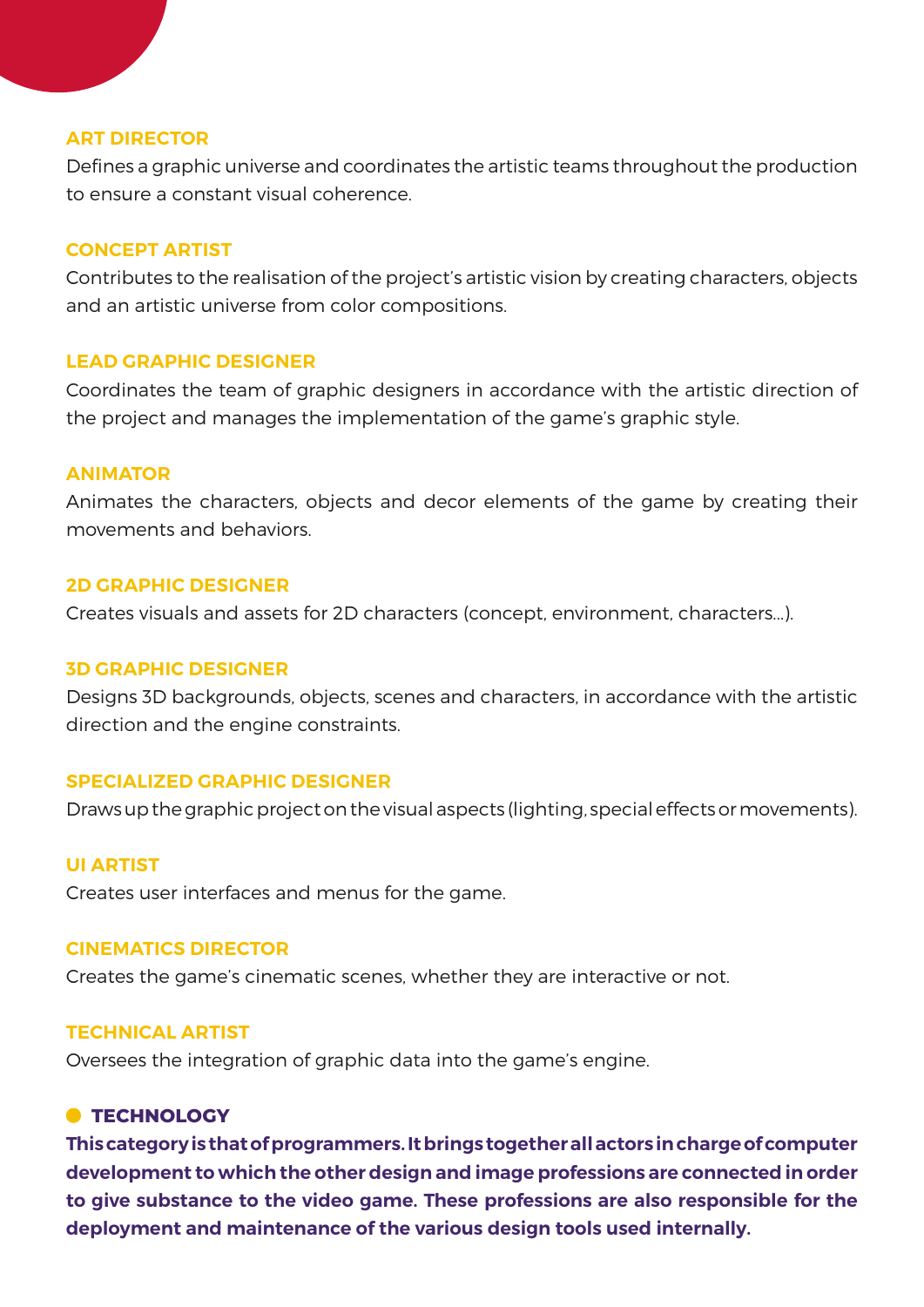#### **TECHNICAL DIRECTOR**

Defines and supervises the implementation of development activities, manages the technical teams and creates the necessary tools and functionalities for the company and its projects.

#### **LEAD PROGRAMMER**

Supervises programmer teams, makes technological choices and deploys technical solutions.

#### **ENGINE PROGRAMMER**

Develops and maintains the «game engine» technology (which includes graphic engines, sounds, physics, network, etc.) and the production pipeline.

#### **GAMEPLAY PROGRAMMER**

Programs the game mechanics, the interactions between the player and the environment as well as the modules required for the game to function properly.

#### **AUDIO PROGRAMMER**

Programs the game's audio engine and audio-specific tools.

#### **PROGRAMMER TOOLS**

Develops and maintains software tools to create game content, speed up production or automate tasks, etc.

#### **AI SPECIALIST**

Develops and maintains the AI code in the game engine.

#### **NETWORK PROGRAMMER**

Designs and programs low-level network engine bricks and multiplayer mechanics associated with gameplay.

#### **UI PROGRAMMER**

Creates the presentation modules and control elements of the game interface.

#### **EDITION AND SUPPORT**

**This category includes professionals who contribute to the deployment, marketing, distribution and sustainability of video games. These professionals can be hired by publishers, but also by production studios that market their games directly.**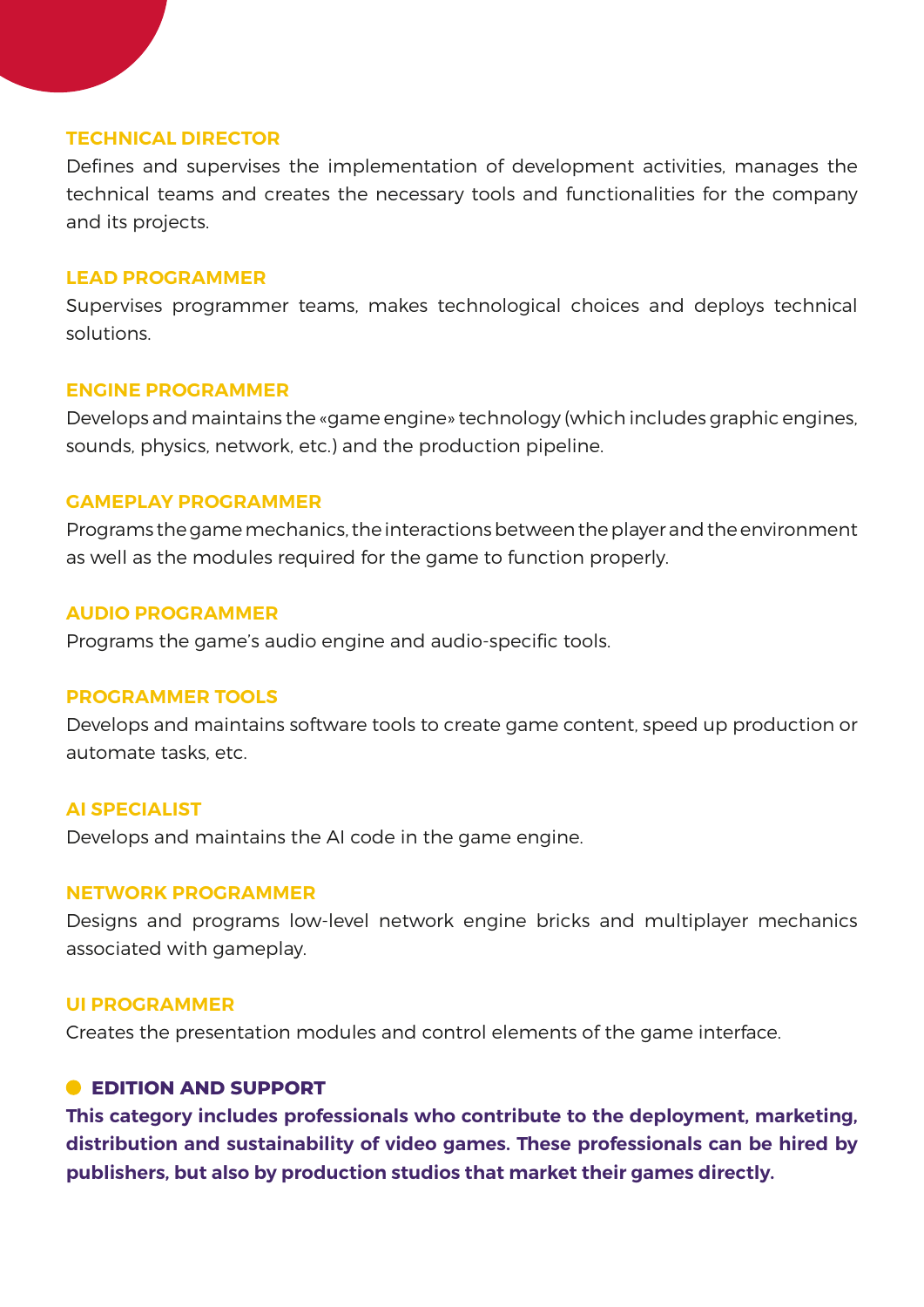#### **MARKETING DIRECTOR**

Develops marketing plans (market analysis, target determination, action plan, choice of advertising channels, etc.).

#### **USER ACQUISITION MANAGER**

Defines and implements the portfolio application acquisition strategy, based on paid or free levers.

#### **HEAD OF ANALYTICS**

Elaborates studies related to the game and players, at all stages of the product's life cycle.

#### **USER RESEARCHER**

Develops, organizes and analyzes user tests in order to validate the design of the video game.

#### **PRODUCT MANAGER**

Manages the marketing of the product as a whole, from its conception to the end of its life cycle.

#### **LIVE OPERATIONS MANAGER**

Leads the maintenance team of an online game (PC, mobile or console), creates and manages promotions and special events for each game.

#### **BRAND MANAGER**

Defines, implements and monitors the marketing strategy for one or more games of a brand, throughout the product's life cycle.

#### **DEVELOPMENT MANAGER**

Elaborates and implements a strategy to find new development levers for the company, either directly (project, product) or indirectly (marketing, communication).

#### **OUTSOURCING MANAGER**

Manages the outsourcing of a part of the game production (art, audio, quality control...).

#### **TRAFFIC MANAGER**

Manages and organises advertising spaces and campaigns, on the Internet or via mobile, in order to optimize traffic acquisition levers.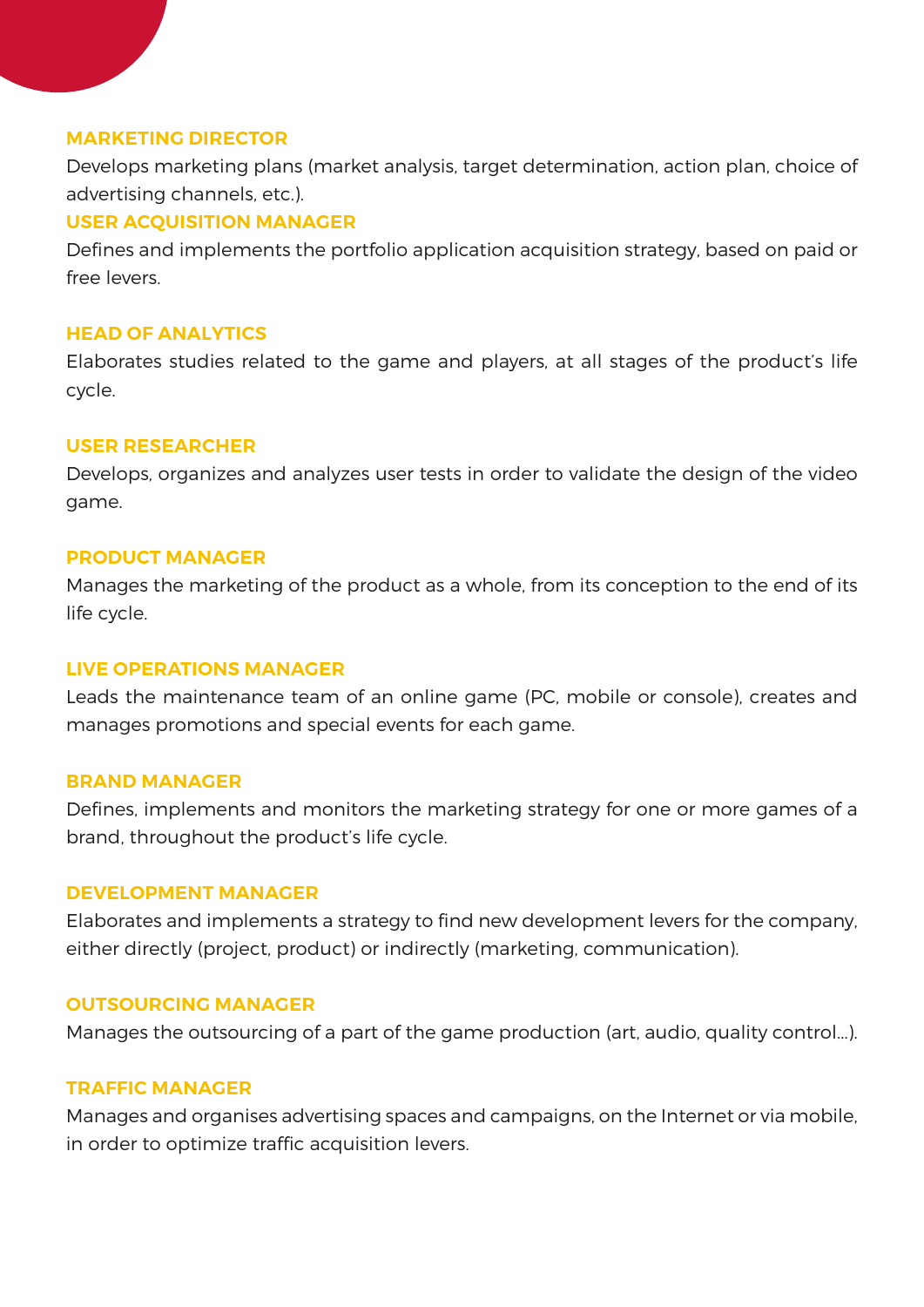#### **DATA SCIENTIST**

Creates and applies complex algorithmic analysis models based on the cross-referencing of data from various sources to help the company make strategic and operational choices.

#### **COMMUNITY MANAGER**

Analyses, animates, federates, and develops the loyalty of the community of players around the game or the company while ensuring that good conduct rules are respected within the community.

#### **QA TESTER**

Identifies and corrects anomalies during the production cycle to ensure the video game's quality.

#### **MARKETING ARTIST**

Adapts a repository and translates game content (on-screen texts, scripts) and other content (marketing, blogs, tweets...).

**A TIP FROM GWENDOLYN GARAN, UX RESEARCHER AND ACCESSIBILITY CONSULTANT** I believe networking is essential. Doing your own thing in your corner and waiting to get noticed will not lead you anywhere: you have to meet as many people as possible and participate as much as possible in events, join associations and collectives in your sector… Don't be afraid to show what you do, to ask the questions you may have, and to share articles and points of view.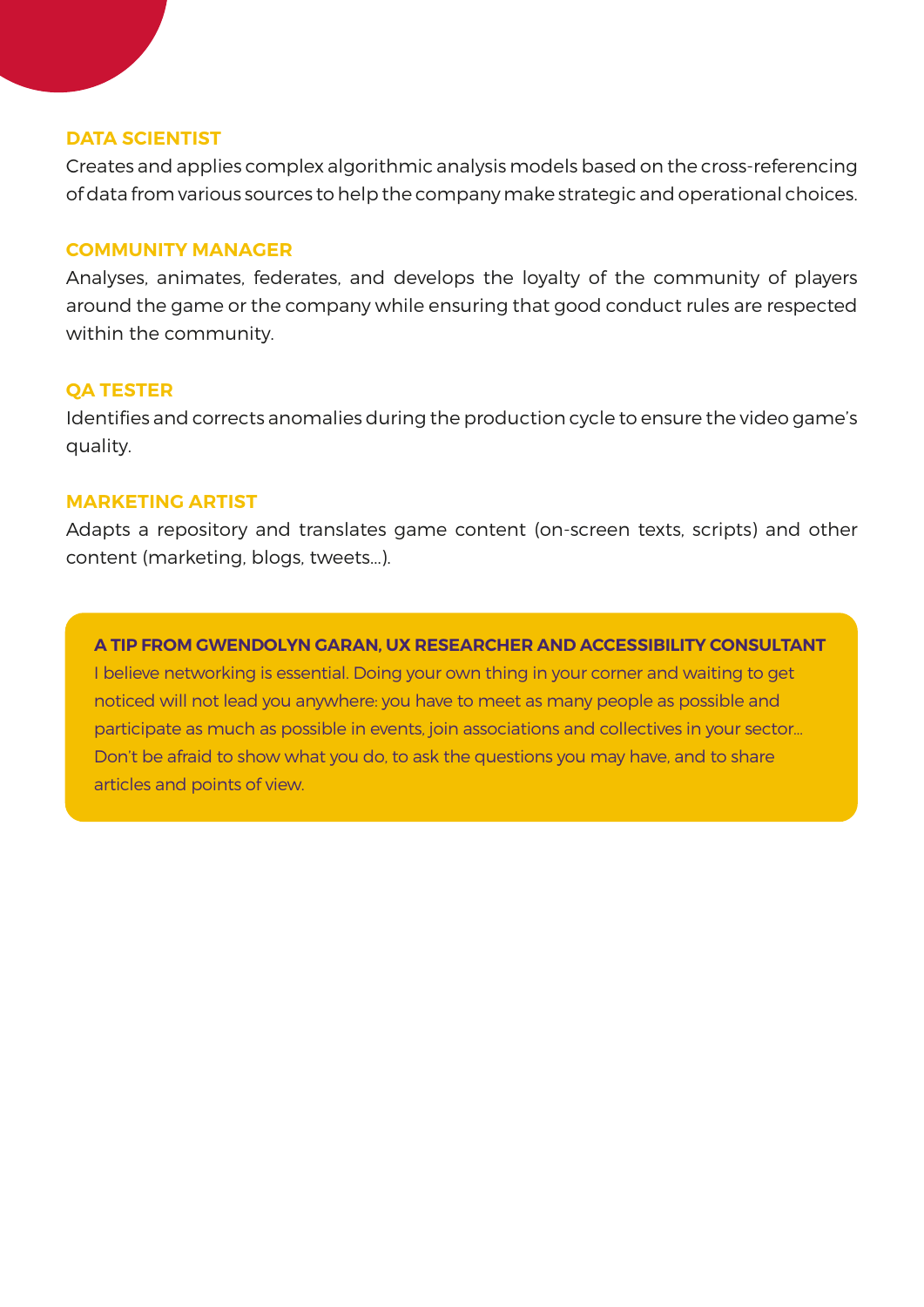# **JOB DESCRIPTIONS - NEWS MEDIA**

#### $\bullet$  **NEWS AGENCY EMPLOYEES**

#### **Analyze, summarize, inform**

News agencies are often the first to collect information, which will then be picked up by newspapers, TV stations, radio stations, etc. News agencies employ editors who sort, correct, rewrite, translate and verify the information, reporters or correspondents, editorsin-chief, etc.

#### **CORRESPONDENT**

#### **Investigate, write, inform**

He/she works for the regional or national press, magazines, television channels, websites, etc. First, he/she gathers information. Then he/she writes the article, following the editorial line of the media. He/she may also have multimedia skills in photo, video, sound recording…

#### **C**DATA JOURNALIST

#### **Research, analyze, explain**

The digitization of journalistic methods involves an increasing use of structured data, whether from the web or elsewhere. This requires the use of specific tools (database managers, spreadsheets, online mapping tools, etc.). Even though data journalists are still few in number, many journalists are now learning how to use mass data.

#### **C**RADIO JOURNALIST

#### **Analyze, inform, report**

In a radio station, several categories of journalists work together. There are reporters, who go out into the field to gather information, columnists, who write and present their columns, and journalists, who prepare and present the news. We mustn't forget about the hosts, who animate the programs. They all work alongside the technicians. In radio, the relationship with time is unique and leaves no room for improvisation! This media requires oral fluency and perfect diction, especially when broadcasting live.

#### **A TIP FROM BELGIAN REPORTER SAFIA KESSAS**

would tell women who are starting out to believe in themselves, take their place and fight against the impostor syndrome that very often strikes women. I'd tell them they're allowed to make mistakes, to listen to themselves, and they should never hesitate to find a mentor with whom they feel comfortable, to exchange ideas and avoid the pitfalls that women are more often confronted with in our professions.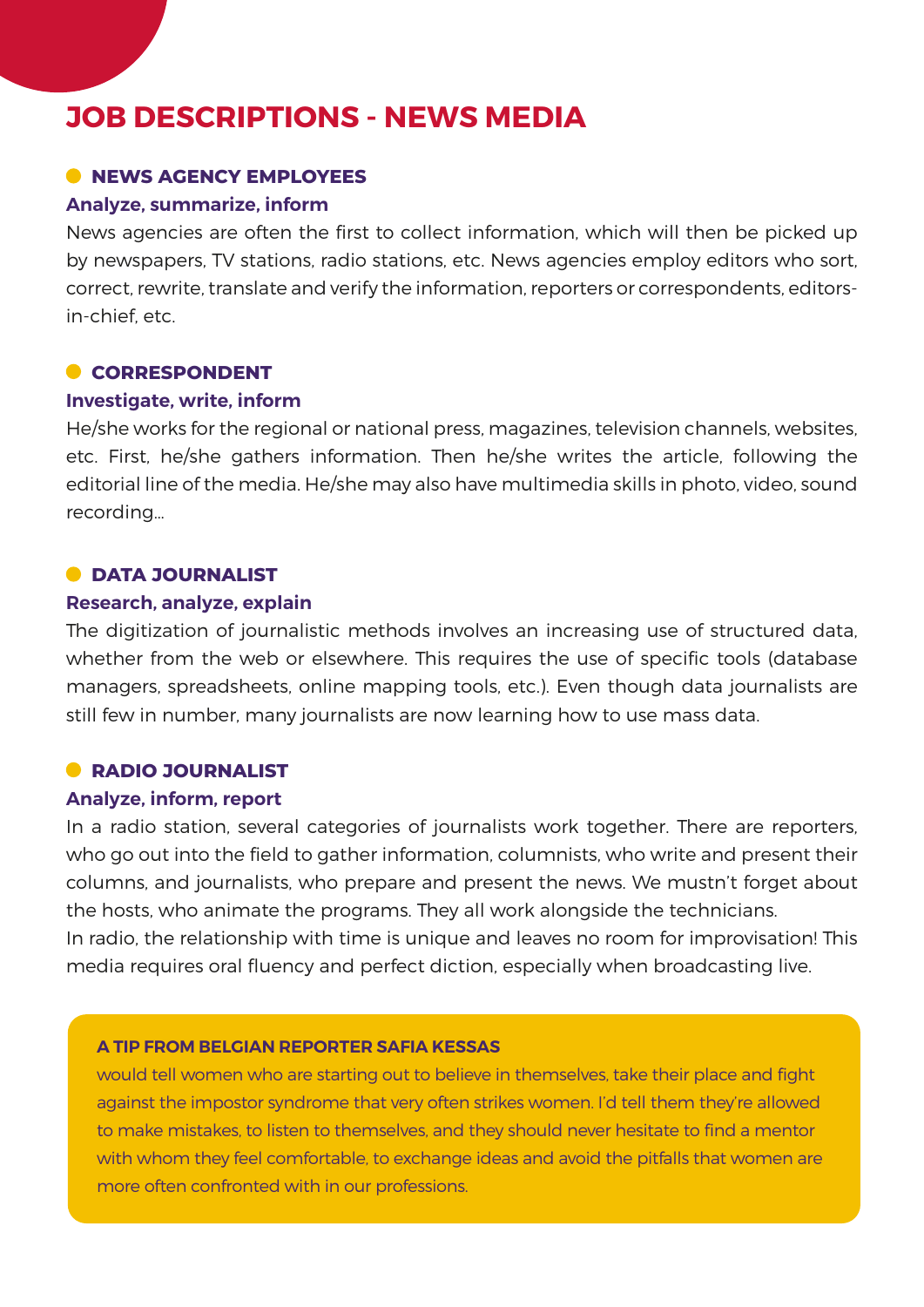### **O IMAGE REPORTER JOURNALIST**

#### **Film, direct, edit**

He/she is an editor, a reporter, a camera operator and a sound recordist. When he/ she goes on assignment, he/she films, but it is also he/she who prepares the story and sometimes even edits the images.

#### **O** TV JOURNALIST

#### **Analyze, inform, report**

Within a television channel, several categories of professionals work together. It's the same professionals as those we saw in radio journalism.

#### **A TIP FROM ITALIAN REPORTER PAOLA MOSCARDINO**

To someone who wants to become a journalist I would say : study a lot, read, books and newspapers of course, but above all the dictionary; and then always try to feel involved in what happens around you. I would advise choosing a field of specialization (I find it easier to find a job if you are specialized in a field) and working to become the best in that field, the best of all. Then dedication, sacrifice, commitment. Talent is not enough. You don't get anywhere without hard work and sweat. And last but not least, never accept to do a job for free. If it's work, it's not free, and if it's free, it's something else. Work must always be paid.

#### $\bullet$  **WEB JOURNALIST**

#### **Write, analyze, inform**

He/she works for digital media. He/she provides websites with editorial content: texts, photos, videos, sounds...

He/she must be versatile and extremely reactive because, unlike the traditional press, he/she can update an article after it being published and choose his/her subjects according to the reactions of Internet users. Interactivity is vital: the website is the media where there is a close relationship between the reader and the content creator through comments and likes.

#### **C** PRESS PHOTOGRAPHER

#### **Observe, photograph, inform, sell, research**

It is a job that requires talent. Most press photographers work independently. In some cases, they produce reports which they then sell to newspapers or news agencies. Or he/she may work on commission: he/she goes on assignment with an editor and takes photos.

#### **PRINT MEDIA EDITOR**

#### **Investigate, write, inform**

His/her work starts by gathering information. Then he/she writes the article, following the editorial line of the newspaper.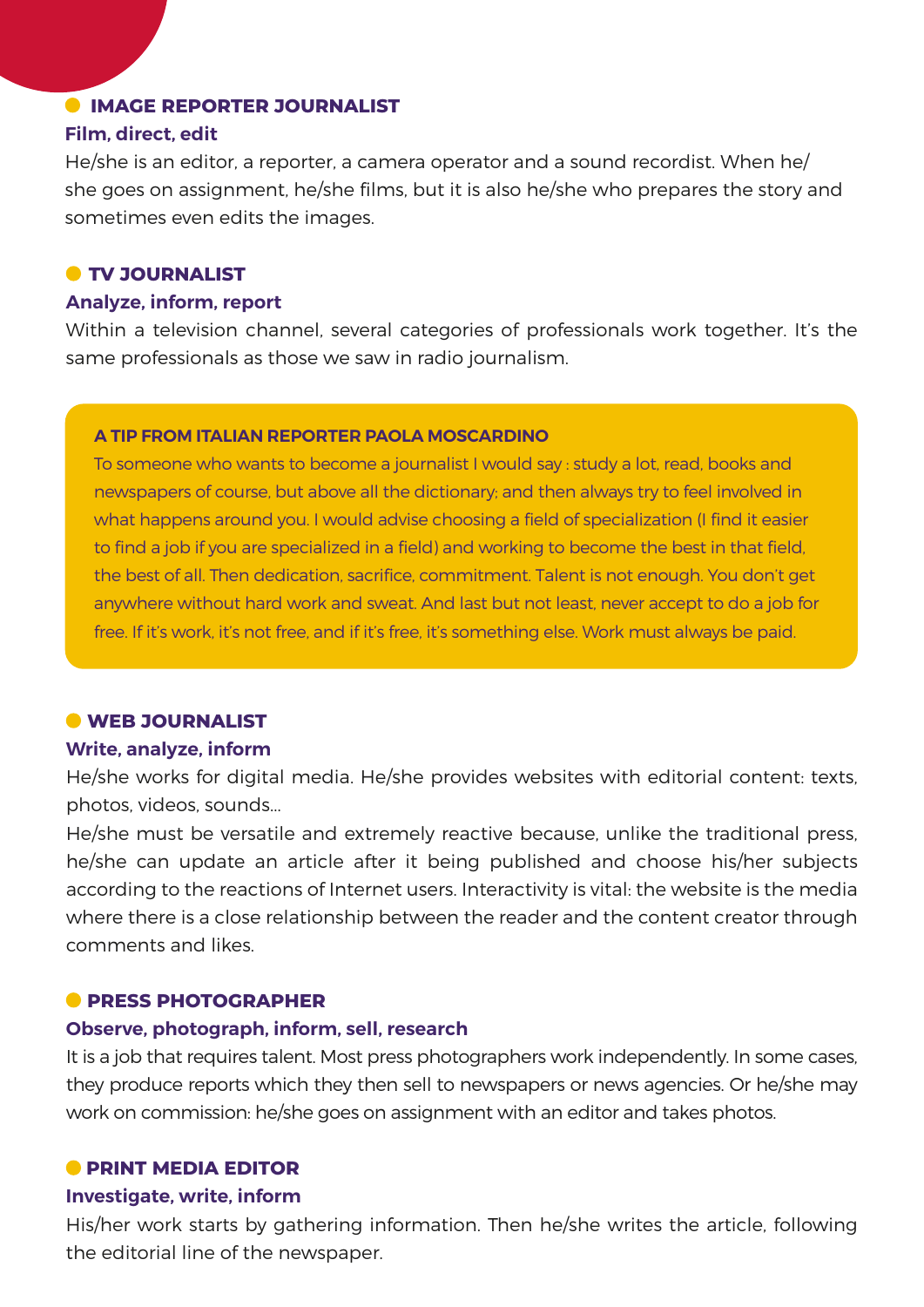After several years of experience, he/she may become a section editor and be in charge of a part of the publication.

### **EDITOR-IN-CHIEF**

#### **Inform, decide, direct**

He/she is the one responsible of the content of the pages published in a newspaper or on a website, of a time slot on the radio, of a magazine or of a TV news.

He/she makes sure that the editorial line is respected, chooses the subjects with his/her section heads and rereads, listens to or watches the journalists' production.

He/she also thinks about the development of the media to attract new readers, listeners, viewers or Internet users.

#### **A TIP FROM BULGARIAN JOURNALIST GALYA PROKOPIEVA**

Journalism is about curiosity, empathy, creativity, fairness and principles. If this all resonates with you: enjoy!

#### **WEBSITE EDITOR**

#### **Inform, analyze, direct**

He/she is surrounded by a team of web editors, community managers and sometimes data journalists and front-page editors. On the web, he/she operates in an immediate environment, which requires him/her to be particularly attentive to the accuracy of the information he/she disseminates. If he/she has to be creative and constantly find new ways to tell stories, he/she must also know the technicity of the internet, its basic languages, natural referencing and social networks.

#### **EDITORIAL SECRETARY Proofread, check, correct**

This journalist never goes on the field. He/she carefully and meticulously proofreads all the sentences, corrects the mistakes, finds a title, writes the captions... Sometimes he/ she can rework the article if it is too long or badly strctured. He/she is therefore the last safeguard before printing: he/she must be careful not to let any mistakes go by!

24 hours in the life of a newsroom is the website the ESJ Lille and CFI have created to help journalists all over the world train in agreement with international standards. They have developed four series of practical index cards to help you get a precise idea of how exactly a day goes in a TV, radio or a web newsroom. https://24hdansuneredaction.com/en/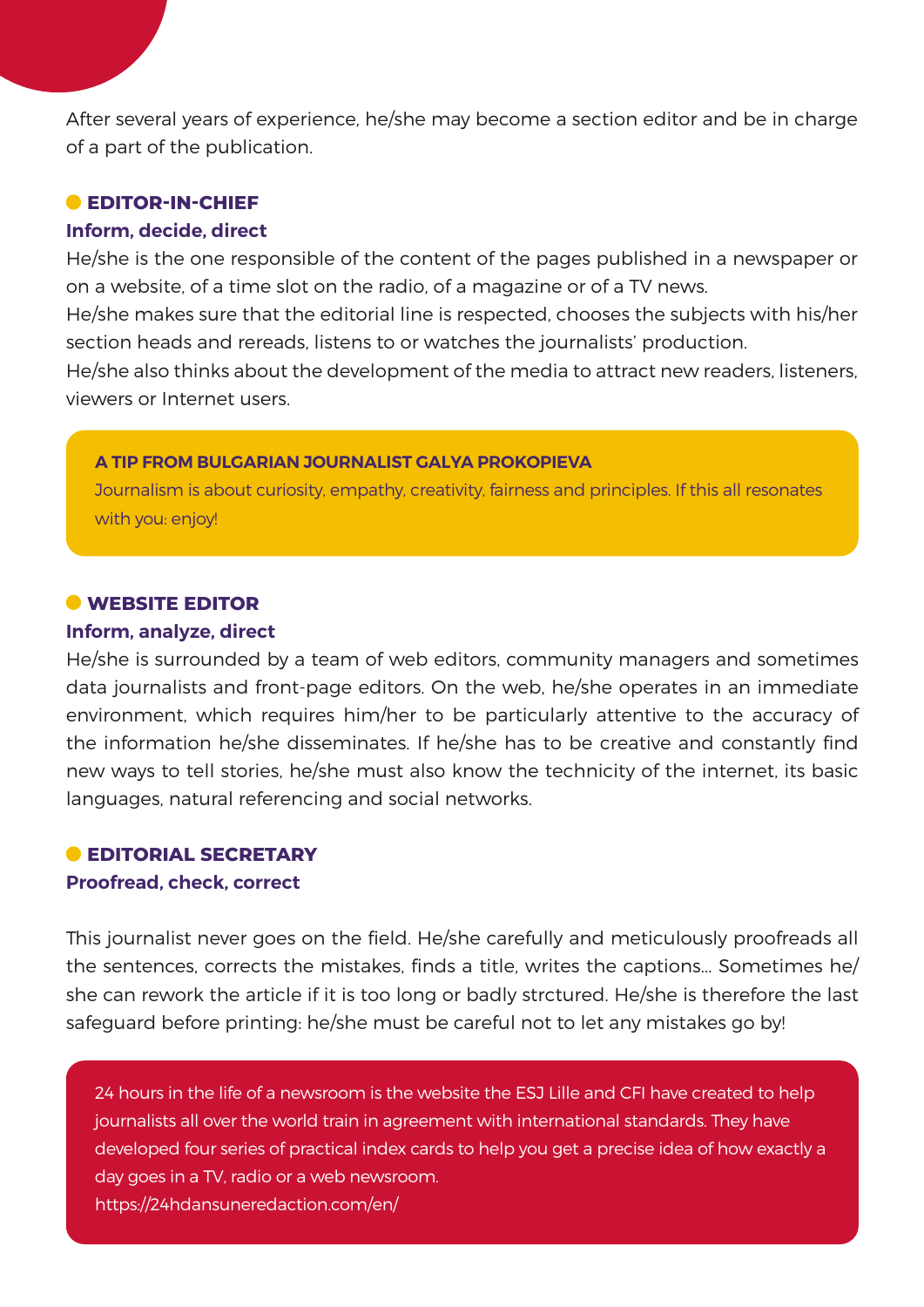

### **WHERE TO GET TRAINING ?**

#### **AN OVERVIEW OF FILM SCHOOLS IN EUROPE**

#### **AUSTRIA**

**Filmakademie Wien** Cinema and TV https://www.filmakademie.wien/de/

#### **BELGIUM**

**IAD Brussels**  Cinema, TV, radio, animation, multimedia and theatre https://www.iad-arts.be

#### **INSAS Brussels**

Cinema and theatre https://insas.be

#### **LUCA School of Arts Brussels**

Audiovisual Arts & Techniques, Interior & Product Design, Construction, Music & Drama and Visual Arts & Design https://www.luca-arts.be/nl

#### **Erasmus Brussels University of Applied Sciences and Arts**

Film, TV, documentary, animation and radio https://www.erasmushogeschool.be/nl

#### **Ghent School of Arts**

Cinema and animation, music, drama, photography, visual arts https://schoolofartsgent.be/2021/

#### **BULGARIA**

### **National Academy for Theatre and Film Arts (NATFA) Sofia**

Animation, directing and screenwriting, cinematography, design, editing and photography http://en.natfiz.bg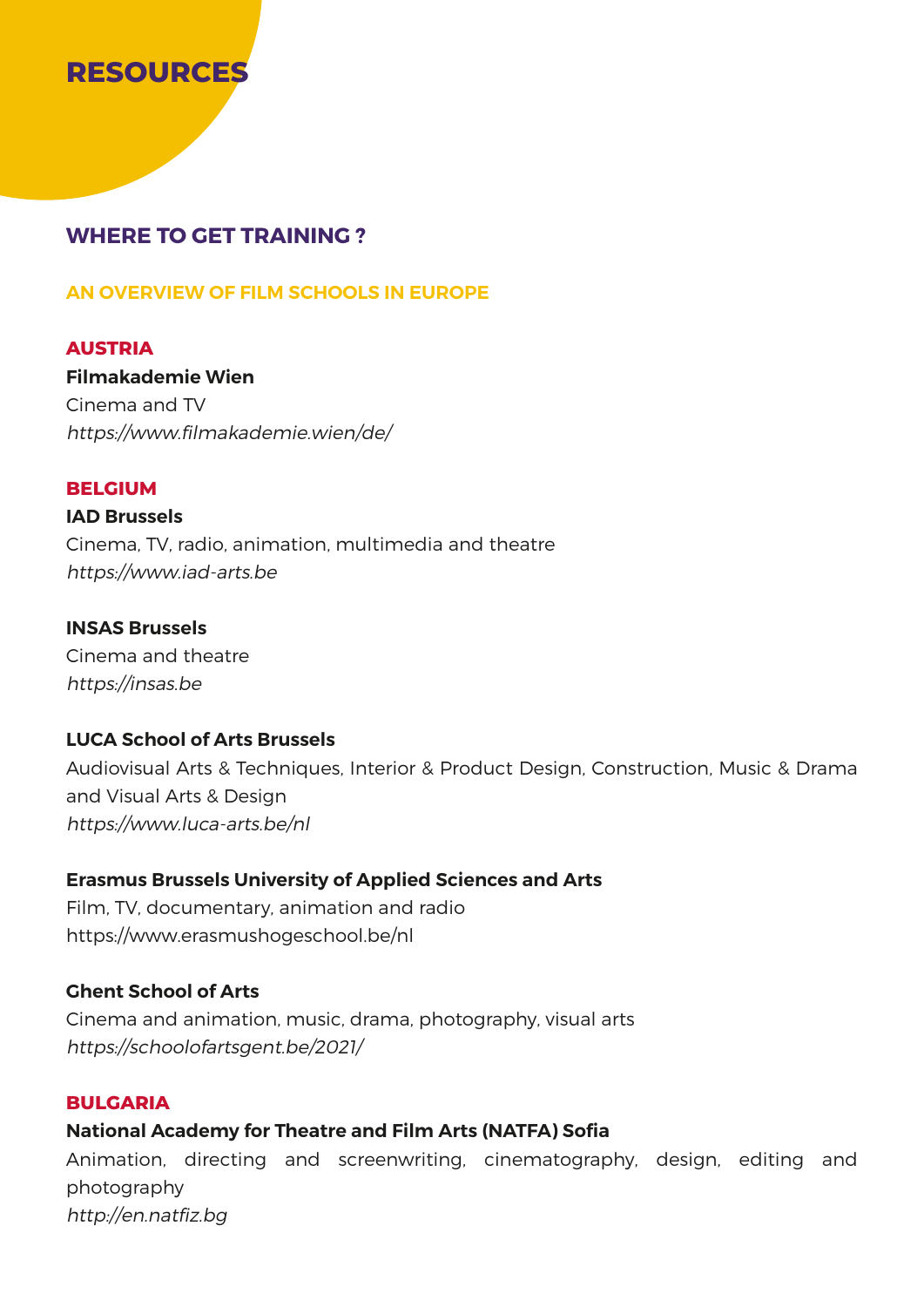#### **CZECH REPUBLIC**

**FAMU Prague** Interdisciplinary Center of Audiovisual Studies https://www.famu.cz/en/

#### **Prague Film School**

Dedicated to developing informed auteurs, crew and post production professionals https://www.filmstudies.cz/

#### **DENMARK**

#### **The National Film School (Copenhagen)**

Film, TV, scriptwriting and animation directing https://www.filmskolen.dk/english

#### **VIA University College (Aarhus)**

Storytelling and Animation https://en.via.dk

#### **ESTONIA**

#### **Baltic Film and Media School (Tallinn)**

Communication and Audiovisual https://www.tlu.ee/en/bfm

#### **FINLAND**

# **Aalto (Espoo)**

University for filmmakers, scenographers and researchers https://www.aalto.fi/en

#### **TAMK University of Applied Sciences (Tampere)**

Film, TV, animation, production, screenwriting https://www.tuni.fi/en/about-us/tamk

#### **FRANCE**

**La Fémis (Paris)**  Cinema and TV https://www.femis.fr

#### **ENS Louis-Lumière (Paris)**

Cinema, sound, photography https://www.ens-louis-lumiere.fr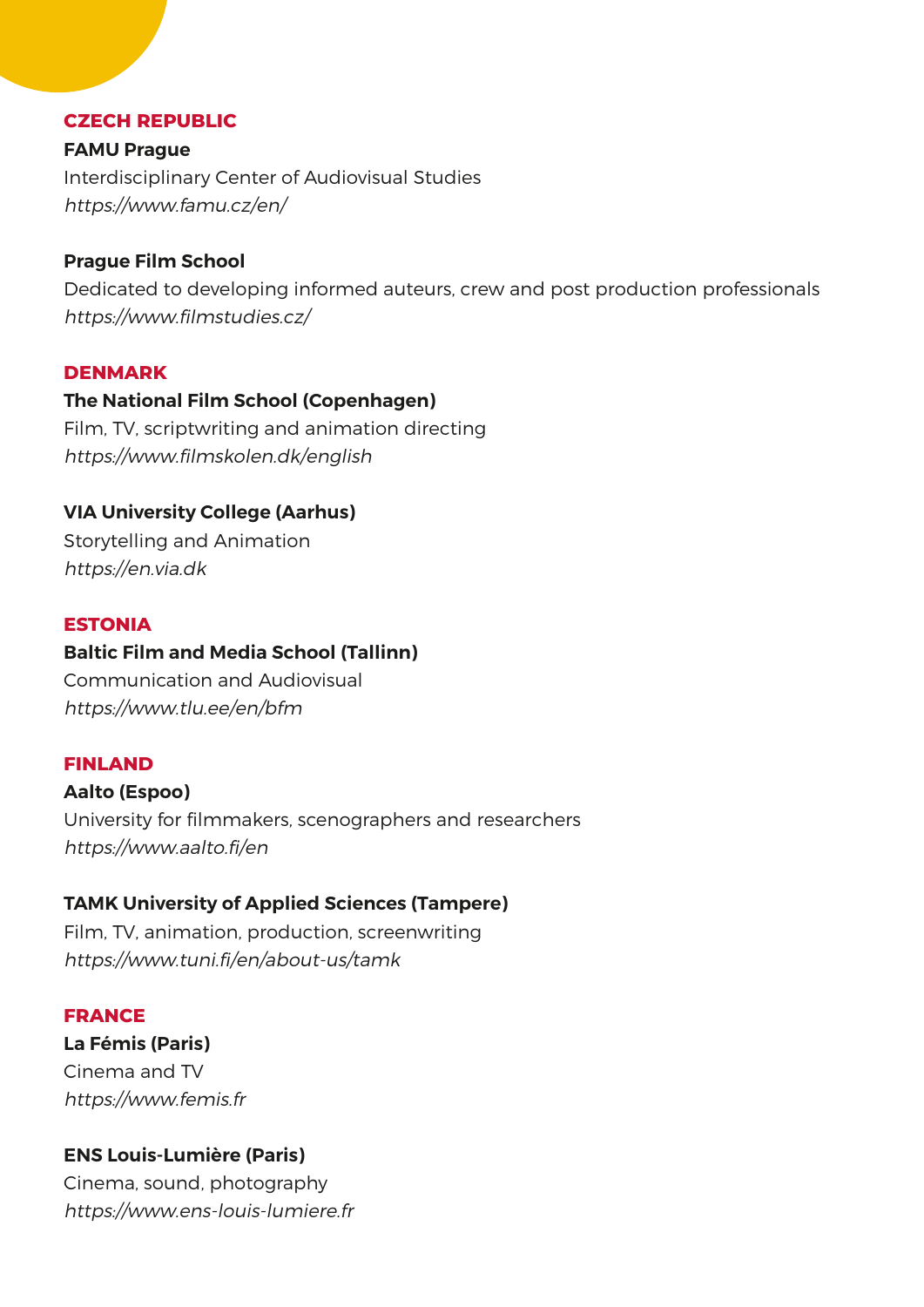**ESRA Group (Paris)** Cinema, TV, music, sound and animation https://www.esra.edu

**L'Ecole de la Cité (Saint-Denis)** Screenwriting and directing https://www.ecoledelacite.com/

**La CinéFabrique (Lyon)** Video and Audio Techniques https://cinefabrique.fr/

**Kourtrajme (Montfermeil)** Screenwriting, directing, acting https://cinema.ecolekourtrajme.com/

#### **Le Fresnoy (Paris)**

Post-graduate art and audiovisual research center https://www.lefresnoy.net/fr

#### **Les Gobelins (Paris)**

Photography, animated filmmaking, motion and graphic design, interactive and digital media communication, print and digital media production, video, sound and broadcast technology training, two training programs in video games https://www.gobelins.fr

#### **\*3iS (Paris)**

Leading audiovisual campus in Europe (also video games) https://www.3is.fr

#### **GERMANY**

**The Deutsche Film und Fernesehakademie Berlin**  Film Academy https://www.dffb.de

#### **ifs internationale filmschule Köln**

Screenwriting, Directing, Creative Producing, Cinematography, Editing Picture & Sound, VFX & Animation, and Production Design, Serial Storytelling, Digital Narratives, 3D Animation for Film & Games and Entertainment Producing and Film https://www.filmschule.de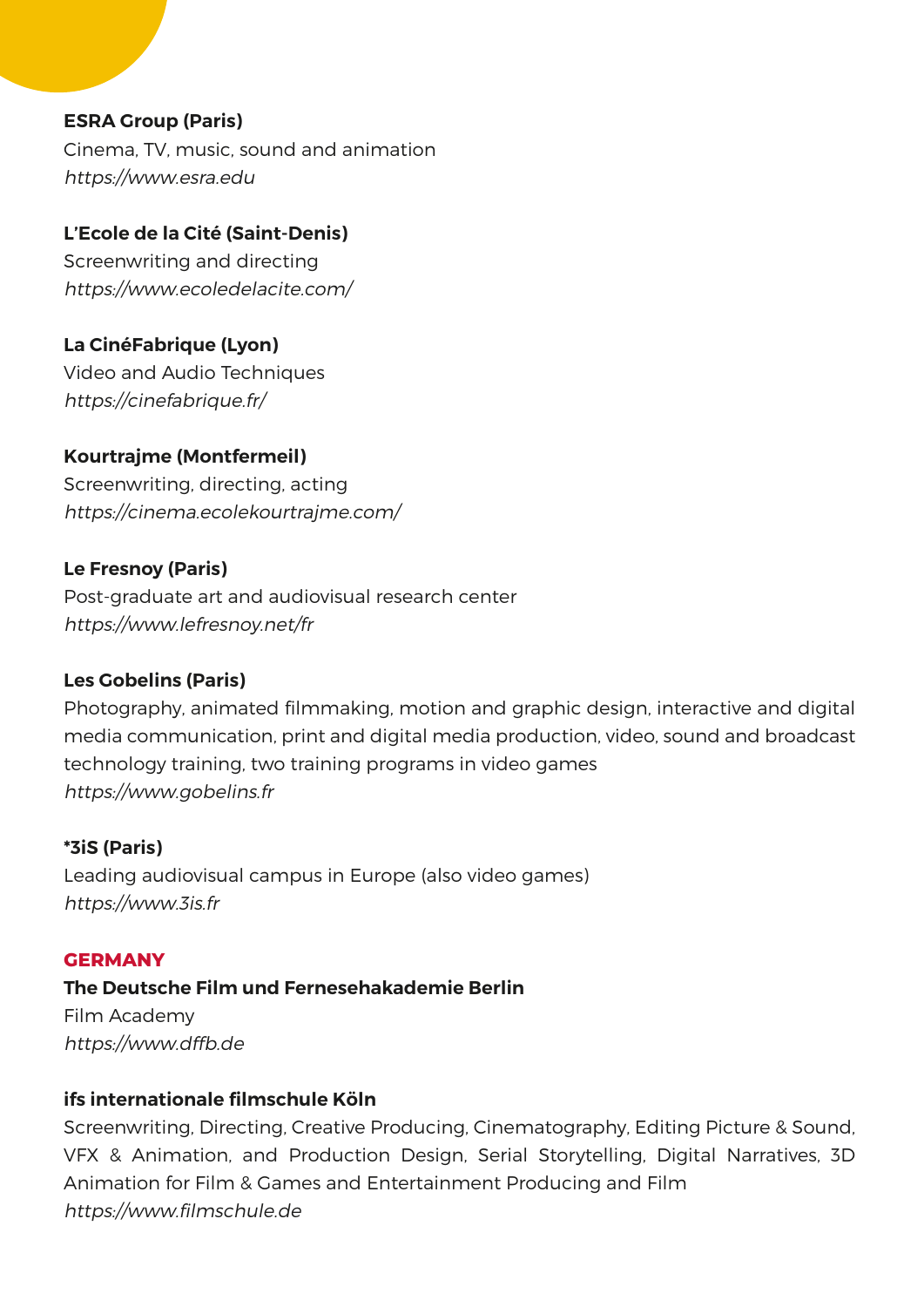### **Filmakademie Baden-Wüttemberg (Ludwigsburg)**

Cinema and TV https://www.filmakademie.de/en/

### **GREECE**

**Aristotle University ot Thessaloniki**  Audiovisual https://www.auth.gr/en

### **HUNGARY**

**Budapest Film Academy**  Teaches every aspect of filmmaking https://budapestfilmacademy.com

### **Budapest University of Drama and Film**

Theatre, film and TV https://www.unipage.net/en/6601/university of drama and film budapest

### **Moholy-Nagy University of Art and Design (Budapest)**

Art, design and mostly animation https://mome.hu/hu

#### **IRELAND**

### **Dun Laoghaire Institute of Art, Design and Technology (IADT) in Dublin**

Film, animation, broadcasting and digital media https://iadt.ie

#### **ITALY**

## **Civica Scuola di Cinema Luchino Visconti (Milano)**

All creative and technical audiovisual professions https://cinema.fondazionemilano.eu

### **Fondazione Centro Sperimentale di Cinematografia (Roma)**

Film, TV drama, animation, documentary https://www.fondazionecsc.it

### **Griffith Film & Television Academy (Roma)**

Cinema https://www.griffithduemila.com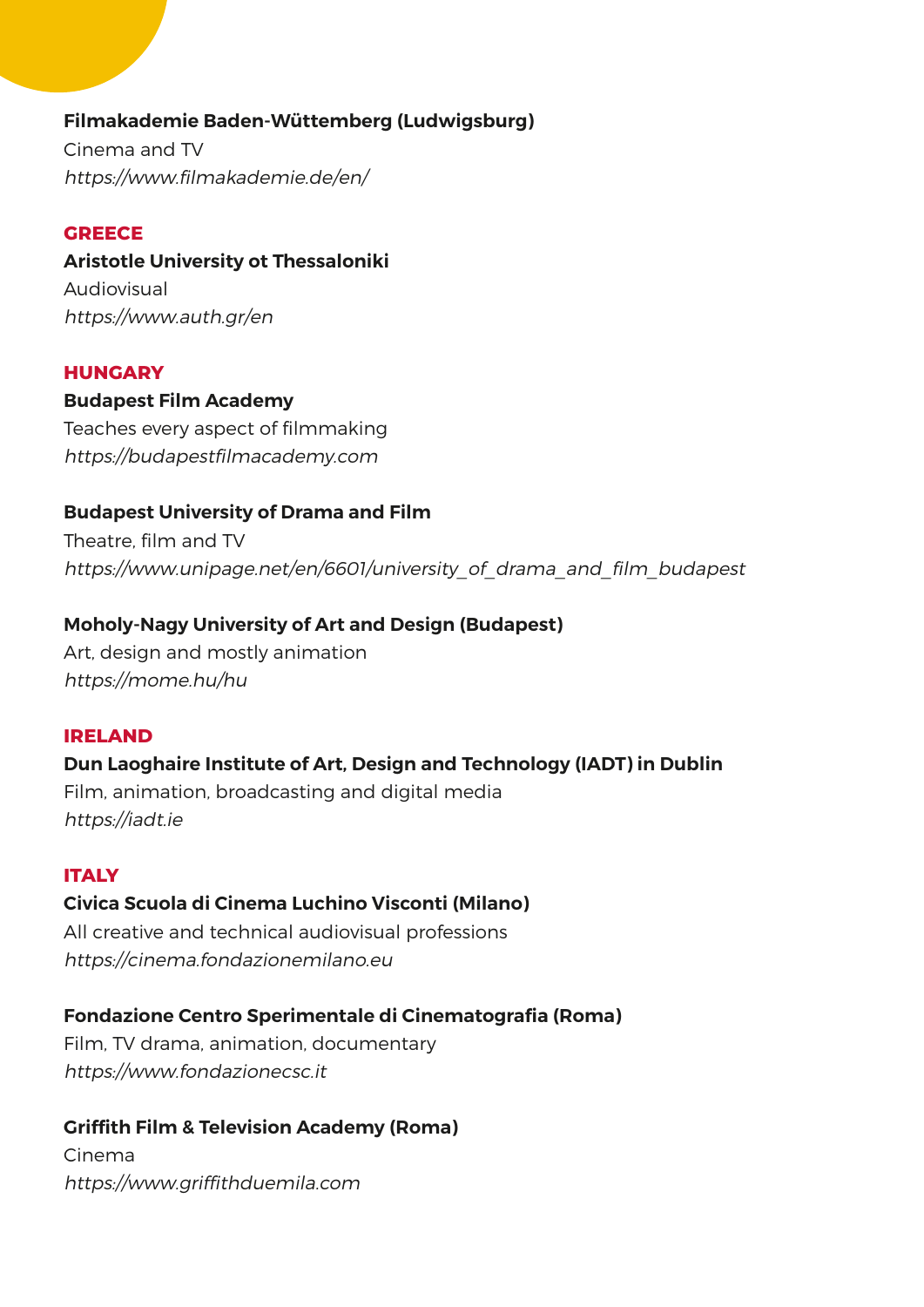### **Scuola Holden (Torino)**

Storytelling https://scuolaholden.it/

### **ZeLIG (Bolzano)**

Professional training course in documentary filmmaking https://www.zeligfilm.it/it/

### **LATVIA**

### **Latvian Academy of Culture (Riga)**

Audiovisual art, drama studies, creative industries, stage acting, international media and culture management https://lka.edu.lv/en/

#### **LITHUANIA**

### **Lithuanian Academy of Music and Theatre (Vilnius)**

Music, theatre, dance, film art https://lmta.lt/en/

#### **NETHERLANDS**

#### **Netherlands Film Academy (Amsterdam)**

Filmmaking https://www.filmacademie.ahk.nl/

#### **NORWAY**

#### **Westerdals Oslo**

Script, direction, producer, editing, photography, film and TV sound, or Film and TV concepts https://www.kristiania.no/en/studies/study-programmes/

#### **POLAND**

### **The Polish National Film, Television and Theatre School (Lodz)**

Directing and cinematography of both live-action and animated films, lighting design, still photography, editing, screenwriting, producing and acting https://www.filmschool.lodz.pl/en/

#### **Warsaw Film School**

Directing, film editing, film & TV production, acting, cinematography, photography, video games creation, management in culture, practical film studies https://warsawfilmschool.com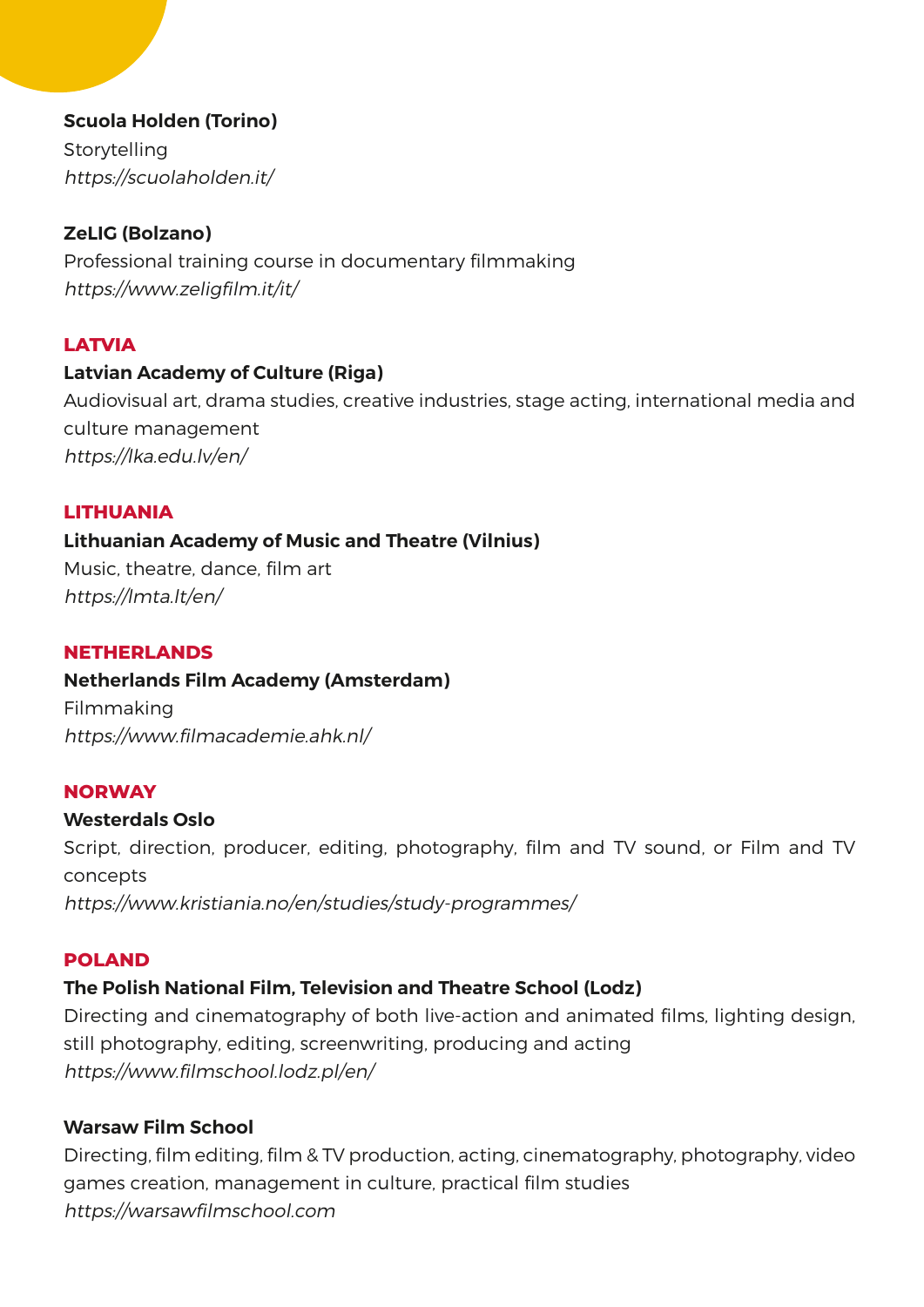#### **PORTUGAL**

#### **Lusophone University of Humanities and Technology**

Portuguese network of universities, courses in film and media art https://www.ulusofona.pt/en/

#### **ROMANIA**

**UNATC I.L Caragiale** Film and Theatre https://www.unatc.ro/eng/about/

#### **SLOVAKIA**

### **VSMU - Academy of Performing Arts Bratislava**

Film and TV directing, documentary film, dramaturgy and screenwriting, animated film, cinematography and photography, sound design, visual editing, production and distribution, visual effects, art criticism and audiovisual studies https://www.vsmu.sk/en/

#### **SLOVENIA**

#### **Academy of Theatre, radio, film and TV Ljubljana**

All professions in the fields of theatre, radio, film and television https://www.agrft.uni-lj.si/en

#### **SPAIN**

#### **Bande À Part (Barcelona)**

Filmmaking https://www.bandeapart.org/

#### **ECAM, The Madrid Film School**

Film, TV and advertising https://ecam.es

#### **Elias Querejeta Zine Eskola (EQZE) – San Sebastian**

Filmmaking https://www.zine-eskola.eus/fr

#### **Media Business School (Madrid)**

Specialised in the business of the audiovisual sector http://mediaschool.org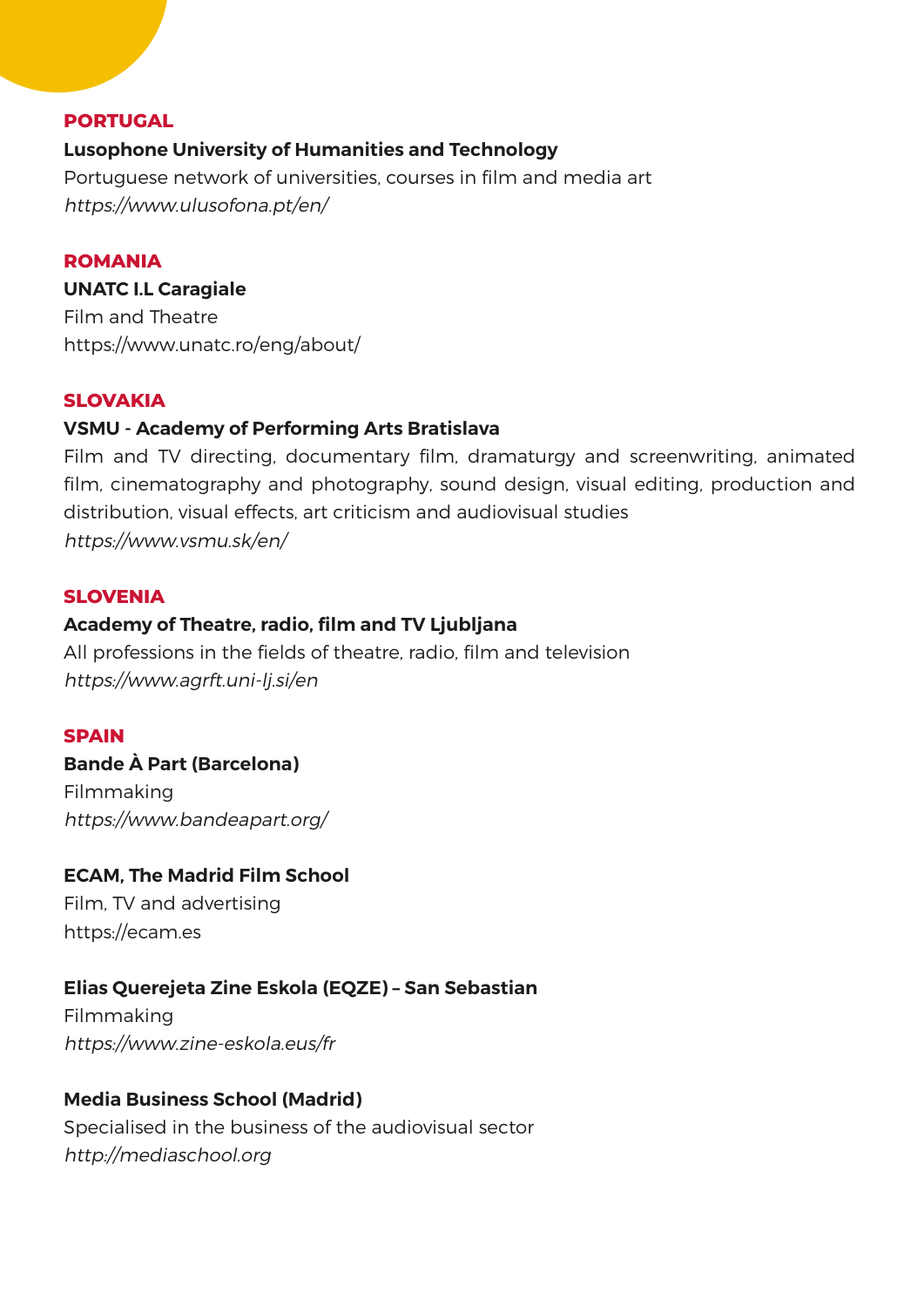### **Escola superior de cinema i audiovisuals de Catalunya (Barcelona)**

Filmmaking, storytelling, post-production https://escac.com

### **SWEDEN**

**School of film Directing at the University of Gothenburg**  Filmmaking https://www.film.gu.se

**Stockholm Film School** Filmmaking https://stockholmsfilmskola.com/en/

### **Stockholm Academy of Dramatic Arts**

Performing arts, Media, Design and Acting https://www.uniarts.se/english/about-uniarts/stockholm-academy-of-dramatic-arts

### **Valand Academy (Gothenburg)**

Filmmaking https://www.gu.se/en/hdk-valand

#### **SWITZERLAND**

#### **HEAD Genève**

Fine Arts, Cinema, Interior Architecture, Space and Communication, Visual Communication, Fashion and Accessory Design https://www.hesge.ch/head/

**VIDEO GAMES : an overview of educational institutions providing study programs in game development in Europe**

#### **BELGIUM**

**•Digital Arts and Entertainment •Haute Ecole Albert Jacquard •Interface3 •Karel de Grote-Hogeschool •LUCA School of Arts •Syntra Vlaanderen •Technocité**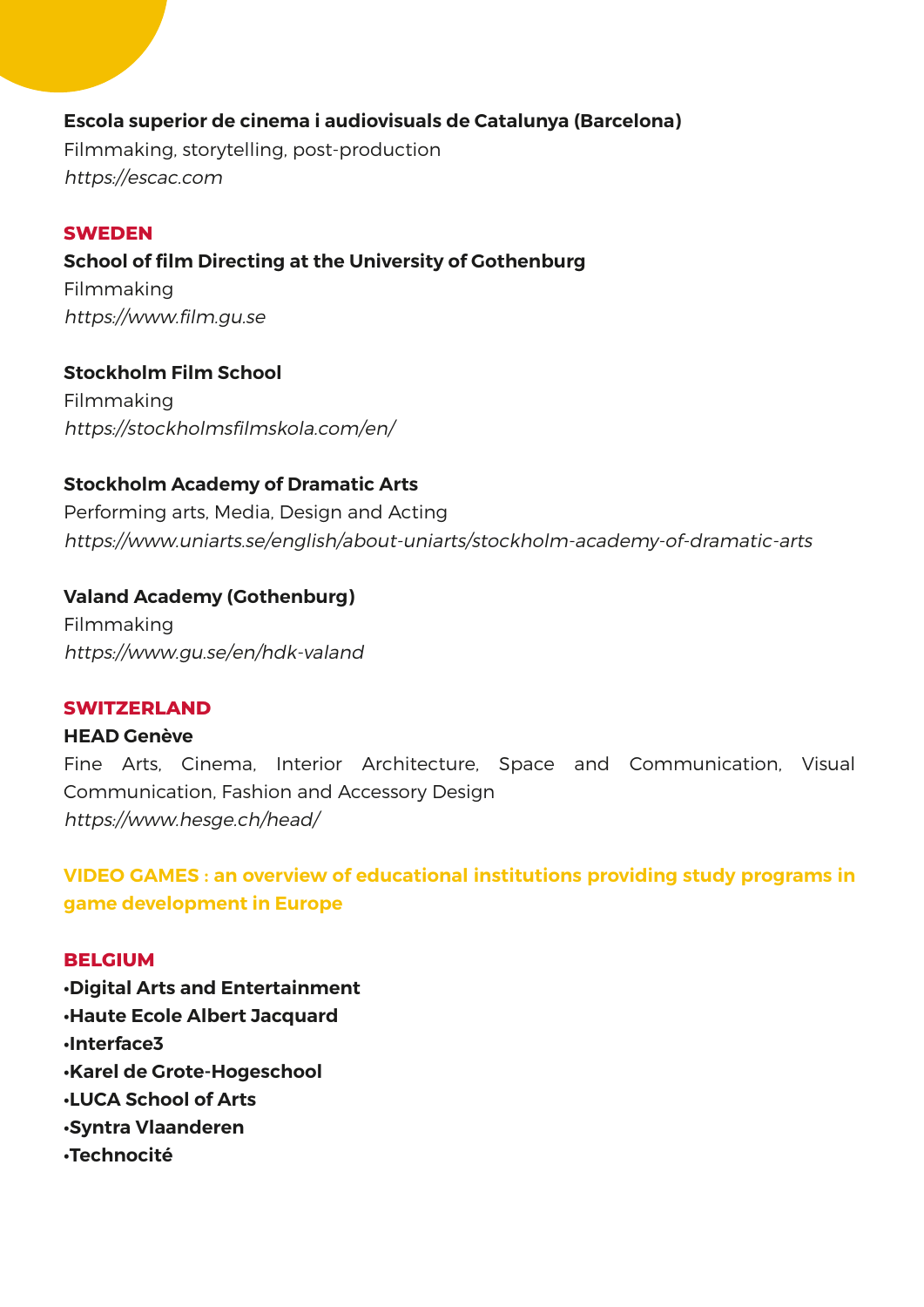#### **BULGARIA**

**•Sofia University •Soft Uni •Arc Academy •Technical University -Sofia**

## **CZECH REPUBLIC**

**•Academy of Performing Arts Prague •Czech Technical University in Prague, Faculty of Electrical Engineering •Czech Technical University in Prague, Faculty of Information Technology •Brno University of Technology, Faculty of Information Technology •Charles University in Prague, Faculty of Mathematics and Physics •University of West Bohemia in Pilsen, Faculty of Design and Arts •Higher vocational school graphic in Jihlava •Secondary School of Film, Multimedia and Computer Technologies •since 2020 also Prague FAMU •+ 8 universities that offer courses relating to the game development** 

## **DENMARK**

**•Dania Games •IT university of Copenhagen •Aalborg University •The University of Southern Denmark •Dadiu •National Film School of Denmark •KADAK(The Royal Danish Academy of Fine Arts, Schools of Architecture, Design and Conservation)**

## **FINLAND**

**•52 institutions Here's a selection: https://pelimerkit.metropolia.fi/en/2018/11/16/game-studies-infinland/**

## **FRANCE**

**•130+ schools & universities Here's a selection: https://www.letudiant.fr/etudes/ecole-art/57-ecoles-de-jeuxvideo-au-banc-d-essai-1.html**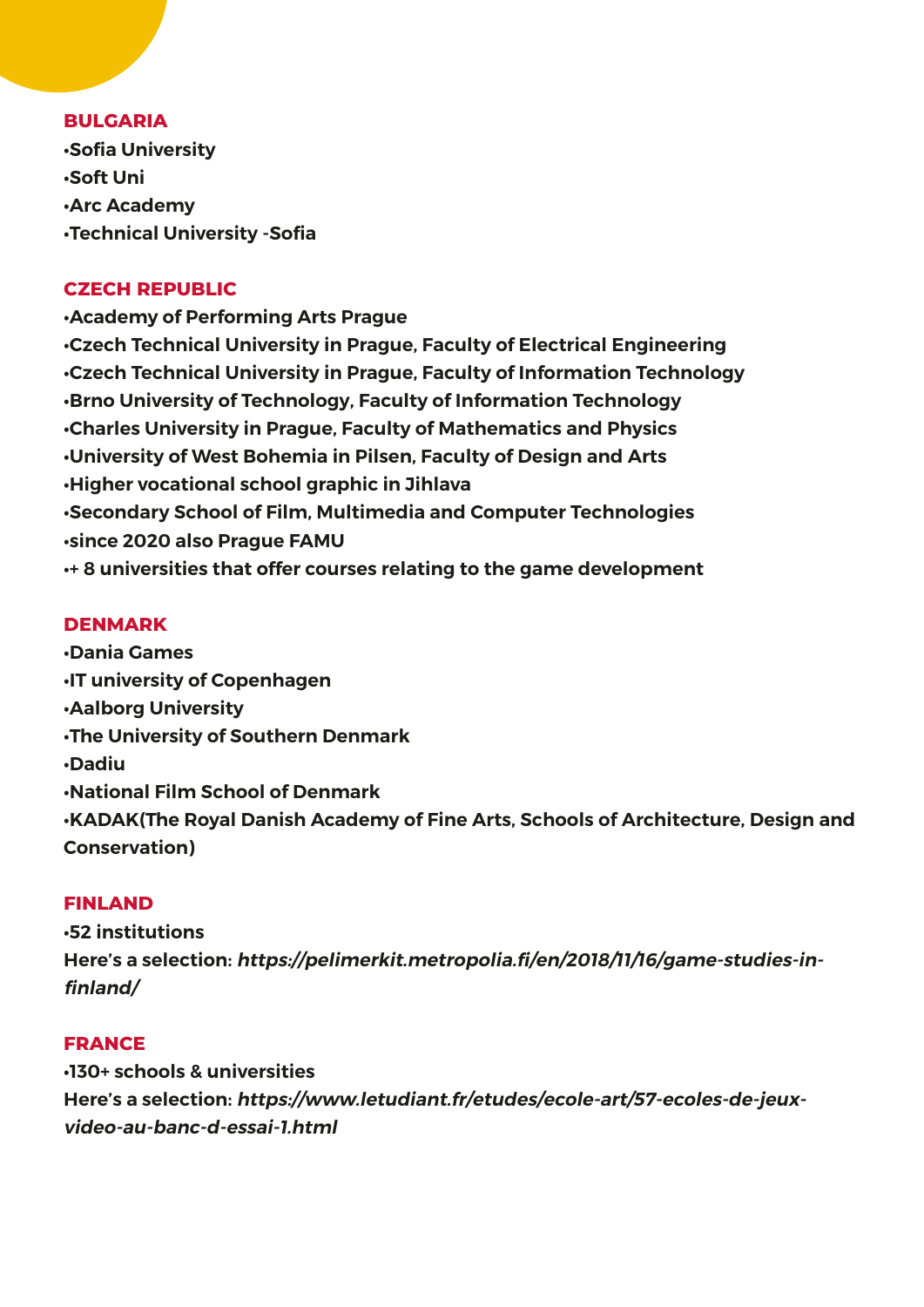#### **GREECE**

**•SAE Institute, Bachelor in Games Programming (BSC) & Game Design •New York College in Athens, University of Bolton (UK), Undergraduate Studies: BSc in Computer Games Programming •IEK OMHROS, Web Developer, Video Games | •Mediterranean College in Athens, University of Derby, Undergraduate Studies: BSc (Hons) Computer Games Programming, BSc (Hons) •AKTO Game Design (BA) I EK Intergraphics, Game Development •IST Executive Diploma in Games Development •13 Public Technical Schools on Informatics Applications •Technicians (Multimedia / Web Design –Development / Video Games) •50 higher education departments in computer programming/ ICT/Computer science/ computer engineering**

## **IRELAND**

**•Pulse College •Northern Regional College •Athlone Institute of Technology •Carlow Institute of Technology •Waterford Institute of Technology •Tralee Institute of Technology •Limerick Institute of Technology •Dundalk Institute of Technology •Letterkenny Institute of Technology •Dublin Institute of Technology •TU Dublin •University College Limerick •Ballyfermot College of Further Education •University of Ulster •Bray Institute of Higher Education •St. John's Central College of Further Education and Training •Cenit College**

#### **GERMANY**

**•57 public institutions, 24 private institutions-Here's a selection : https://www.studycheck.de/studium/gamedesign**

## **NETHERLANDS**

**•32 institutions Here's a selection: https://www.studyinholland.co.uk/game\_design.html**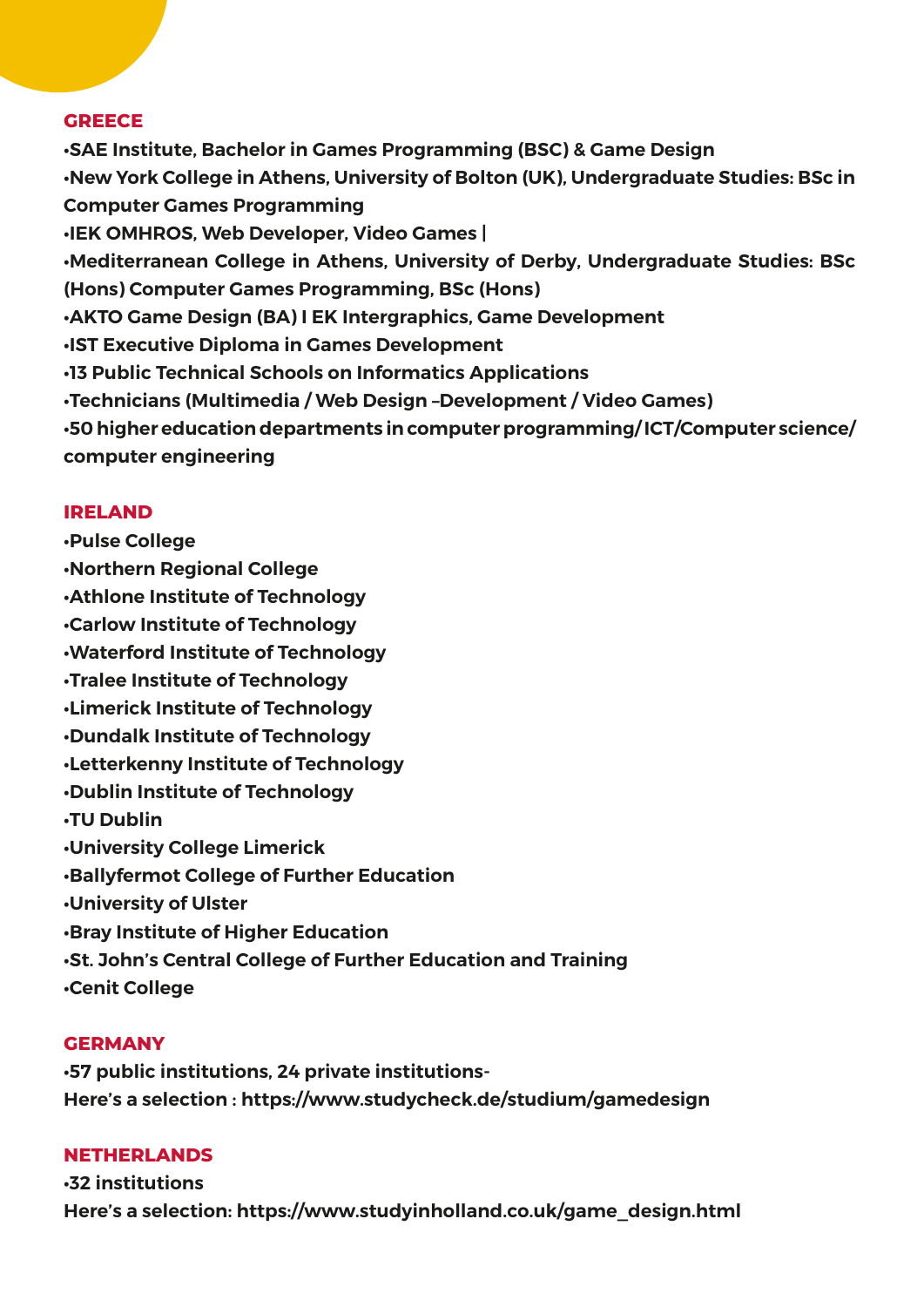#### **NORWAY**

**•INN –Inland Norway University of Applied Sciences •NTNU –Norwegian University of Science and Technology •UiT –The Arctic University of Norway •Nord University •Kristiania University College •Noroff –School of technology and digital media**

## **POLAND**

**•26 institutions Here's a selection: https://study.gov.pl/studyfinder?field\_area\_tid=16&field\_level\_ tid=21&field\_language\_tid=18&page=1**

## **SLOVAKIA**

**•University of St. Cyril and Methodius in Trnava •Academy of Fine Arts and Design •Butterfly Effect •Academy of Filmmaking and Multimedia •Vocational Art School (Škola umeleckého priemyslu) •Creative Arts Secondary School in Trenčín (Stredná umelecká škola v Trenčíne) •Academy of Animation (Súkromná stredná umelecká škola animovanej tvorby) •Gamecamp / Gamecraft / LevelUp •OpenLab technological accelerator for high school students •Summer Game Dev`**

#### **SLOVENIA**

**•No specific game development studies, just regular technical and art studies.**

#### **SWEDEN**

**Universities and university colleges: •Blekinge Tekniska Högskola •Chalmers •Högskolan i Skövde •Luleå tekniska universitet •Stockholms konstnärliga högskola •Uppsala Universitet: Campus Gotland**

**Higher vocational educations: •Forsbergs Skola •FutureGames**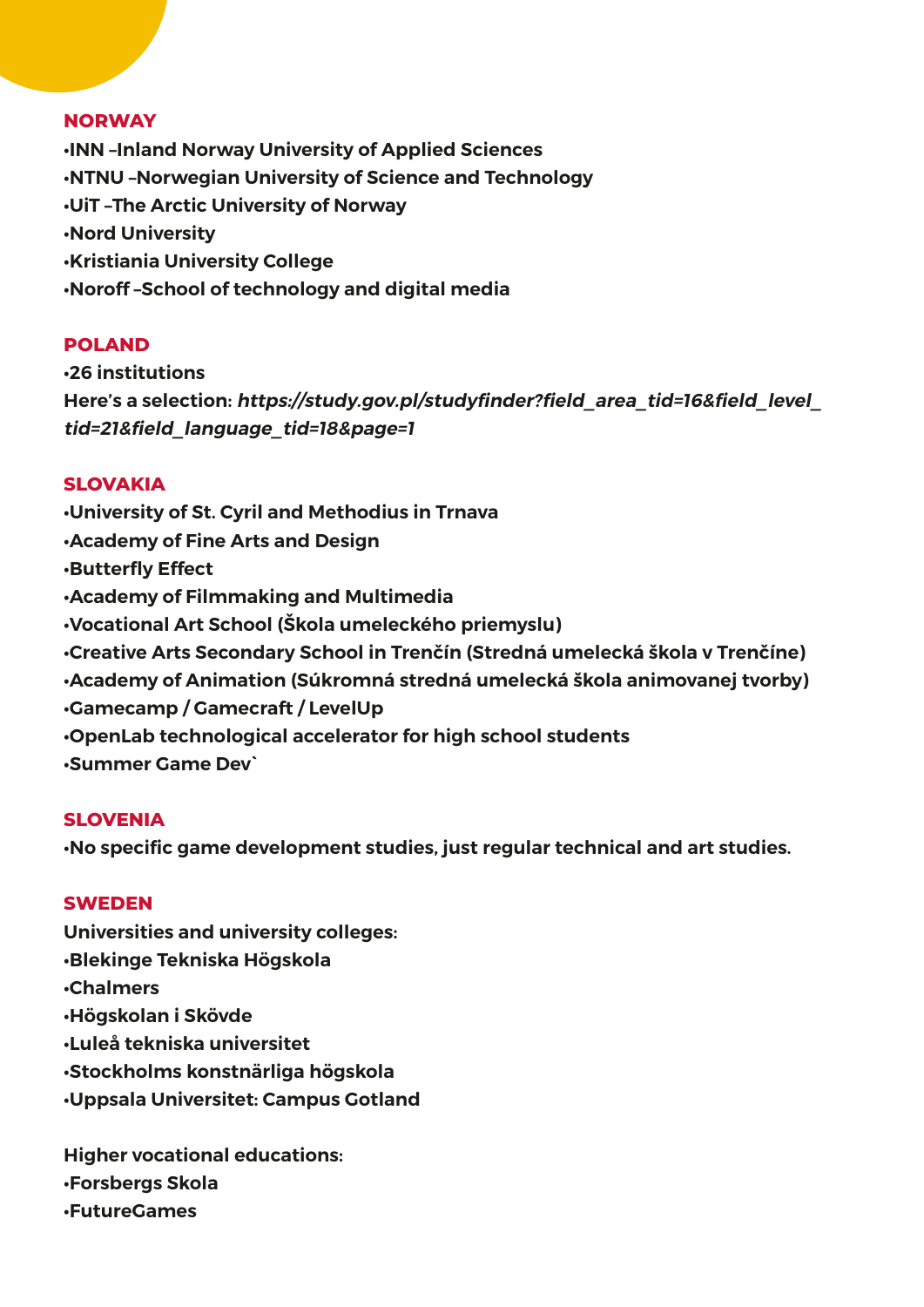**•Indiespelutvecklare (folkhögskola) •PlaygroundSquad •The Game Assembly•**

**Upper secondary educations •LBS Kreativa Gymnasiet •Mediagymnasiet Nacka Strand**

## **ROMANIA**

**State Universities: •Politehnica University of Bucharest •Ion Mincu University of Urbanism and Architecture •National University of Theatre Arts and Cinematography**

**Private academies: •Game Dev Academy •Nobleprog•Media Academy •Edukube •Link Academy •Pixellab training center**

**Industry Initiatives •AMC RO Studio •Amber Academy •Gameloft Learning Center •Ubisoft**

Source : http://www.egdf.eu/wp-content/uploads/2020/08/European-Report-on-the-Game-Development-Industry-in-2018.pdf

## **AN OVERVIEW OF JOURNALISM SCHOOLS IN EUROPE**

## **AUSTRIA**

**•South East and Central Europe PR Organisation-SECEPRO Master Programme-Vienna •Center for Journalism and Communication Management, Danube University- Krems •Kuratorium für Journalistenausbildung- Salzburg**

#### **BELGIUM**

**•Artevelde University College- Ghent**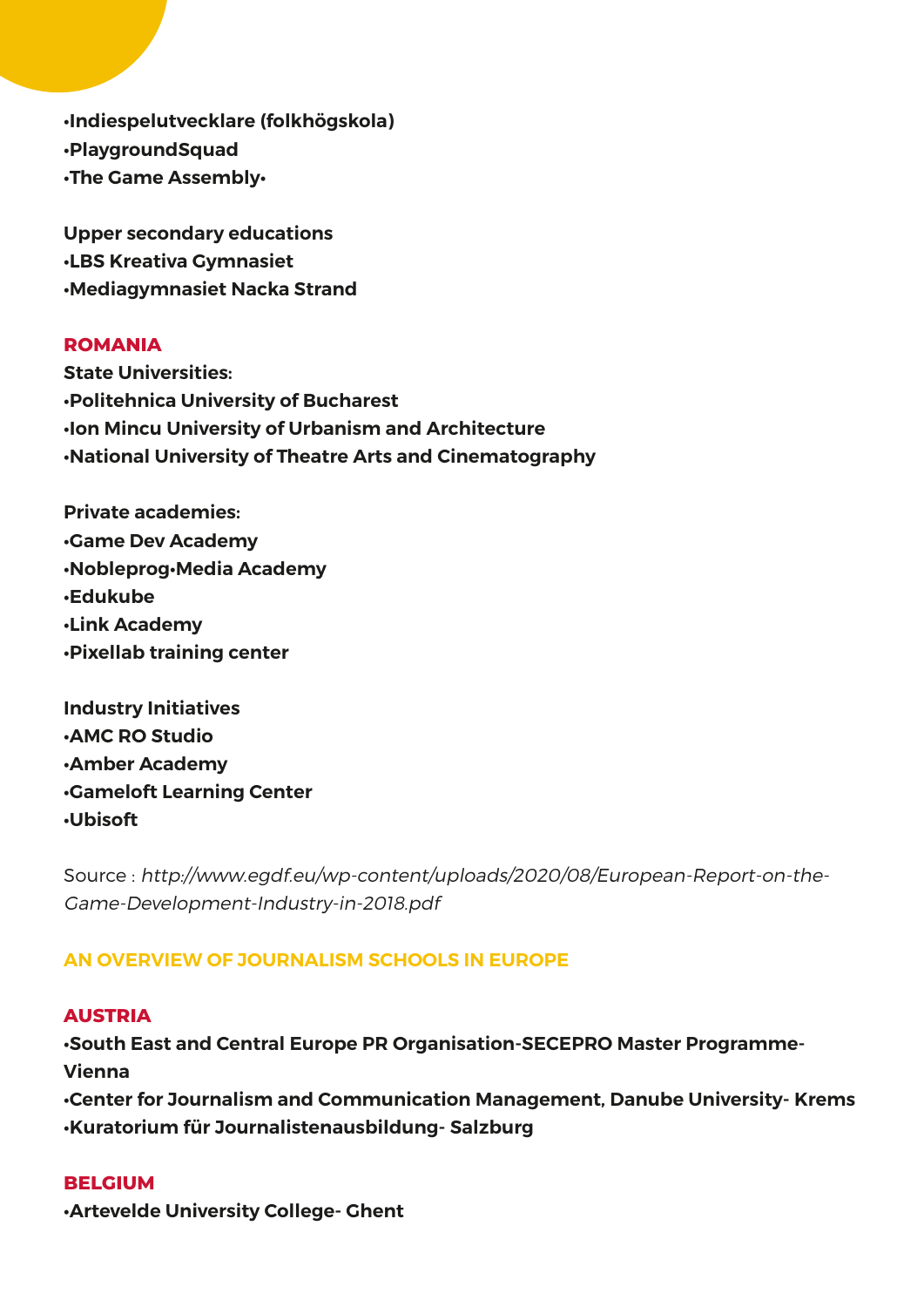**•Institute XIOS Hogeschool- Limburg •Hogeschool-West-Vlaanderen •Institut des Hautes Etudes des Communications Sociales (Haute Ecole Galilée)- Brussels •Thomas More- Antwerpen •Erasmus Hogeschool- Brussels •AP Hogeschool- Antwerpen**

#### **BULGARIA**

**•Sofia University- Sofia**

## **DENMARK**

**•Centre for Journalism, Department of Political Science, University of Southern Denmark- Odense •Institute Danish School of Media and Journalism- Aarhus N**

## **ESTONIA**

**•University of Tartu- Tartu •Tallinn University- Tallinn**

#### **FINLAND**

**•The Voionmaa Institute- Ylöjärvi, Finland •Institute University of Helsinki- Helsinki •University of Jyvaskyla- Jyvaskyla •University of Tampere- Tampere •Haaga-Helia University of Applied Sciences- Haaga-Helia**

#### **FRANCE**

**•CELSA Paris- Sorbonne University, Paris •CFJ Paris-based Journalism School and Training Center, Paris •Ecole Supérieure de Journalisme- Lille •Ecole Supérieure de Journalisme de Paris- Paris •HEJ- L'Institut des Hautes Etudes de Journalisme- Montpellier •HEJ- L'Institut des Hautes Etudes de Journalisme- Lyon •IJBA- Institut de journalisme Bordeaux-Aquitaine- Bordeaux •ISCPA- L' Institut supérieur de la communication, de la presse et de l'audiovisuel (Institut Supérieur Des Medias)- Paris •ISCPA-L'Institut supérieur de la communication, de la presse et de l'audiovisuel (Institut Supérieur des Medias)- Toulouse •Paris Institute of Political Science- Paris**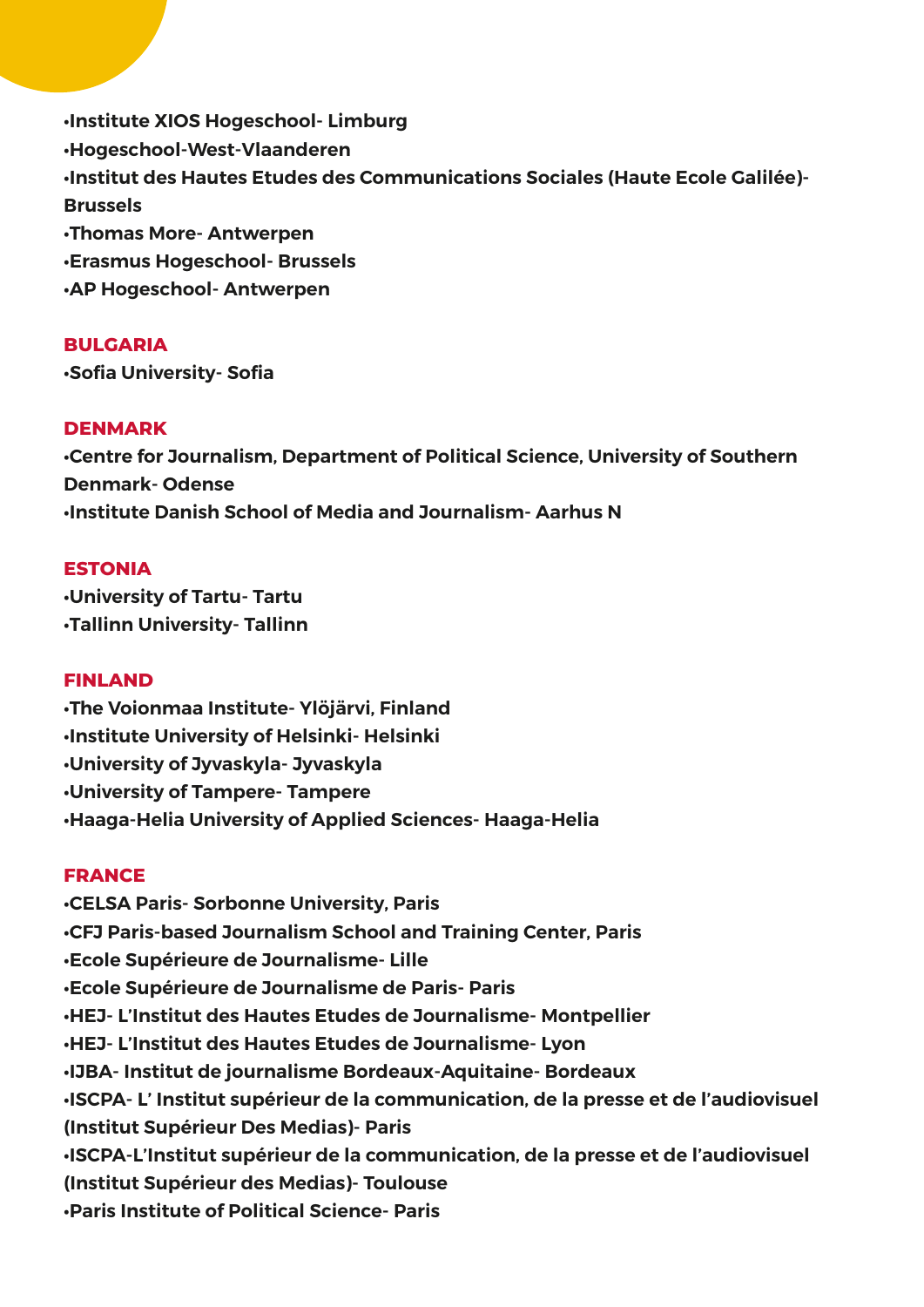**•Université Paris-Dauphine (IPJ)- Paris** 

## **GERMANY**

**•Deutsche Journalistenschule- Munich •Henri-Nannen-Schule- Hamburg •Macromedia University of Applied Sciences for Media and Communication- Munich, Stuttgart, Cologne, Hamburg and Berlin •Freie Journalistenschule- Berlin •MedienQualifizierung GmbH- Akademie für Hörfunk und Medien- Kölner •Kölner Journalistenschule für Politik und Wirtschaft- Kölner •Hochschule Bonn-Rhein-Sieg University for Applied Sciences- Sabkt Augustin •Jade University of Applied Sciences Institute for Media Management and Journalism- Wilhemshaven**

#### **GREECE**

**•Aristotle University of Thessaloniki (AUTh) School of Journalism and Mass Communication- Thessaloniki Hungary •Balint György Academy of Journalism, National Association of Hungarian Journalists- Budapest**

#### **IRELAND**

**•Dublin Institute of Technology- Dublin**

#### **ITALY**

**•Master universitario in Giornalismo, IULM University of Milan- Milano •Scuola Superiore di Giornalismo 'Massimo Baldini' LUISS Guido Carli- Rome •Catholic University of Milan (Università Cattolica del Sacro Cuore)- Milan •Scuola di Giornalismo Radiotelevisione di Perugia (RAI, Radiotelevisione Italiana)- Perugia**

## **LITHUANIA**

**•University of Vilnius- Vilnius**

#### **NETHERLANDS**

**•Department of Journalism, University of Groningen- Groningen •School voor Journalistiek, Hogeschol Utrecht- Utrecht •Fontys Hogeschool Journalistiek- Tilburg •European Journalism Centre- Maastricht •Hogeschool Windesheim (Windesheim University of Applied Science)- Zwolle •Christelijke Hogeschool- Ede**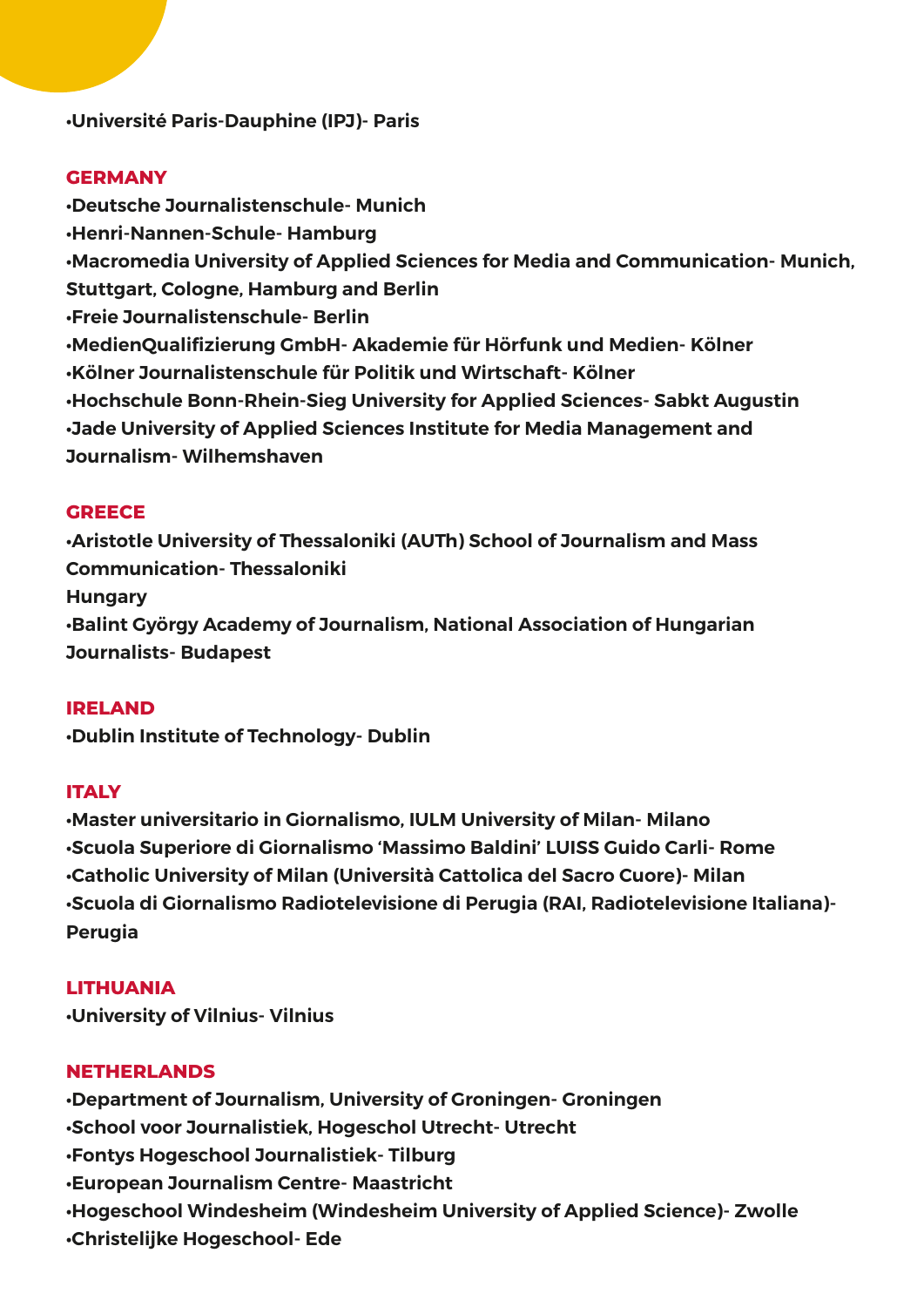#### **NORWAY**

**•Oslo and Akershus University College of Applied Sciences- Oslo Portugal •Nova University of Lisbon- Faculty of Human and Social Sciences- Lisbon •Lisbon Polytechnic Institute- Superior School of Communication- Lisbon •Lisbon University Institute- IUL- LIsbon •CENJOR- Centre for Training in Journalism- Lisbon •University of Oporto- Faculty of Letters- Oporto •University of Minho- Braga •University of Beiras- Covilha •University of Coimbra- Faculty of Letters/Journalism Institute- Coimbra •Portuguese Catholic University- Lisbon •Autonoma University- LIsbon**

#### **ROMANIA**

**•Babes-Bolyai University- Babes-Bolyai**

#### **SPAIN**

**•Complutense University of Madrid- Faculty of Communications- Madrid •Autonoma University of Madrid- El Pais School of Journalism- Madrid •Rey Juan Carlos University of Madrid- EFE News Agency School- Madrid •Carlos III University of Madrid (Getafe)- Madrid •Autonoma University of Barcelona- Barcelone •University of Barcelona- Barcelone •University of the Basque Country- Bilbao •University of Valencia- Valencia •University of Seville- Seville •San Pablo University CEU- El Mundo Newspaper group- San Pablo •Navarra University- Pamplona •IE School of Communication, Master in Digital Journalism- Madrid •Mondragon University (HUHEZI)- Eskoriatza-Gipuzkoa •Escuela de Periodismo UAM- El País - Madrid •University of Castilla-La Mancha- Faculty of Journalism- Cuenca**

#### **SWEDEN**

**•Göteborg Universiteit- Göteborgs •Linnaeus University- Kalmar •University of Stockholm- Stockholm •Södertörn University- Huddinge**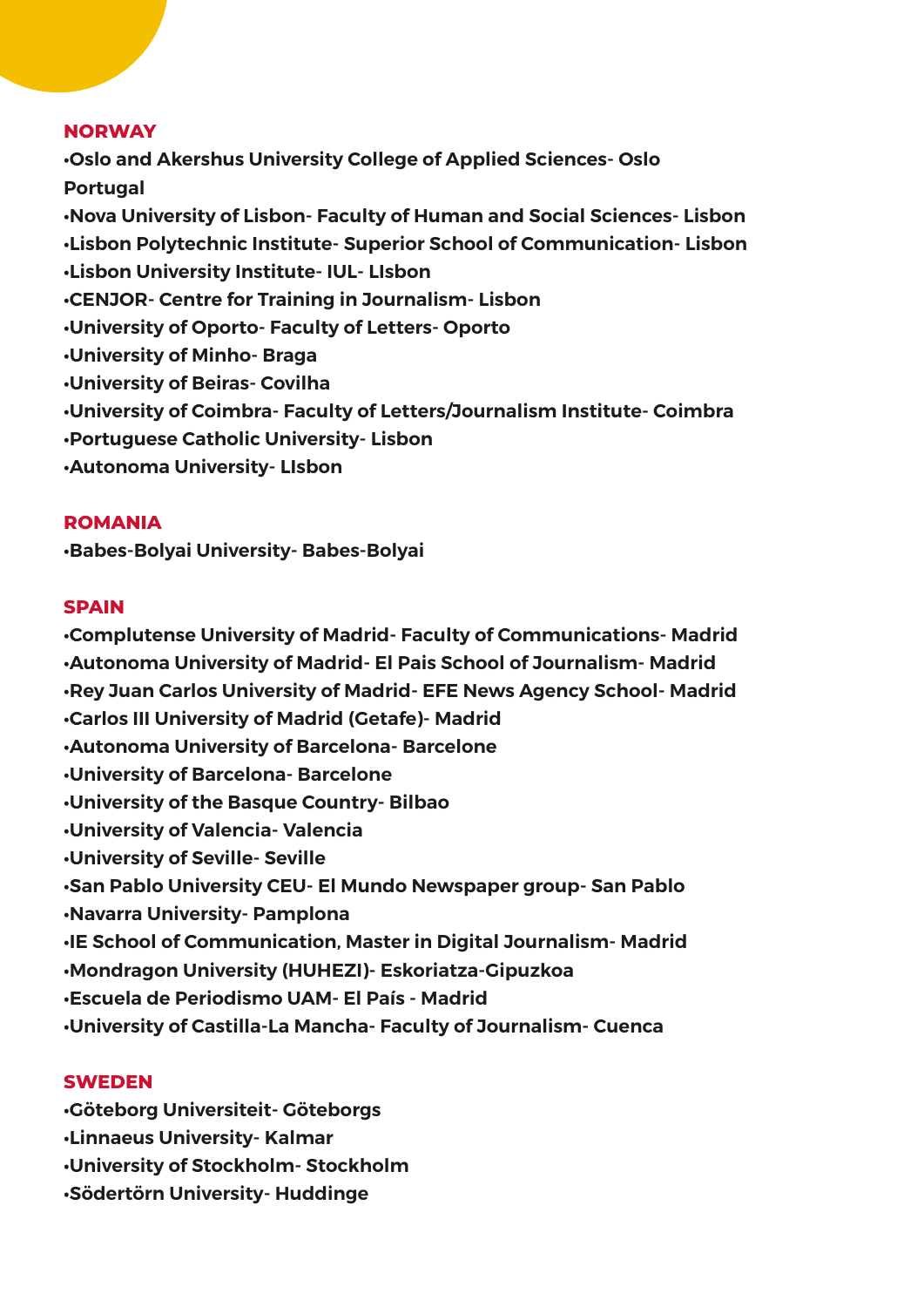#### **SWITZERLAND**

**•MAZ- Die Schweizer Journalistenschule- Luzern •Zurich University of Applied Science (IAM Institute of Applied Media Studies)- Winterthur**

**Source : http://www.aalep.eu/schools-journalism-europe**

**Last but not least, you can find here an exhaustive list of training programs for industry professionals supported by Creative Europe MEDIA : https://www.creative-europe-media.eu/trainings/courses**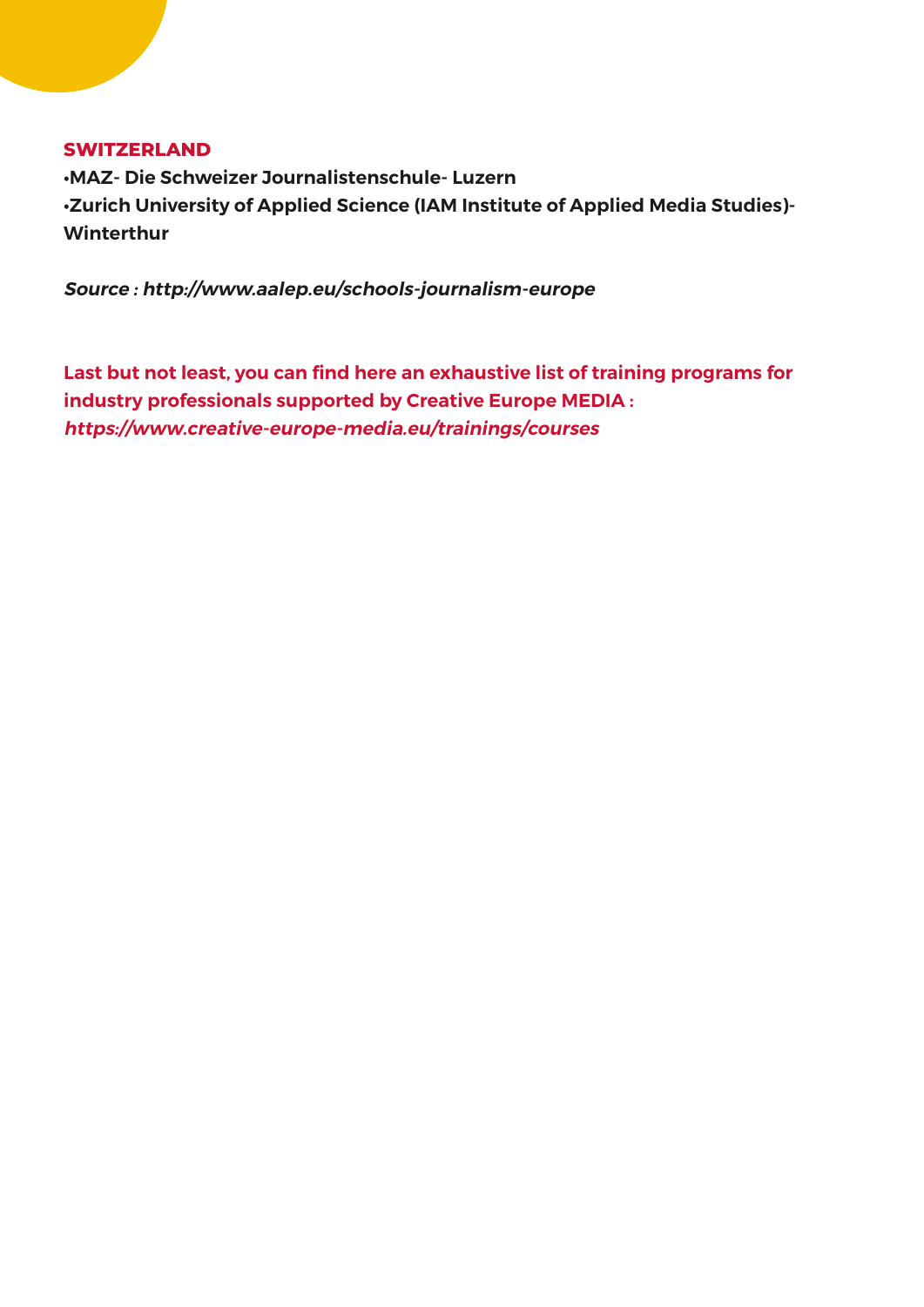# **NOW THAT YOU'VE BEEN TRAINED, BUILDING YOUR NETWORK IS KEY TO YOUR PROFESSIONAL SUCCESS!**

## **WOMEN'S COLLECTIVES IN EUROPE**

## **INTERNATIONAL**

**EWA - European Women's Audiovisual Network**  https://www.ewawomen.com/

**Women in Games Europe** https://womeningamesconference.co.uk/

## **Women in Film and TV International** https://www.wifti.net/

## **AUSTRIA**

**FC Gloria**  https://www.fc-gloria.at/

#### **BELGIUM**

**Elles font des films** http://ellesfontdesfilms.be/

## **Women in Film, TV & Media Belgium**

http://www.wiftm.be/

## **CYPRUS**

**WIFT Cyprus** https://wiftcy.org/en/about-us/

## **CZECH REPUBLIC**

**Girls in Film Praha** http://girlsinfilm.net/locations/prague

**DENMARK WIFT Denmark** https://www.wift.nu/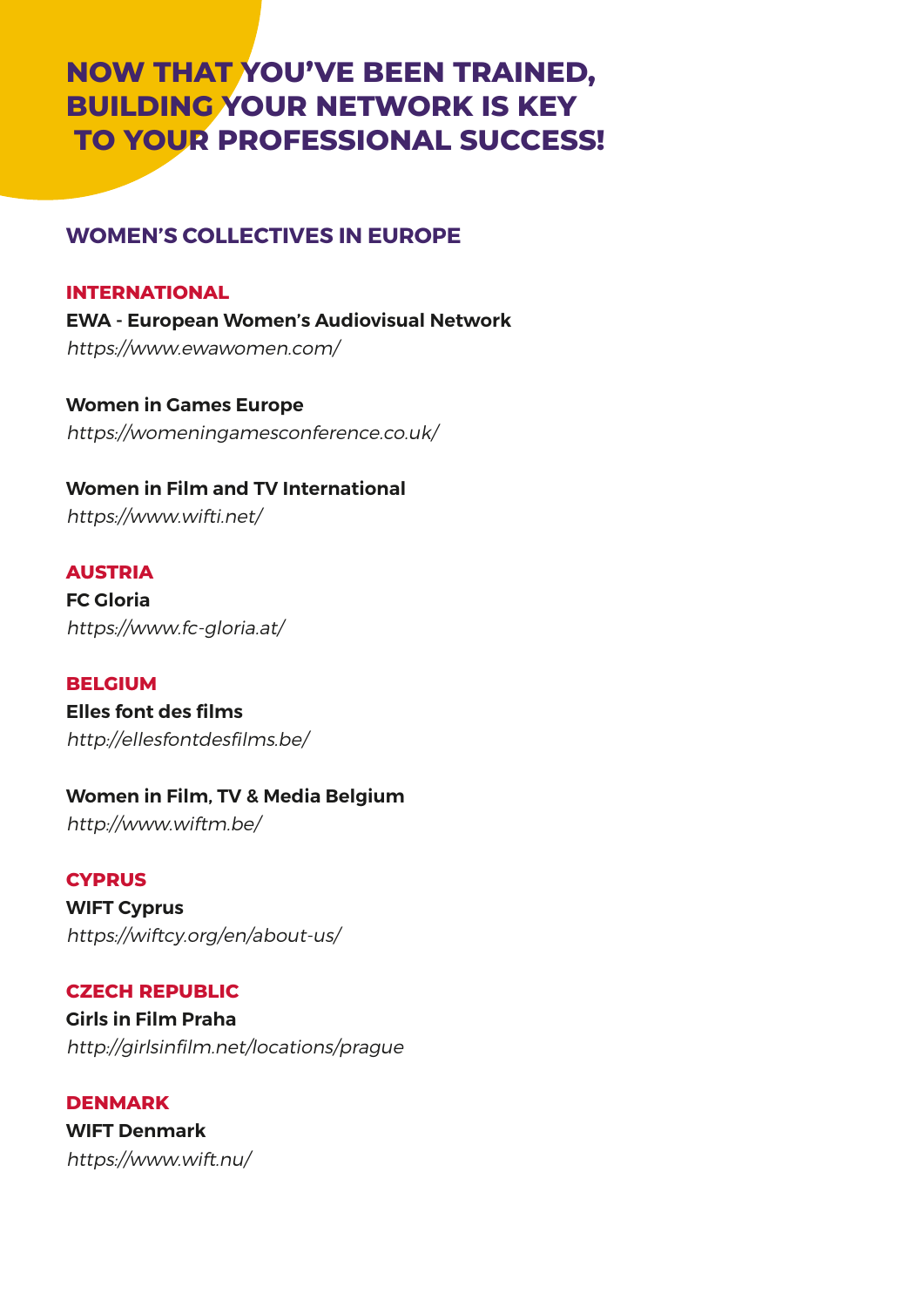**FINLAND WIFT Finland** https://www.wift.fi/

## **FRANCE**

**Collectif 50/50** http://collectif5050.com/

**Women in Games France** https://womeningamesfrance.org

**Les Femmes s'animent** http://lesfemmessaniment.fr/

**Prenons la une** https://prenonslaune.fr/

#### **GERMANY**

**Pro Quote** https://www.pro-quote.de/

**WIFT Germany** https://wiftg.de/

**Journalistinnenbund** https://www.journalistinnen.de/

#### **GREECE**

**Greek Women Wave** https://www.womenonwaves.org/en/page/4233/greece

**WIFT Greece** https://www.wift.gr/

#### **IRELAND**

**WIFT Ireland** https://wft.ie/

#### **ITALY**

**WIFT Italia** https://www.facebook.com/wiftmitalia/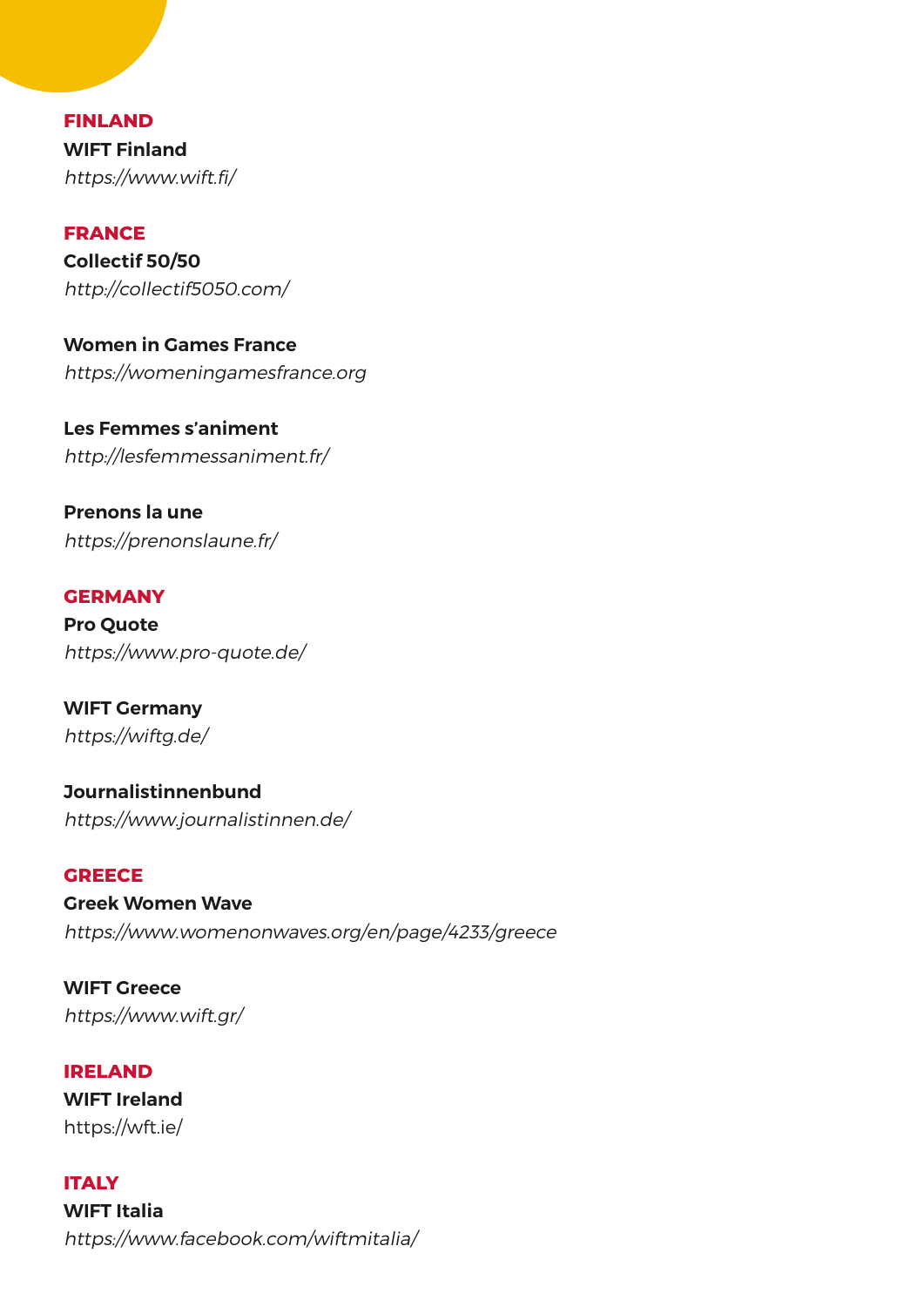#### **NETHERLANDS**

**Girls in Film Amsterdam** http://girlsinfilm.net/locations/gif-amsterdam

## **POLAND**

**Kobiety Flimu**  https://kobietyfilmu.pl/en/woman-in-film/

**ROMANIA Femart** http://www.femart.ro/

**SPAIN**

**CIMA** https://cimamujerescineastas.es/

**Chicas Poderosas** https://chicaspoderosas.org/

## **PROFESSIONAL ORGANIZATIONS**

**International & Pan Europe FERA Federation of European Directors** https://screendirectors.eu/ List of national members : https://screendirectors.eu/our-members/

**IMAGO**

**Int'l Federation of Cinematographers** https://imago.org

**Tempo**

**Int'l Federation of Film Editors**  https://www.tempo-filmeditors.com

**Artscenico European Federation for Costume and Prod Design** https://www.artscenico.com